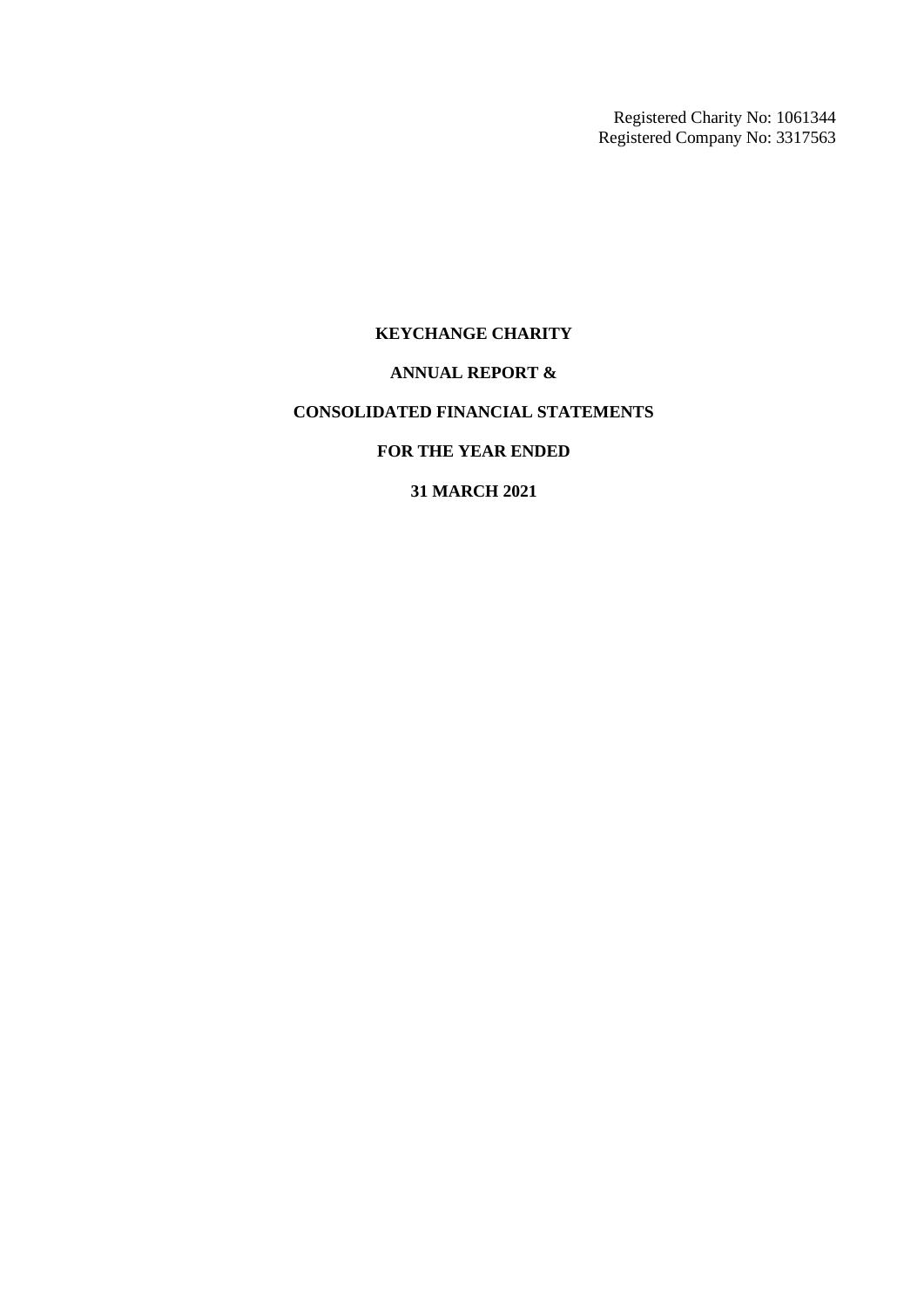# **KEYCHANGE CHARITY CONTENTS FOR THE YEAR ENDED 31 MARCH 2021**

| <b>CONTENTS</b>                                       | Page      |
|-------------------------------------------------------|-----------|
| Reference and Administrative Information              | 2         |
| Chair's Statement                                     | 3         |
| Report of the Trustees (including Strategic Report)   | 4 - 13    |
| <b>Independent Auditor's Report</b>                   | $14 - 17$ |
| <b>Consolidated Statement of Financial Activities</b> | 18        |
| <b>Balance Sheets</b>                                 | 19        |
| Consolidated statements of cashflows                  | 20        |
| Notes to the Accounts                                 | $21 - 38$ |

**\_\_\_\_\_\_\_\_\_\_\_\_\_\_\_\_\_\_\_\_\_\_\_\_\_\_\_\_\_\_\_\_\_\_\_\_\_\_\_\_\_\_\_\_\_\_\_\_\_\_\_\_\_\_\_\_\_\_\_\_\_\_\_\_\_\_\_\_\_\_\_\_\_\_\_\_\_\_\_\_\_\_**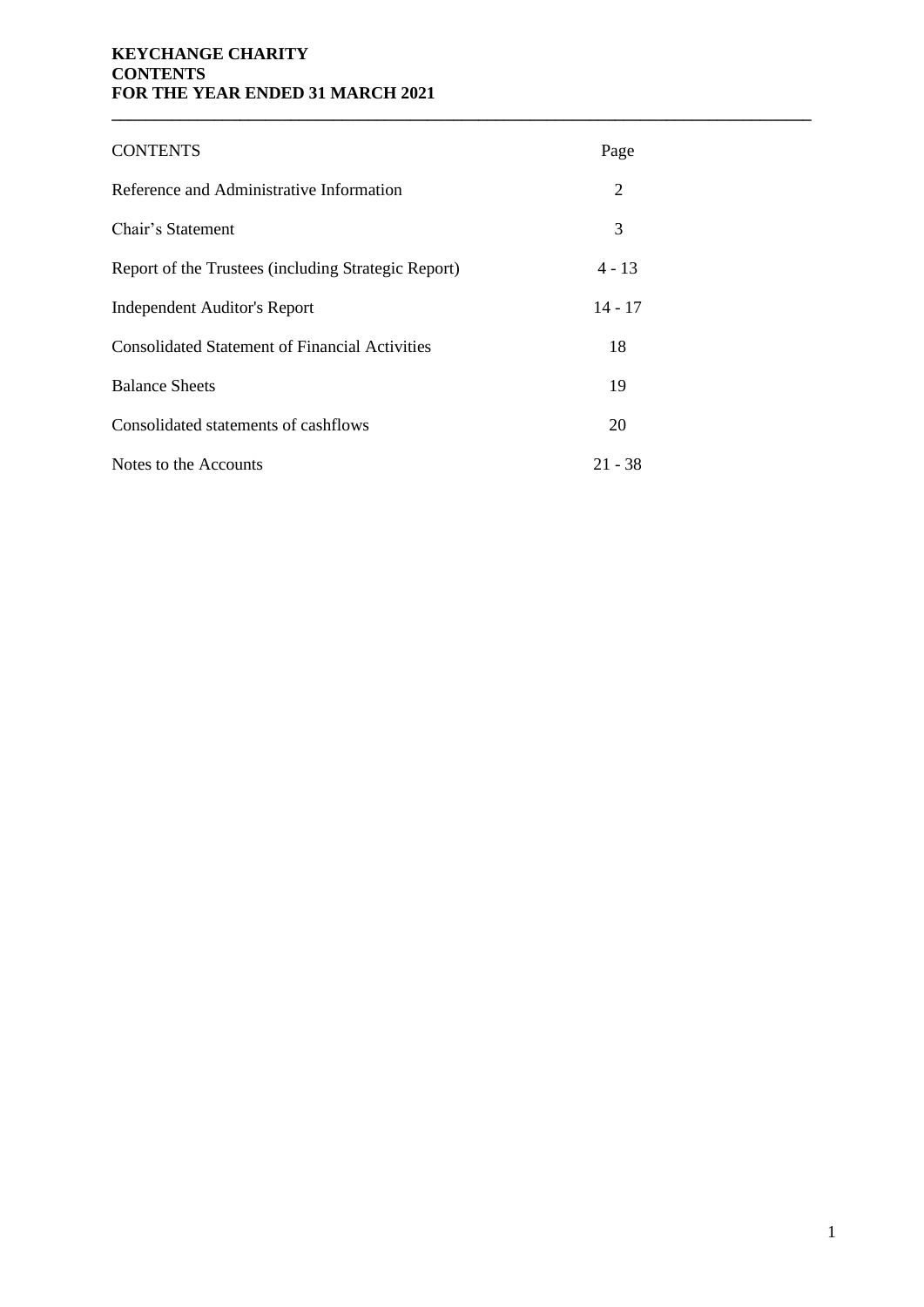## **KEYCHANGE CHARITY REFERENCE AND ADMINISTRATIVE DETAILS FOR THE YEAR ENDED 31 MARCH 2021**

Trustees: The Trustees who served during the financial year and to the date the Report of the Trustees was signed were as follows:

**\_\_\_\_\_\_\_\_\_\_\_\_\_\_\_\_\_\_\_\_\_\_\_\_\_\_\_\_\_\_\_\_\_\_\_\_\_\_\_\_\_\_\_\_\_\_\_\_\_\_\_\_\_\_\_\_\_\_\_\_\_\_\_\_\_\_\_\_\_\_\_\_\_\_\_\_\_\_\_\_\_\_**

 Rosemary Milner (Appointed 13 February 1997, Chair until 31st March 2021) Maddy Thomson (Appointed 3 June 2020, Chair from 1<sup>st</sup> April 2021) Tim Cotterall (Appointed 17 February 2015, Vice Chair) Ayub Khan (Appointed 28 February 2018) Selina Lau (Appointed 25 July 2018) Tim Roberts (Appointed 28 Februray 2018, Hon. Treasurer) Nicholas Johnson (Appointed 15 May 2019) Nicholas Leggett (Appointed 15 May 2019) Joan Henshaw (Appointed 27 July 2016) Rebecca Stockman (Appointed 7 August 2019) Stefan Cantore (Appointed 3 June 2020) Ian Bird (Appointed 21 September 2021)

Trustees are appointed by the Board of Trustees in a general meeting. The number nearest to one third of Trustees shall retire by rotation at each Annual General Meeting and they may offer themselves for reelection.

| Senior Leadership Team             | Chief Executive:                                                                                                                               |                                                                                                                       | Phil Martin (Until November 2021)<br>Martin Farrow (From November 2021)                       |  |
|------------------------------------|------------------------------------------------------------------------------------------------------------------------------------------------|-----------------------------------------------------------------------------------------------------------------------|-----------------------------------------------------------------------------------------------|--|
|                                    | Head of Finance:                                                                                                                               |                                                                                                                       | Ola Sokoya (Until July 2020)<br>Sharon Jackman (From October 2020)                            |  |
|                                    | Interim Head of Finance:<br><b>Operations Manager:</b><br><b>Facilities Business Manager:</b><br>Quality Improvement and<br>Safeguarding Lead: |                                                                                                                       | Peter Cowley (July 2020–October 2020)<br><b>Brian James</b><br>Peter Clark<br>Rebecca Chaplin |  |
| Address and Registered Office:     |                                                                                                                                                | 5 St George's Mews<br>43 Westminster Bridge Road<br>London SE1 7JB                                                    |                                                                                               |  |
| Auditors:                          |                                                                                                                                                | Sayer Vincent LLP<br>Invicta House, 108-114 Golden Lane<br>London, EC1Y 0TL                                           |                                                                                               |  |
| Bankers:                           |                                                                                                                                                | Barclays Bank plc                                                                                                     | 29 Borough High Street, London SE1 1LY                                                        |  |
| Solicitors:                        |                                                                                                                                                | <b>Lodders Solicitors LLP</b><br>Number Ten Elm Court,<br>Arden Street, Stratford upon Avon<br>Warwickshire, CV37 6PA |                                                                                               |  |
| Solicitors (employment law advice) |                                                                                                                                                | <b>Anthony Collins Solicitors LLP</b><br>134 Edmund Street<br>Birmingham B3 2ES                                       |                                                                                               |  |
| Company No:                        |                                                                                                                                                | 3317563                                                                                                               |                                                                                               |  |
| Charity No:                        |                                                                                                                                                | 1061344                                                                                                               |                                                                                               |  |
| <b>Company Secretary</b>           |                                                                                                                                                | (appointed 26 November 2020)                                                                                          | Ola Sokoya (resigned 26 November 2020), Sharon Jackman                                        |  |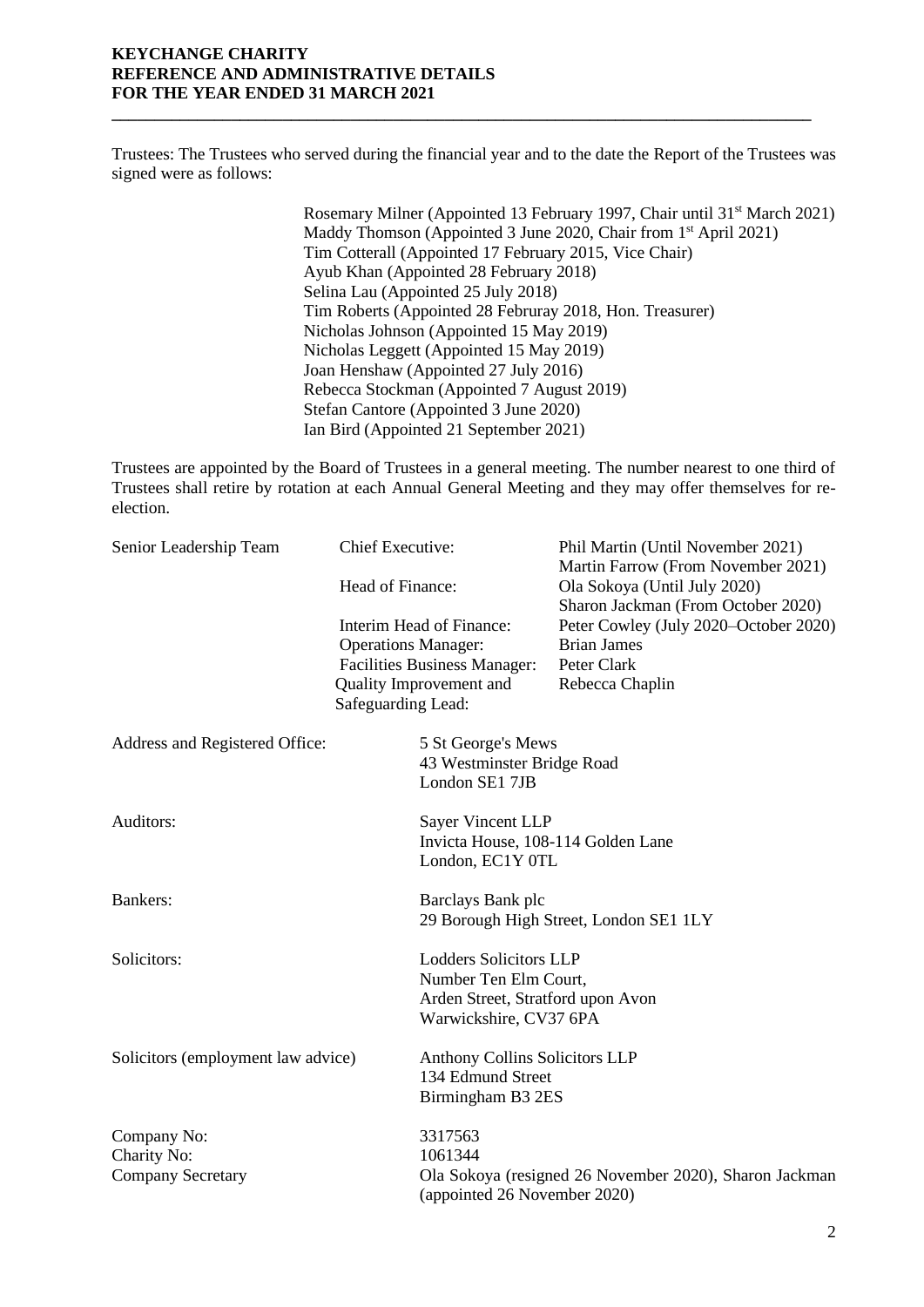## **KEYCHANGE CHARITY CHAIR'S STATEMENT FOR THE YEAR ENDED 31 MARCH 2021**

Keychange is a Christian Charity, Creating Caring Communities. In all we do, we seek to serve those who live in our communities with love.

**\_\_\_\_\_\_\_\_\_\_\_\_\_\_\_\_\_\_\_\_\_\_\_\_\_\_\_\_\_\_\_\_\_\_\_\_\_\_\_\_\_\_\_\_\_\_\_\_\_\_\_\_\_\_\_\_\_\_\_\_\_\_\_\_\_\_\_\_\_\_\_\_\_\_\_\_\_\_\_\_\_\_**

This annual report deals with the formal and legal reporting requirements of the Charity and Company in terms of Governance, Finances, Policies, Activities, Audit, Risks and Reserves and we hope you find all the information clear, accessible and positive.

Across Keychange our mission of Creating Caring Communities involves those who live in our communities, as well as their families and our Staff teams. The beauty of Creating Caring Communities is that we all provide support to one another, primarily to those living in our communities, but also to each other as staff, volunteers, colleagues and friends. By creating the right environment and atmosphere of Care and Support we share a common unity together and become Community.

"I lift up my eyes to the hills – where does my help come from? My help comes from the Lord, the Maker of heaven and earth" Psalms 121 v 1-2

Familiar to many of us, this Bible verse has become a key theme of meeting the many and large challenges that the Covid19 Global Pandemic has presented over the last year. Whilst we have followed all the guidelines, rules and requirements throughout the Pandemic, we also testify that 'Our help comes from the Lord, the Maker of heaven and earth'. We are truly thankful to God for his help, strength, love and faithfulness in delivering our mission amidst such challenging circumstances.

Amidst this very difficult operating environment presented by Covid19 the year has again been one of outstanding mission achievement. Our staff have continually worked above and beyond their role descriptions or the job itself and have demonstrated over and over again their love, dedication, commitment and passion to care for those who live in all our communities. We continue to offer our deep and heartfelt thanks to all our staff and teams.

We would also like to thank all our Trustees, who have met regularly and provided leadership, wisdom, prayer, support and encouragement throughout this year. As we hope to be coming out of the Covid19 pandemic and as more restrictions are lifted, we look forward to the next few years of mission, growth, developments and Creating Caring Communities across Keychange.

Rosh Milner Maddy Thomson Chair of the Board until April 2021 Chair of the Board from April 2021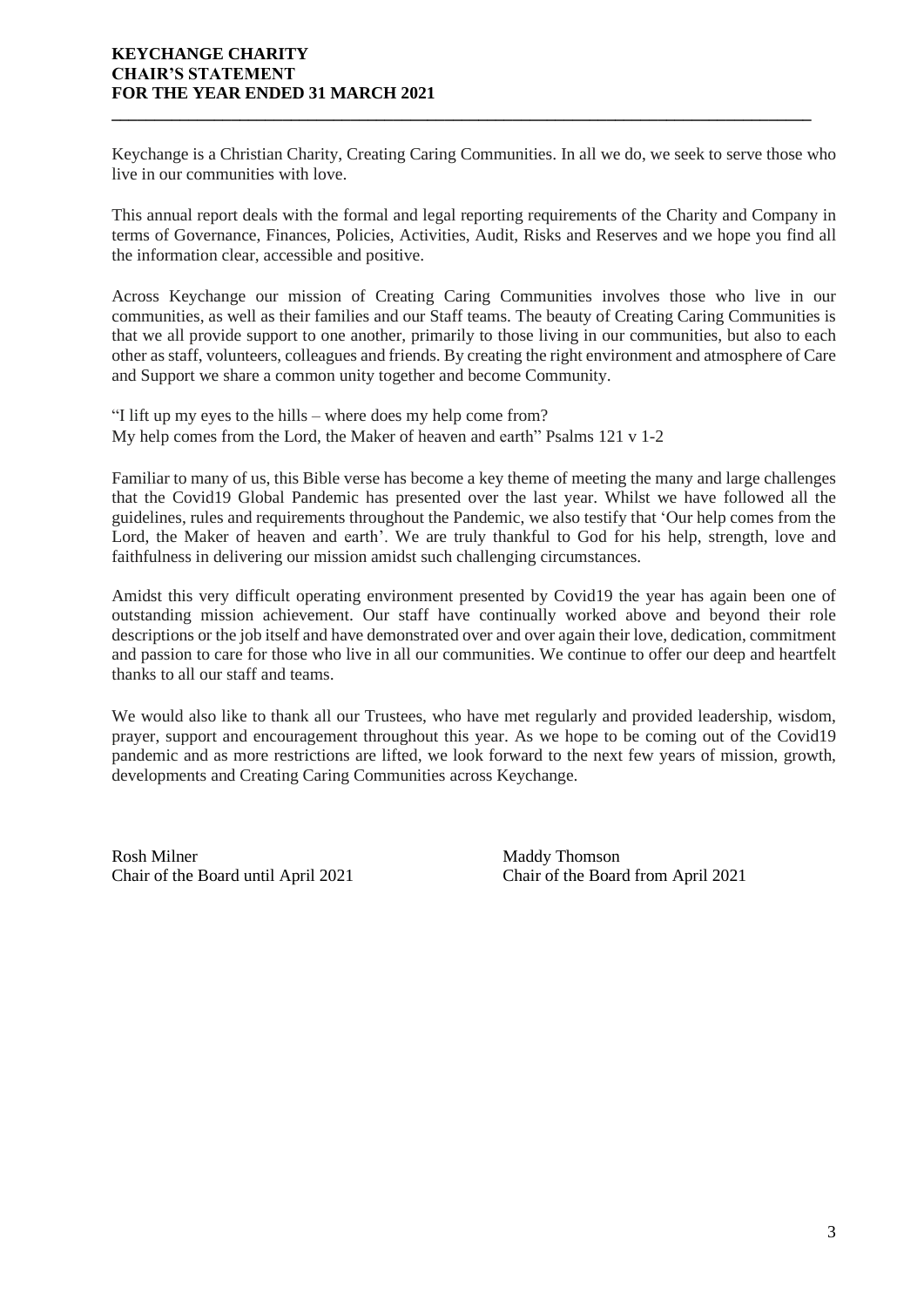The Trustees, being the company's directors, present their annual report on the affairs of the charity, together with the Accounts and Auditor's Report for the year ended  $31<sup>st</sup>$  March 2021. The information included on Page 2 forms part of the Trustees' Report. The Trustees have adopted the provisions of the Statement of Recommended Practice (SORP) "Accounting and Reporting by Charities" issued in January 2015 in preparing the annual report and financial statements of the charity. The financial statements comply with all statutory requirements and the requirements of the charity's governing document.

**\_\_\_\_\_\_\_\_\_\_\_\_\_\_\_\_\_\_\_\_\_\_\_\_\_\_\_\_\_\_\_\_\_\_\_\_\_\_\_\_\_\_\_\_\_\_\_\_\_\_\_\_\_\_\_\_\_\_\_\_\_\_\_\_\_\_\_\_\_\_\_\_\_\_\_\_\_\_\_\_\_\_**

## **What we do**

Our objects, as stated in our Memorandum of Association, are:

a. The advancement of the Christian religion

b. The relief of persons who are in need by reasons of their age, infirmity or financial circumstances: and c. The promotion by such means as are consistent with the new life in Christ Jesus our Lord of such other charitable purposes in accordance with the doctrinal basis of the Charity

Keychange is a Christian Charity, Creating Caring Communities. We fulfil our object by providing care and support for older people and young homeless people. Our values and behaviours are based on Christian principles and linked to the bible. We try to follow Jesus Christ's example of giving practical love and compassion in our residential care communities for the elderly and residential supported accommodation for young adults. We firmly believe that creating a caring community for all people to live and work alongside one another improves their physical, emotional, mental and spiritual well-being. Presently we provide care and support in eleven care homes and two homeless housing settings totalling 280 beds.

## Governing Documents

Keychange is a registered charity and a limited company registered by guarantee. It is governed by its memorandum and articles of association dated 23 November 1996. Keychange Charity is affiliated to the Evangelical Alliance.

Alexander House, Wimbledon; Cressingham House, Wallasey; and Erith House, Torquay and Plymouth and District Free Church Women's Council, the Mount Eventide Home, Plymouth are all subsidiary charities to Keychange Charity and under uniting directives their financial activities have been amalgamated with those of Keychange Charity in these financial statements.

# Trustees and Leadership Team

Trustees are appointed by the Board of Trustees in general meeting. One third of Trustees retire by rotation at each Annual General Meeting and may offer themselves for re-election. Our individual Trustees share a broad mix of skills appropriate to the governance responsibilities of the Board and the objectives and activities of Keychange. We complete a regular audit of these skills to ensure ongoing effective governance, leadership and working with the Senior Leadership Team.

Potential new Trustees are invited to attend a Trustees' meeting as an observer, visit one of our communities, and be interviewed by the Chair. On acceptance of a formal invitation there is an induction program led by the CEO, and if relevant referral to the Charity Commission's relevant guidance.

This year we have been delighted to welcome three new trustees, Maddy Thomson, Stefan Cantore and Ian Bird. Both of these new trustees bring significant skills and experience in Social Care, Strategy, Governance, Faith and Communities.

The Chief Executive, Phil Martin, moved on to a similar role with another charity and left Keychange on 12 November 2021. An Interim Chief Executive, Martin Farrow, took over from that date. In Autumn 2020 Ola Sokoya resigned as Company Secretary having earlier left the charity and Sharon Jackman took over that role from 26 November 2020. On 1 April 2021 Rebecca Chaplin joined the Senior Leadership Team as Quality Improvement and Safeguarding Lead.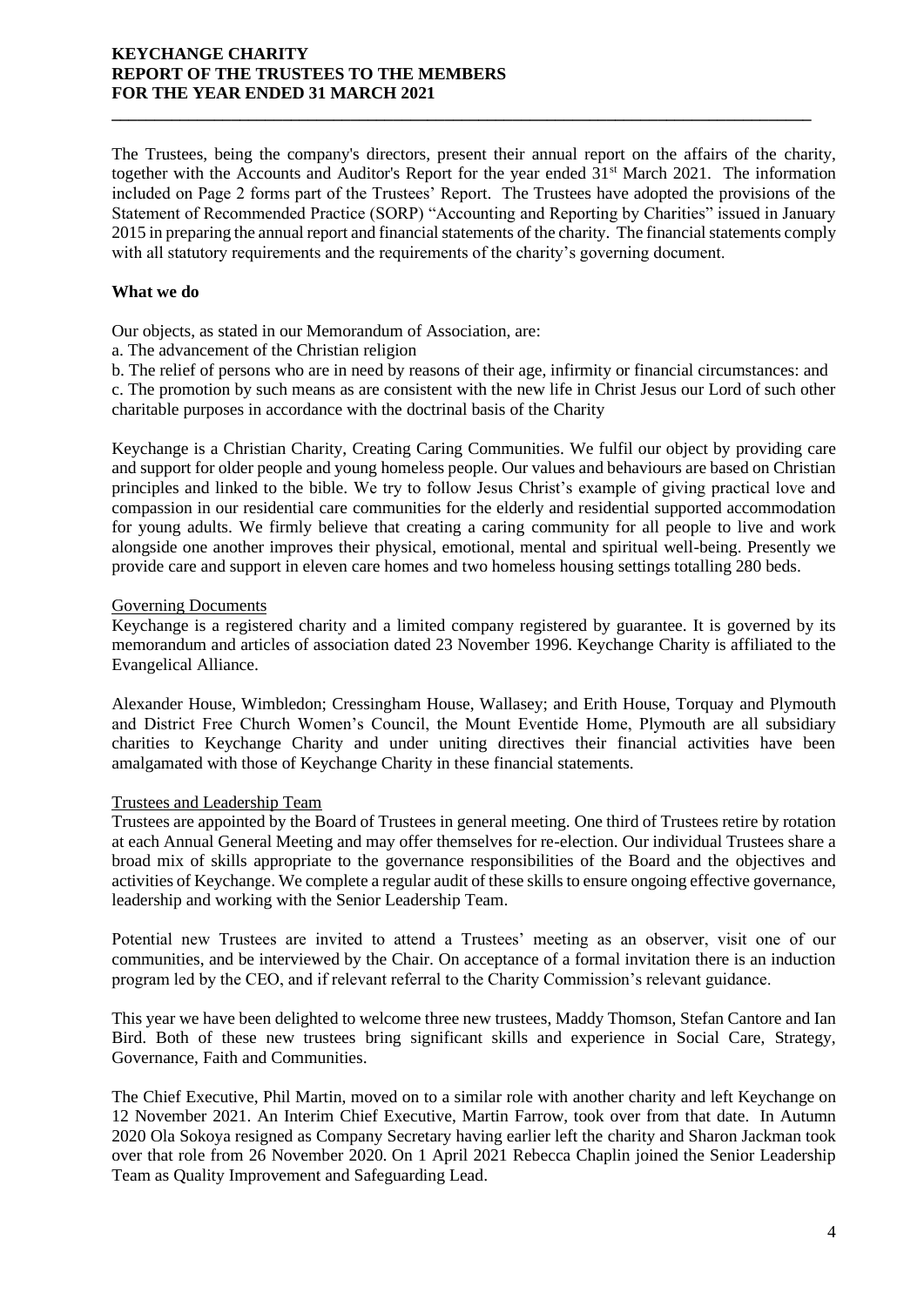## Organisational Structure

The Trustees determine the strategy and policy of the charity and get more involved in specific areas by being part of a Working Group. These Groups (shown below) review progress against existing plans and formulate potential new recommendations to the Board, which meets four times per year.

**\_\_\_\_\_\_\_\_\_\_\_\_\_\_\_\_\_\_\_\_\_\_\_\_\_\_\_\_\_\_\_\_\_\_\_\_\_\_\_\_\_\_\_\_\_\_\_\_\_\_\_\_\_\_\_\_\_\_\_\_\_\_\_\_\_\_\_\_\_\_\_\_\_\_\_\_\_\_\_\_\_\_**

Quality and Safety – to monitor, review and report on care and support operations, care policy, quality improvement and inspection reports.

Finance & Facilities – to monitor, review and report on the financial performance and risks, along with the state of property, facilities, IT and Health and Safety.

Operational Performance – to develop and improve our organisational vision, strategy, functions and governance and develop our future direction.

Each group comprises Trustees and Senior Leadership Team members with the appropriate skill sets. Day to day management is delegated to the Senior Leadership Team with regular contact to the Chair.

The Senior Leadership Team oversee the strategic plan delivery, developments, as well as the operational day to day leadership and management of our mission, policies and performance. The wider Keychange Leadership Team, includes SLT along with our communities Managers and Deputy Managers. This leadership delivers the core mission and work of creating caring communities for high quality care and support. They lead their teams of staff in each location. Our Central Office Team seeks to support, enable, empower and equip our communities' leaders in terms of Quality Improvement, Leadership, HR, Facilities, Finance, Health & Safety, Recruitment, Administration, Publicity, Social Media, amongst many others.

There are role descriptions, person specification and pay scales for all staff, which are reviewed annually as part of the budget process. Where appropriate these take account of London based salaries in the charity sector for similar positions.

## Related Parties and Connected Charities

**Alexander House, Wimbledon**: This is a subsidiary charity to Keychange Charity and under a uniting directive the financial activities of Alexander House have been amalgamated with those of Keychange Charity in these financial statements.

**Cressingham House, Wallasey**: This is a subsidiary charity to Keychange Charity and under a uniting directive the financial activities of Cressingham House have been amalgamated with those of Keychange Charity in these financial statements.

**Erith House, Torquay**: This is a subsidiary charity to Keychange Charity and under a uniting directive the financial activities of Erith House have been amalgamated with those of Keychange Charity in these financial statements.

**Plymouth and District Free Church Women's Council, The Mount Eventide Home, Plymouth**: This is a subsidiary charity to Keychange Charity and under a uniting directive the financial activities of the Mount Eventide Home have been amalgamated with those of Keychange Charity in these financial statements*.*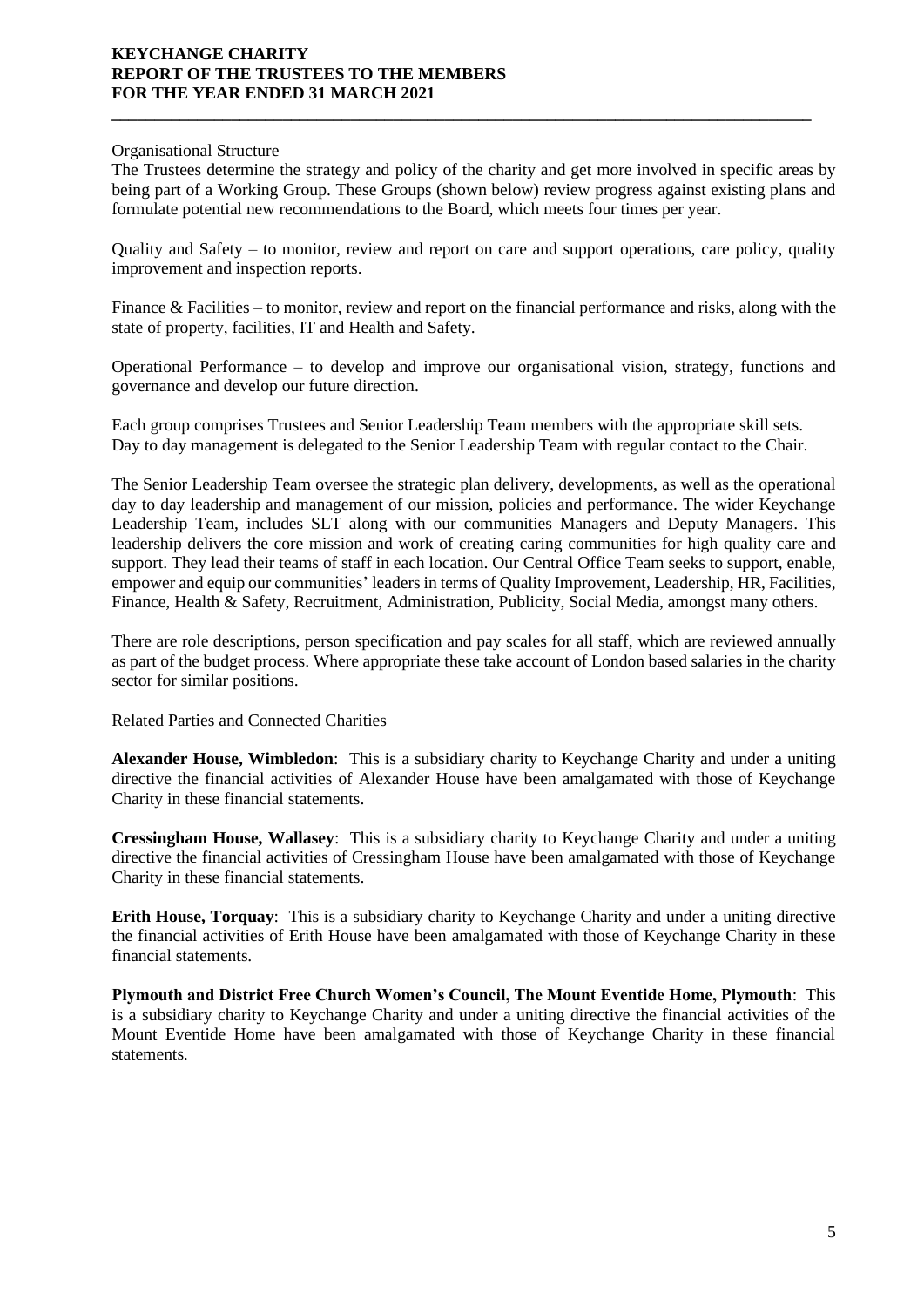# **OBJECTIVES AND ACTIVITIES**

The objects of the charity as stated in its Memorandum of Association are:

a. The advancement of the Christian religion

b. The relief of persons who are in need by reasons of their age, infirmity or financial circumstances: and

**\_\_\_\_\_\_\_\_\_\_\_\_\_\_\_\_\_\_\_\_\_\_\_\_\_\_\_\_\_\_\_\_\_\_\_\_\_\_\_\_\_\_\_\_\_\_\_\_\_\_\_\_\_\_\_\_\_\_\_\_\_\_\_\_\_\_\_\_\_\_\_\_\_\_\_\_\_\_\_\_\_\_**

c. The promotion by such means as are consistent with the new life in Christ Jesus our Lord of such other charitable purposes in accordance with the doctrinal basis of the Charity

The mission of Keychange Charity is to Create Caring Communities by providing care, support, acceptance, and Christian community to people in need. We do it by following Christ's example in giving practical love and compassion to people by providing residential care for frail elderly people and residential supported accommodation for young homeless people. Keychange is a Christian Charity, with an occupational requirement for Trustees and Senior Leaders to be Christians, and so are expected to provide a Christian focus to the charity's mission.

The Board and the Working Groups referred to previously, regularly review our vision, strategy, achievements, and update details and targets for the future, across the strategy themes and these broad longterm goals:

- Continually improve the quality of care and support to all those living in our communities, and their families.
- Ensure the quality of our property portfolio and infrastructure, are fit for purpose and to equip the premises and staff capability to perform at the highest level.
- Access opportunities for new social action projects and to continue to be open and responsive to operating new residential care homes for the elderly where this enables, or does not run contrary to the statement above.
- Have a coordinated financial strategy in order to maximise financial viability to generate surpluses to re-invest in our mission and strategy. As well as to minimise financial dependence on government funding and to make charges at appropriate levels in the context of the general economic conditions, prevailing local market and the levels of care provided.
- Be proactive in establishing new partnerships that will enhance the work of Keychange.
- Ensure that all communities are managed and lead at a senior level by professional, competent leaders and managers so that our mission of Creating Caring Communities by providing the best quality care and support in line with our Christian values and behaviours can be maintained, developed, improved and expanded.
- To increase the number of Trustees and maintain their involvement with staff and projects throughout the country through practical interest, prayer and support.
- Have a coordinated strategy of marketing activity across our website, literature and social media to increase awareness to as many people as possible.

# Public Benefit

The Trustees have taken account of the Charity Commission's guidance and demonstrate that public benefit has been provided to our residents and beneficiaries through the following work and activities:

- Accepting socially funded elderly residents at fee levels below the cost of providing good care and accommodation;
- Housing young people who would otherwise be homeless, and supporting them into education and / or employment;
- Providing a wide range of care and support and secular and spiritual activities for all our residents; whether older or younger people who live with us.
- Offering work experience opportunities for young people,
- Our Keychange Community vision recognizes that we support strong connections with the neighbourhood and encourage volunteers to support what we do locally.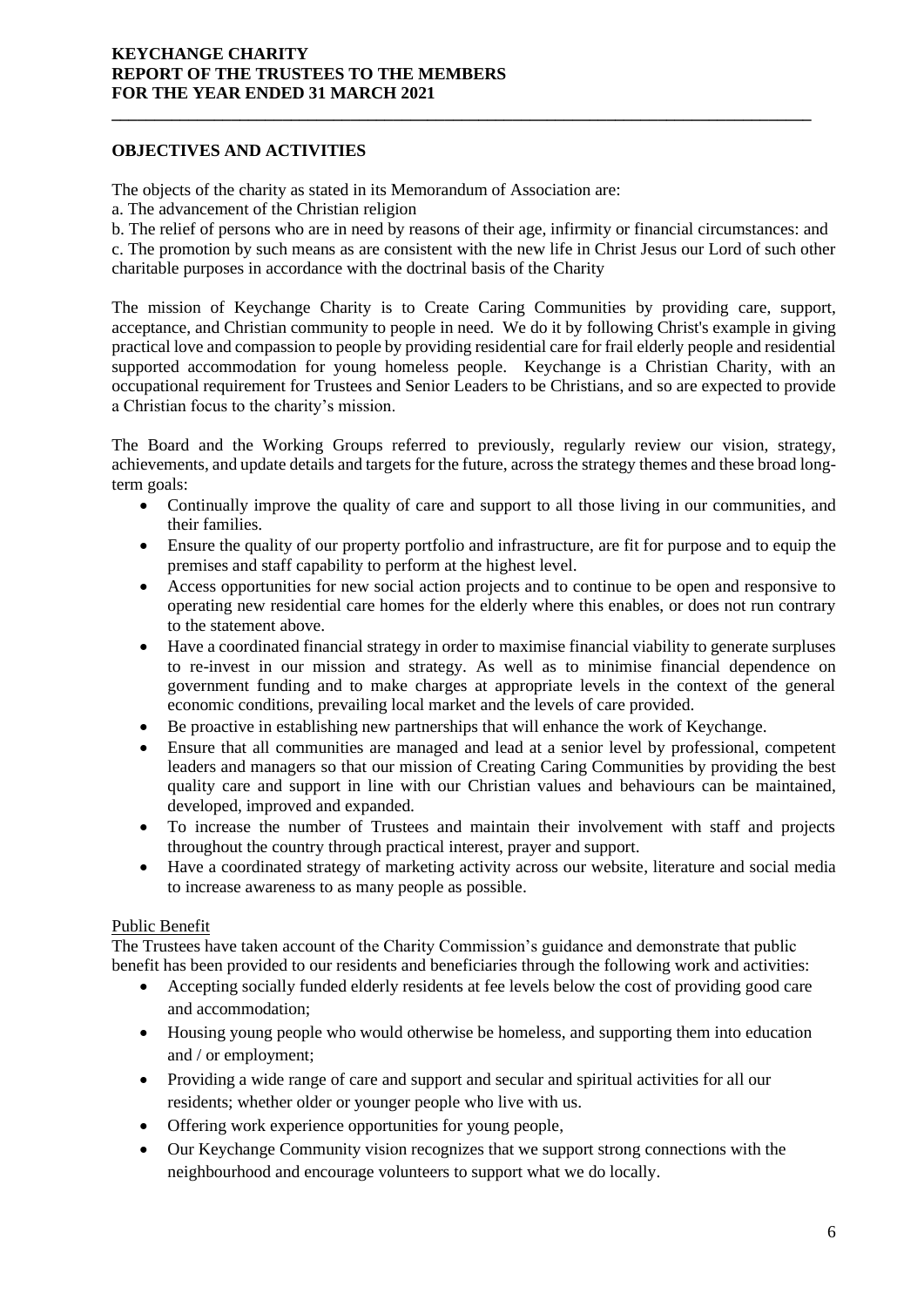• It is estimated that for every £1 provided in grant or benefit support for residents living in our housing communities, the return on investment is circa £6 in savings for the local authority and other statutory services in enabling young people to be housed, supported, gain employment and move on successfully.

**\_\_\_\_\_\_\_\_\_\_\_\_\_\_\_\_\_\_\_\_\_\_\_\_\_\_\_\_\_\_\_\_\_\_\_\_\_\_\_\_\_\_\_\_\_\_\_\_\_\_\_\_\_\_\_\_\_\_\_\_\_\_\_\_\_\_\_\_\_\_\_\_\_\_\_\_\_\_\_\_\_\_**

# **STRATEGIC REPORT**

## **Activities over the last year**

Since March 2020 the world has been dominated by the Covid19 pandemic. In England the first of three lockdowns occurred on 23<sup>rd</sup> March 2020 and this directly impacted all our operations, communities, work patterns and more. Throughout this year we have followed all the relevant Government guidance and worked very hard to keep everyone living in our communities and working for Keychange safe.

Sadly, we experienced outbreaks of Covid19 at five of our older care communities. These outbreaks resulted in the loss of some people living with us. All of our communities have been affected by the impact of Covid19. Some staff needed to either self-isolate or were shielding for periods of time. We furloughed some staff as well. Our staff have worked relentlessly to follow guidelines, support those living with us, supporting one another, whilst always continuing to create caring communities.

*"We, as a family are indebted to you, Rose Lawn and Keychange Charity for accommodating and caring for Dad throughout Covid. I do not believe either he or Mum would have coped with being separated for such a time but through your compassion at a very difficult time this was not an issue … Truly you have all supported both Mum and Dad and the rest of your residents throughout this pandemic and it is a credit to all your staff team that they have come through it … Once again our grateful thanks and we wish you, the staff and residents all the best for the future."*

Our relationship with the National Care Forum (NCF) has proven hugely valuable, both in terms of guidance, networking, and especially for representation and lobbying. The NCF has worked very hard and effectively to represent its members to Government and Policy makers and has helped influence decisions, guidance and support provided to the sector. Keychange has been involved in providing examples of best practice to help influence policy and guidance. In addition, we have been involved in local, regional and national media coverage and engagement as a result of our mission, practices and our proactive partnership with NCF.

Occupancy levels are a major performance management tool, however the Covid19 pandemic has impacted and reduced our occupancy significantly. Occupancy is lower than it should be and we are working hard to improve our occupancy levels and mission reach. Through out the pandemic the UK media has created a negative perspective about residential care homes. However, we have increased our social media activity significantly this year, with every Keychange community having a Facebook page, as well as increased Instagram and Twitter activity. All this activity has focused on the positive stories, activities and benefits on living in a Keychange community, as well as highlighting that a residential care community is a safe and fun place to live and flourish in older age. This all highlights the continuous need to raise our profile and publicity across our local community areas, and to ensure very good CQC inspection outcomes and ratings.

These reduced occupancy figures are the primary reason for the poor operating financial performance. We estimate that we lost 27 people living with us through 2020/2021, but due to the pandemic very few people moved in to replace them, therefore our income was circa £700,000 below budget for the year.

*"Alexander House is so much more than a care home. It is a real home. My mum moved in 2019 and has now lived there very happily for over 18 months. She is very well cared for and really enjoys life … I particularly appreciate always feeling very welcome and included in her care. I'm not treated as 'a*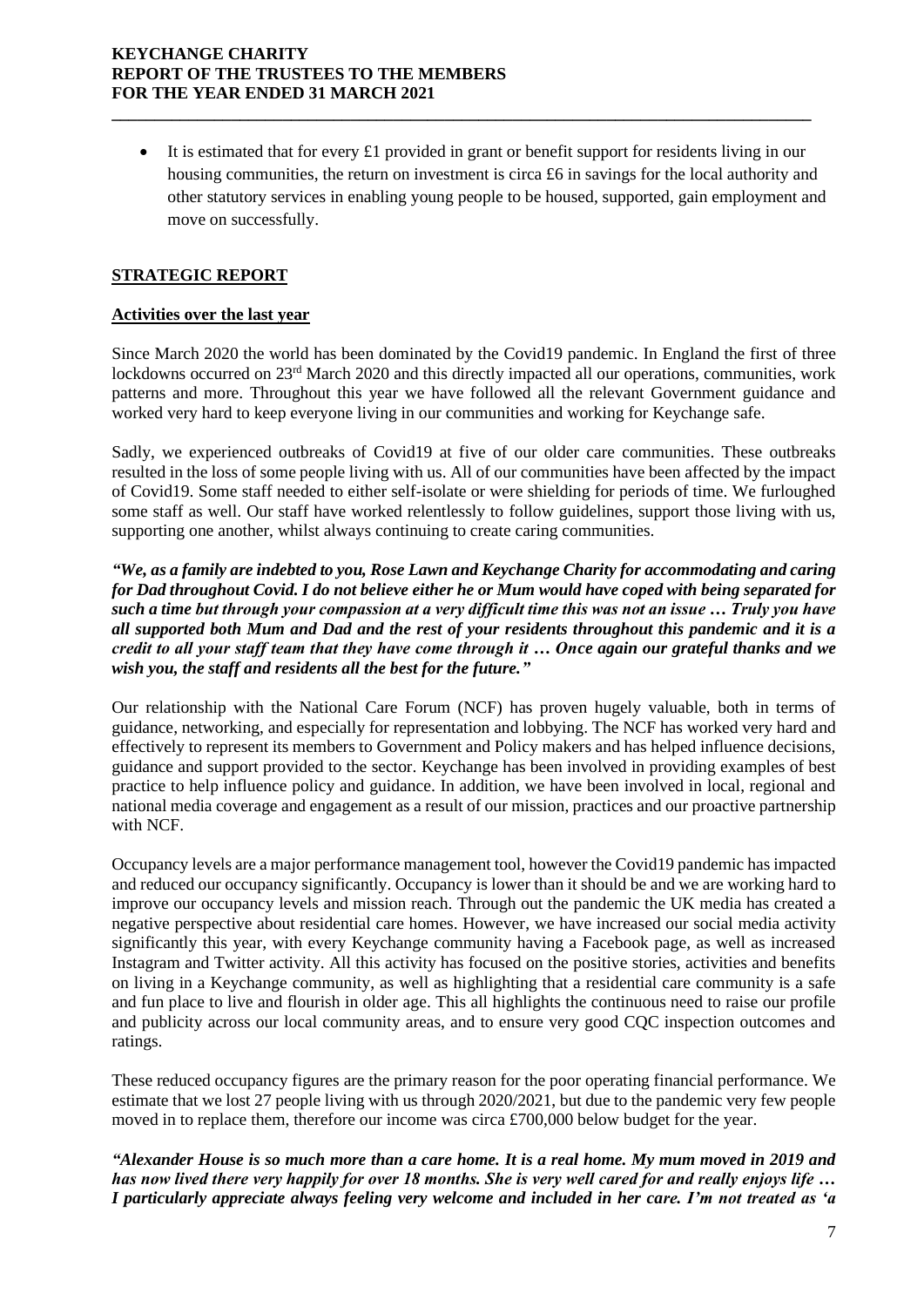## *visitor' but as part of the home community which means I don't think of Alexander House as an 'institution' but as my mum's home. All the staff have gone the extra mile to pull together during the pandemic and have done everything they can to keep the residents safe."*

**\_\_\_\_\_\_\_\_\_\_\_\_\_\_\_\_\_\_\_\_\_\_\_\_\_\_\_\_\_\_\_\_\_\_\_\_\_\_\_\_\_\_\_\_\_\_\_\_\_\_\_\_\_\_\_\_\_\_\_\_\_\_\_\_\_\_\_\_\_\_\_\_\_\_\_\_\_\_\_\_\_\_**

Aside from the Covid19 pandemic we have continued to strive forwards with our mission and vision priorities, objectives and goals. We are delighted to have completed the sale of Rosset Holt in July 2020, as well as completing the sale of the two flats at Worthing in June 2021. In addition, the sale of The Mount at Plymouth was completed in September 2021. The sale of these obsolete properties raises capital sums which we are planning to build a purpose built Keychange Care Community somewhere in England, preferably in a location where we already operate successfully to continue to build on existing leadership, community networks and reputation.

This year we successfully progressed with, and concluded the process of merger of Overdale in Sheffield in to Keychange. Overdale is a 24 bedroomed residential care community, with a very similar Christian mission and ethos to Keychange. In addition, we have also taken over governance, leadership and operations of Stumpwell Housing Association who operate Alde House in Penn, in Buckinghamshire. Alde House is a 16 bedroomed residential care community with a strong Christian mission and ethos. We are now working hard to integrate these new care communities into our procedures, systems, quality and culture, as well as ensuring that the financial benefits of economies of scale are maximised and that occupancy and fees are at viable levels and increased. It is wonderful to grow our mission, reach and communities with these new opportunities.

## *"I hope that you understand just how grateful we are for all that you, and your wonderful staff have done for Mum, not just in her last weeks … but for the last two and a half years that she has called Sceats her home … your constant presence for Mum and us has been a godsend and for that you will always have a special part in our hearts."*

The Keychange Quality Improvement Team has led on all aspects of guidance, safety, support, monitoring and reporting though the Covid19 pandemic. In April 2020 we created and adopted our Pandemic Action Plan and Risk Assessment process. This was reviewed monthly throughout the pandemic. In addition, we established twice weekly online video meetings across all our Keychange communities. Every Monday morning, we meet to share updates, news, guidance and support from all our leadership team staff. Additionally, every Wednesday morning we established a workshop training style event called "Share & Learn" Each week we focus on an agreed topic and provide input, as well as facilitate a discussion across our communities for all staff at every level to be involved.

Another key improvement to our support and activities was the appointment of a Well-being lead. We were focusing on staff well-being before the pandemic, but the period of lockdowns and the significant levels of stress caused by operating through out the pandemic has caused an increased awareness and focus on supporting staff in this important way.

## *"Thank you so much for looking after Dad like family when we couldn't. Every single person who cared for Dad did so with empathy and patience. I am so grateful for all the love and care you gave him, especially in the most difficult times right at the end. Please pass on my thanks to all the staff team who together really make this a home that cares, not just a care home." Fair Havens*

We seek to welcome both privately and socially funded residents, albeit that socially funded fee levels paid by local authorities remain at challengingly low levels to provide the quality of care and support needed. It has been apparent that the number of socially funded residents referred to Keychange has remained at a similar level, however the complexity of care required for them has increased, whilst the fees remain at similar levels. It remains an important part of our mission, but an ongoing challenge to meet local needs for quality care and support for older people with lower levels of wealth and financial security.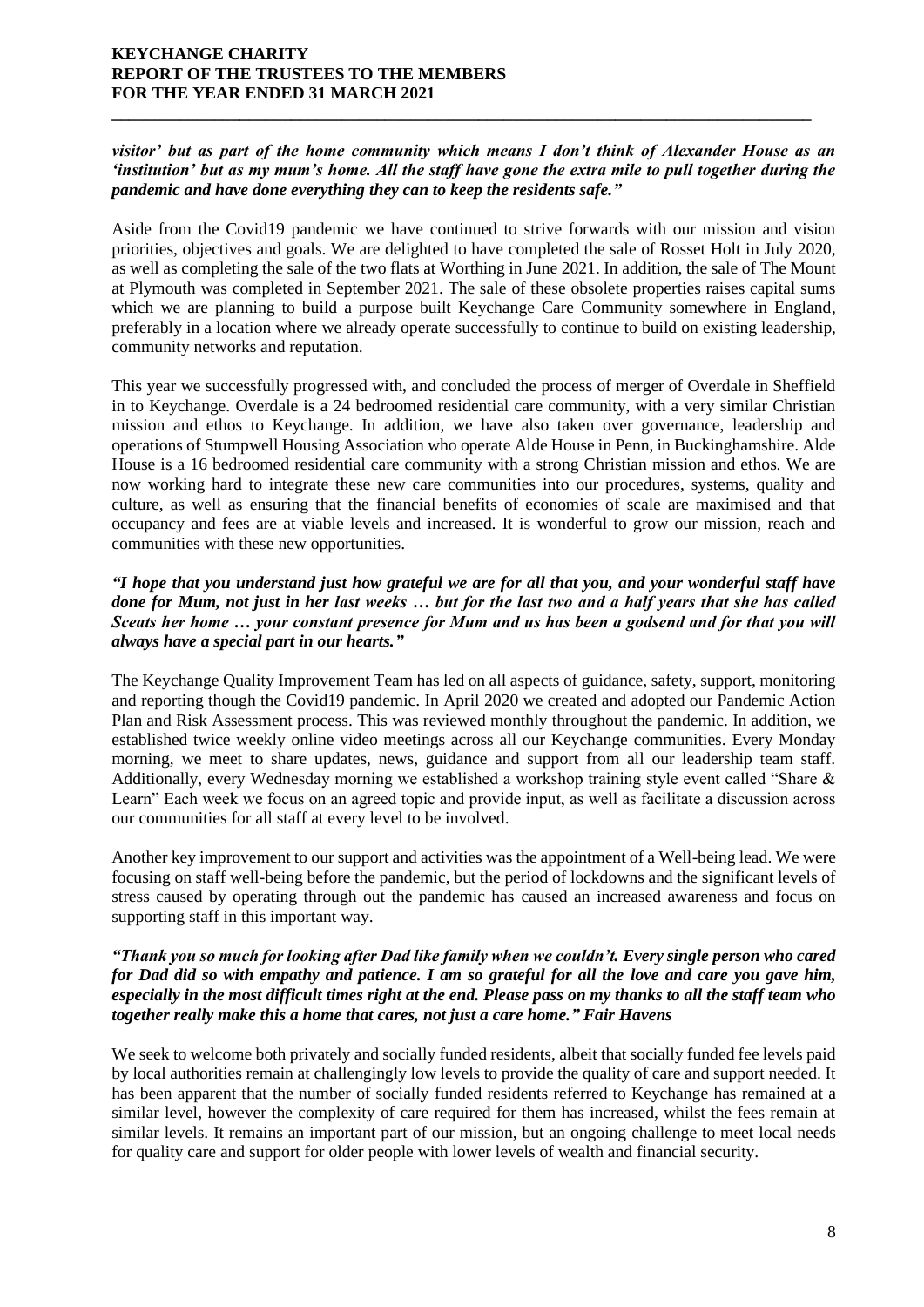We continue to provide and improve our excellent person-centered care and support, with Christian and secular activities for our residents' enjoyment and stimulation. Our website and social media accounts all record the events and happenings at each of our communities. There have been more contacts with local churches, and we encourage them to visit and lead services. Our volunteers who come and support the communities are greatly appreciated.

**\_\_\_\_\_\_\_\_\_\_\_\_\_\_\_\_\_\_\_\_\_\_\_\_\_\_\_\_\_\_\_\_\_\_\_\_\_\_\_\_\_\_\_\_\_\_\_\_\_\_\_\_\_\_\_\_\_\_\_\_\_\_\_\_\_\_\_\_\_\_\_\_\_\_\_\_\_\_\_\_\_\_**

An enjoyable output of the 'lockdowns' has been the innovation of creating and developing a twice monthly online service called 'Praise, Prayer & Togetherness' (PPT). This idea first shared by someone living in our Rose Lawn community in Sidmouth in April 2020 and has now grown to become an established and much-loved activity across all out communities. Each service lasts for circa 45 minutes and follows a particular theme chosen by people living across Keychange. Each hymn, prayer and reading used is chosen by members of our Keychange communities and PPT planning team. We have also held special themed services for Easter, Christmas and other Christian occasions as well.

A further innovation through this year has been the emergence and development of Vibrant Communities. This has been piloted and developed together with Ladder to the Moon and Keychange to provide a wide range of online virtual tours, activities and events which anyone living across our Keychange communities can access. Examples of the Vibrant Communities programme include: Museum Tours, Countryside tours, Drama Club – Musicals, Quiz afternoons, Language Café, Gardening, Sports Club, Art Club and much more. Everyone joining Vibrant Communities events is also able to make suggestions and share their own interests for future activities to be organised. Praise, Prayer and Togetherness and Vibrant Communities have been wonderful parts of Creating Caring Communities together during the past year.

In the homeless housing communities, we provide care, love and support to homeless young men and women from age 16 upwards, to offer a safe place to live, grow, develop and restore their dignity, and to help them find training, qualifications, employment and an ongoing purpose for their lives. The Covid19 pandemic has affected our young people in terms of coping with three 'Lockdowns' which brought significant challenges to the restrictions of behaviours and socializing. All our staff have worked very hard and in creative and innovative ways to support the young people through a very difficult year of restrictions, uncertainties and fears.

At Wayside community in Reigate we have continued to build some strong partnerships with local churches and supporters. This includes regular bible studies, times of sharing and support, as well as full participation and leadership of our twice monthly Praise, Prayer and Togetherness online times of meeting together. We acknowledge the skills and dedication of all our staff called to our mission of Creating Caring Communities across Keychange.

## *"You are all part of an amazing team and I hope you all realise how invaluable you are and what a difference you make to people's lives by doing what you do. Many thanks again." Rosemary Mount*

We have continued to strengthen the Board of Trustees by appointing two new members. Each new trustee brings significant governance experience, as well as social care backgrounds and commitment to our mission and Christian heritage and ethos. Furthermore, we have appointed a new Chair in Maddy Thomson. Maddy joined the Keychange Board in June 2020 and became Chair from April 2021. Rosh Milner, our previous Chair has stayed on the Board and has taken on the role of Lead Trustee for Safeguarding. The Trustees continue to complete an evaluation at the end of each meeting to review their own performance. These evaluations are collated and reviewed regularly to ensure continuous improvement of governance functions and performance. This year we have provided Governance training to our Board on Safeguarding, effective questioning, strategic planning and performance appraisals.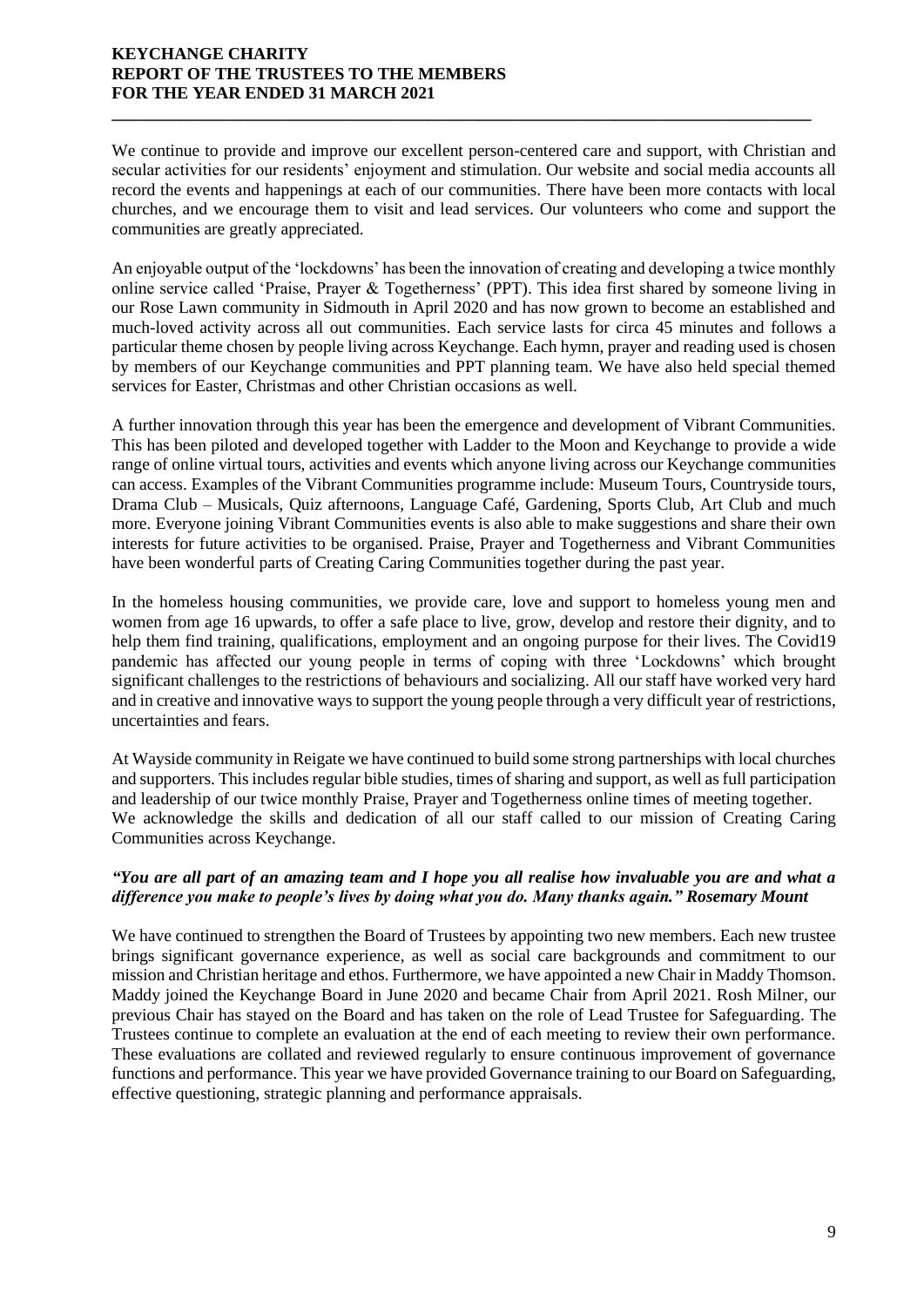## **Keychange Fundraising approach and activities**

Keychange as a corporate organisation undertakes very little targeted fundraising. Our twice-yearly newsletters entitled 'Contact' include the opportunity for supporters to send in a donation if they feel so inclined. We provide leaflets and information for residents and their families to consider providing a legacy to Keychange in their will, but these are not targeted to individuals and are simply available upon enquiry or in a leaflet stand at each of our communities. At a local Keychange care or housing community some fundraising takes place on an informal basis for small local events or activities. This may be through raffles, sponsorship and fetes for example.

**\_\_\_\_\_\_\_\_\_\_\_\_\_\_\_\_\_\_\_\_\_\_\_\_\_\_\_\_\_\_\_\_\_\_\_\_\_\_\_\_\_\_\_\_\_\_\_\_\_\_\_\_\_\_\_\_\_\_\_\_\_\_\_\_\_\_\_\_\_\_\_\_\_\_\_\_\_\_\_\_\_\_**

These activities are co-ordinated by the Manager and their staff team and seek to develop our mission of Creating Caring Communities in line with our values. Keychange does not work with any external Fundraising support company or consultancy. These fundraising activities to our supporters via direct mail, legacy leaflets or community-based activity or event fundraising is in line with the Fundraising Code of Practice set by Fundraising Regulator. No complaints were received by Keychange in relation to our fundraising activities in the year.

## Our fundraising promise is:

*When anyone supports Keychange they you can be sure of the following:*

- *We will never sell your contact details to anyone*
- *We will only contact you if you have expressed an interest in our work*
- *If we phone you, we will always check you are happy to take the call*
- *If you ask us to change how we communicate with you, or stop, we will respect that*
- *We do not engage in cold-calling, door to door or street fundraising*
- *We try hard to ensure no one ever feels pressurised to support our work*
- *All our activities are open, fair, honest and legal.*

## **Our employees**

Keychange communicates information, provides updates and consults with its employees in a number of ways to ensure they know what is happening, how we are achieving and developing our mission and providing opportunities for their feedback and input. Every week we provide a Management Bulletin communication, senior staff regularly visit our communities to meet with staff, we provide monthly financial performance reporting and inputs to our managers. Our annual staff survey provides the opportunity for all staff to respond to questions and give their input to a variety of topics. We have worked especially hard through the pandemic to increase communication and staff engagement, support, well-being and encouragement.

Keychange is committed to full and fair consideration of all employment applications and considers them all upon the aptitudes and abilities of each applicant. We work hard with all employees of all abilities to ensure we provide training, development and opportunities for staff to remain with Keychange for as long as possible within their role or other more adaptable functions.

All our staff have worked very hard throughout this period of uncertainty and difficulty to continue to Create Caring Communities. We are still in this pandemic and the future uncertainty needs careful planning and adapting too. We are very thankful and blessed to have the quality of Leadership and staff teams in their roles and communities at Keychange.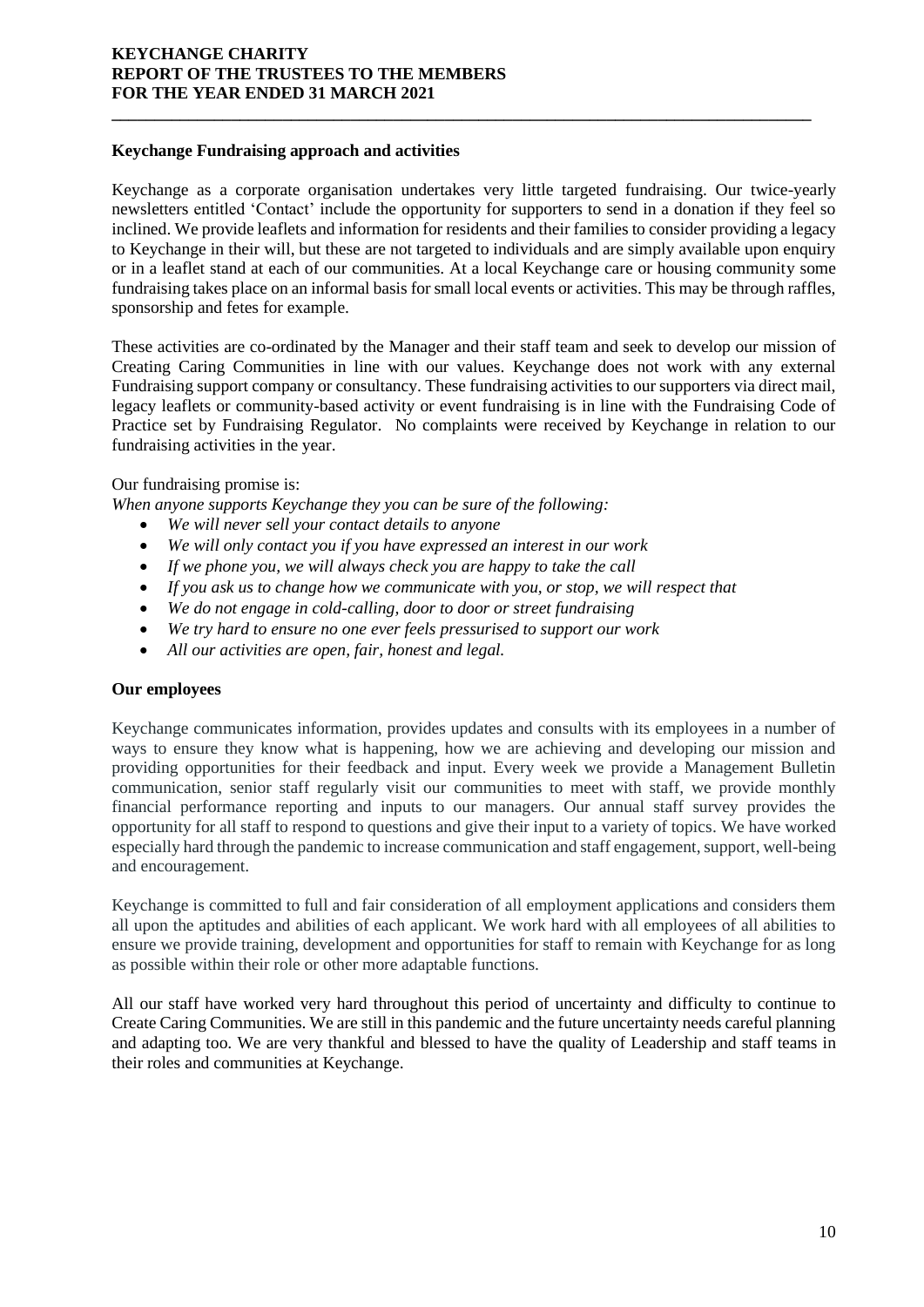## **Financial Review**

Our financial results for the year were an improvement on the previous year, where the overall result shows a surplus of £1,433,536 (2020 - deficit £238,999) after loss on impairment of fixed assets in the year of £464,623.

**\_\_\_\_\_\_\_\_\_\_\_\_\_\_\_\_\_\_\_\_\_\_\_\_\_\_\_\_\_\_\_\_\_\_\_\_\_\_\_\_\_\_\_\_\_\_\_\_\_\_\_\_\_\_\_\_\_\_\_\_\_\_\_\_\_\_\_\_\_\_\_\_\_\_\_\_\_\_\_\_\_\_**

Income increased from £7.95m to £11.06m while expenditure also increased from £8.19m to £9.16m, which led to the surplus of £1.90m before losses on the impairment of fixed assets. Overall income across Keychange increased from £7.95m to £11.06m due to the gain on the sale of property in the year of £1.13m and the recognition of the value of assets transferred, £1.13m from the acquisition and mergers with Overdale and Stumpwell during the financial year.

## Reserves Policy

In view of the nature of the charitable activities, all of which require a significant investment in fixed assets, the Trustees have determined that the following reserves policy should be applied:

The level of free reserves, after adjusting for long term liabilities, should be sufficient to leave the Charity with working capital equivalent to at least two month's operating expenditure, after deducting any designated funds. The long-term liabilities should however be within a level that the Trustees consider comfortable in respect of the ability of the Charity to service these liabilities as they fall due from its operating income.

Total funds as at year end totalled £10,310,262 made up of Endowments of £360,778, Restricted Funds are negative at £519,853 and Unrestricted Funds of £10,469,337. The adjusted level of free reserves amounts to £4,377,885 which equates to thirty-two weeks' operating expenditure. However, after adjusting for restricted operations in deficit and designated funds of £197,000 each for the Estates Renewal Fund & the Capital Maintenance Fund the figure is reduced to £3,229,002 this is equivalent to twenty eight weeks operating expenditure, which is in excess of the policy target level. The restricted funds in deficit are Cressingham House (£516,045) and Erith House (£91,992), these have arisen due to low occupancy in the former and lower fees in the latter. We have implemented an occupancy drive at Cressingham and have raised fees at Erith.

The reserves policy of the Charity is reviewed on an annual basis by the Trustees.

# Risk Management

The Board has conducted regular risk assessments and reviews and identified the major risks to which the Charity is exposed, particularly those related to its operations and finances. Against this framework, current risks to the organisation are formally assessed by the Senior Leadership Team (SLT) on a monthly basis and immediate operational risks are considered at the SLT meeting with relevant strategies put in place. Documents (minutes etc.) are available as required. The Trustees are satisfied that systems are in place to mitigate the charity's exposure to the major risks. An update of the risk review strategy was undertaken for 2020/21 and was ratified at the Board Meeting on 2nd June 2021. Our major risks are listed below, and become increasingly painful if they occur together.

- Continual Impact and uncertainty of Covid19 and the Global Pandemic;
- Changes to Government Policy for funding older people's residential care;
- The loss of key Leadership Team staff;
- A sustained level of staff shortages;
- Future maintenance and suitability of our buildings for ever increasing complex care needs.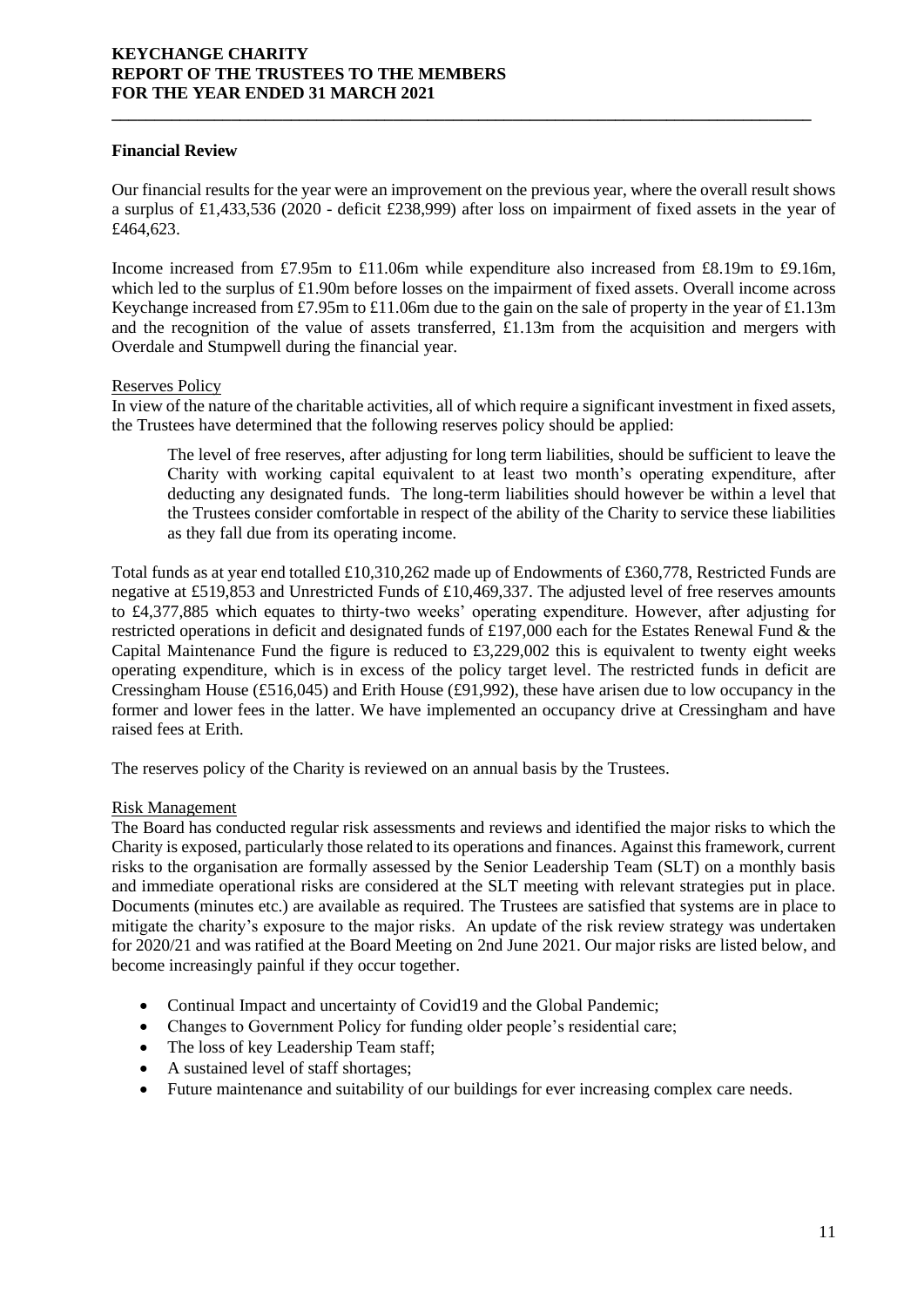To mitigate against these risks Keychange continually reviews central and local government policy for Older people's care. In addition, we continue to wait for the Government to publish its Green Paper on the future funding and provision of Older people's care. We reduce the risk of losing key Leadership staff by ensuring our remuneration levels are appropriate and that we offer support, training and leadership development to retain them within Keychange. To mitigate against s sustained level of staff shortages we are establishing contracts for flexible working to cover absences and reviewing effective use of our outsourced recruitment.

**\_\_\_\_\_\_\_\_\_\_\_\_\_\_\_\_\_\_\_\_\_\_\_\_\_\_\_\_\_\_\_\_\_\_\_\_\_\_\_\_\_\_\_\_\_\_\_\_\_\_\_\_\_\_\_\_\_\_\_\_\_\_\_\_\_\_\_\_\_\_\_\_\_\_\_\_\_\_\_\_\_\_**

## Uncertainties

Looking after 280 residents in 13 caring communities will always generate unexpected situations, but we are confident that our staff are trained and resilient to deal with them competently as they arise. The global pandemic of Covid19 demonstrates the ongoing need for strong leadership, flexible working methods, effective support and communication, good risk assessment procedures and strong line management. Our strong balance sheet, asset base and cash reserves all ensure that we are secure and can be flexible to adapt to future uncertainties.

## Investment Powers, Policy and Performance

The Trustees have adopted a prudent approach and all investments are held on deposit, or in either Government Stocks or Charities Funds. Investments have performed roughly in line with the relevant indices.

# **FUTURE PLANS**

We continue to follow and implement our strategic vision and plan until 2030, with an initial focus on the next few years to 2025. Our Vision is to Create Caring Communities which are Safe, Vibrant, Inclusive and Sustainable. Our new strategy plan focuses on two themes of Financial Viability & Sustainability, as well as Quality and Reputation.

Our priority for future plans is increasing and sustaining a higher level of occupancy. We have recently completed filming and photography for a complete series of virtual online tour videos across all our older care communities. These will be available on our Website to enable people to view our communities as part of our marketing. In addition, we have invested in a marketing lead to help develop our marketing and sales strategy to increase enquiries and occupancy for the future.

As mentioned previously following the successful completion of the sales of Rosset Holt, the flats in Worthing and The Mount in Plymouth, our major priority is to build a new purpose-built care community and / or housing community in the south of England.

We will play a pro-active role in the ongoing discussion about the future provision and costing of social and elderly care, especially as we still await the publication of the Governments Green Paper regarding these issues. Our membership of the National Care Forum has been a very beneficial method of lobbying and sharing ideas, inputs and policy development.

The Covid19 pandemic significantly reduced our plans for celebrating our 100-year birthday and anniversary of the work of Keychange in 2020. However, some local events took place and we are continuing to plan suitable and safe events, services and celebrations in late 2021 and 2022. We will be celebrating God's faithfulness for our work as well as raising our profile and ensuring all our communities, staff and those living with us are actively involved in these celebrations.

We will continue to progress with our collaborative partnerships with other Christian care home charities and seek to develop those into more formal arrangements.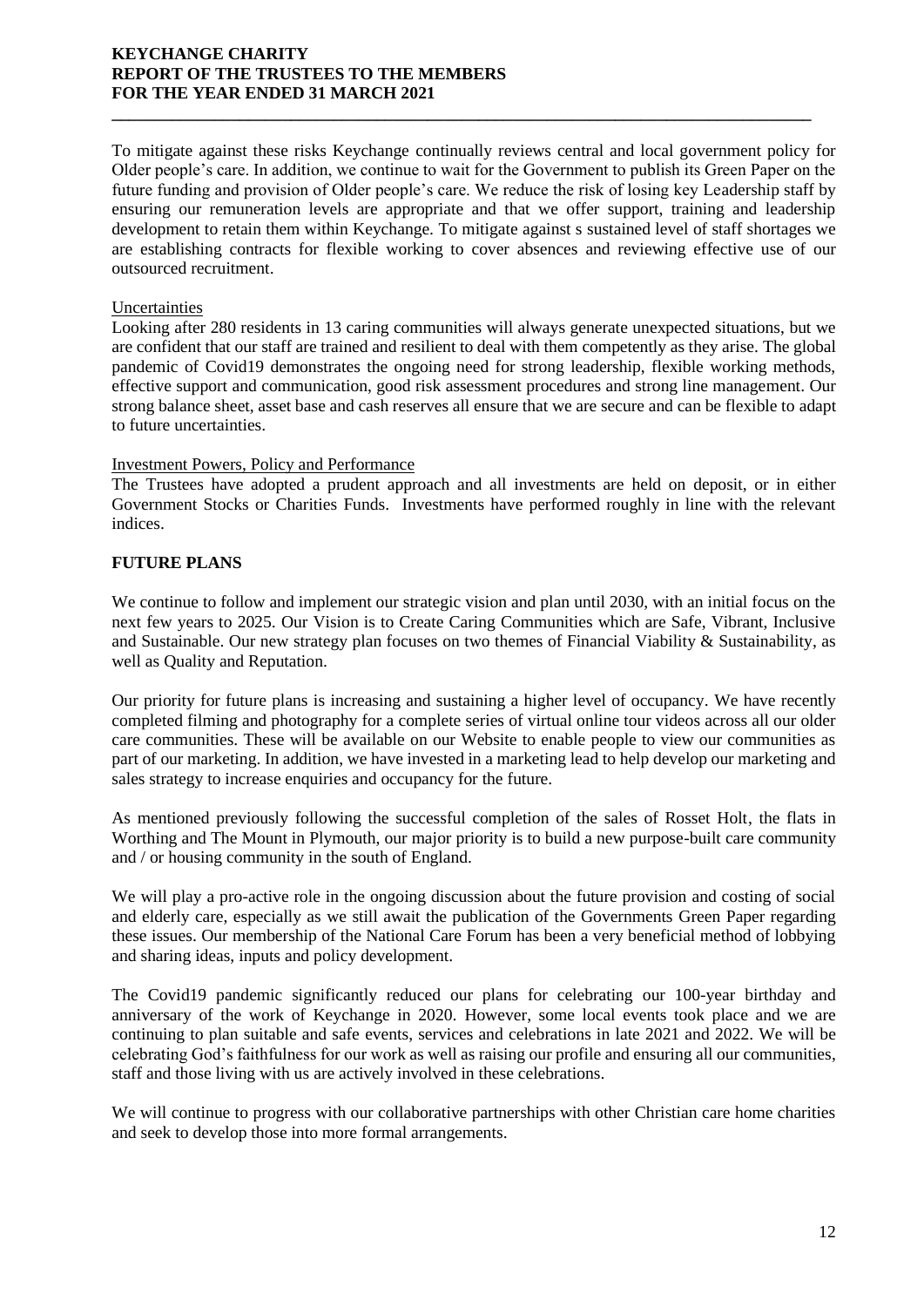# **STATEMENT OF TRUSTEES' RESPONSIBILITIES**

The trustees (who are also directors of Keychange Charity for the purposes of company law) are responsible for preparing the trustees' annual report including the strategic report and the financial statements in accordance with applicable law and United Kingdom Accounting Standards (United Kingdom Generally Accepted Accounting Practice).

**\_\_\_\_\_\_\_\_\_\_\_\_\_\_\_\_\_\_\_\_\_\_\_\_\_\_\_\_\_\_\_\_\_\_\_\_\_\_\_\_\_\_\_\_\_\_\_\_\_\_\_\_\_\_\_\_\_\_\_\_\_\_\_\_\_\_\_\_\_\_\_\_\_\_\_\_\_\_\_\_\_\_**

Company law requires the trustees to prepare financial statements for each financial year which give a true and fair view of the state of affairs of the charitable company and group and of the incoming resources and application of resources, including the income and expenditure, of the charitable company or group for that period. In preparing these financial statements, the trustees are required to:

- Select suitable accounting policies and then apply them consistently
- Observe the methods and principles in the Charities SORP
- Make judgements and estimates that are reasonable and prudent
- State whether applicable UK Accounting Standards and statements of recommended practice have been followed, subject to any material departures disclosed and explained in the financial statements
- Prepare the financial statements on the going concern basis unless it is inappropriate to presume that the charity will continue in operation

The trustees are responsible for keeping adequate accounting records that disclose with reasonable accuracy at any time the financial position of the charitable company and enable them to ensure that the financial statements comply with the Companies Act 2006. They are also responsible for safeguarding the assets of the charitable company and group and hence for taking reasonable steps for the prevention and detection of fraud and other irregularities.

In so far as the trustees are aware:

- There is no relevant audit information of which the charitable company's auditor is unaware
- The trustees have taken all steps that they ought to have taken to make themselves aware of any relevant audit information and to establish that the auditor is aware of that information

The trustees are responsible for the maintenance and integrity of the corporate and financial information included on the charitable company's website. Legislation in the United Kingdom governing the preparation and dissemination of financial statements may differ from legislation in other jurisdictions.

Both the Trustees Report and the Strategic Report were approved by the Trustees and signed on 24 November 2021 on their behalf by

…………………………. Timothy Roberts, Trustee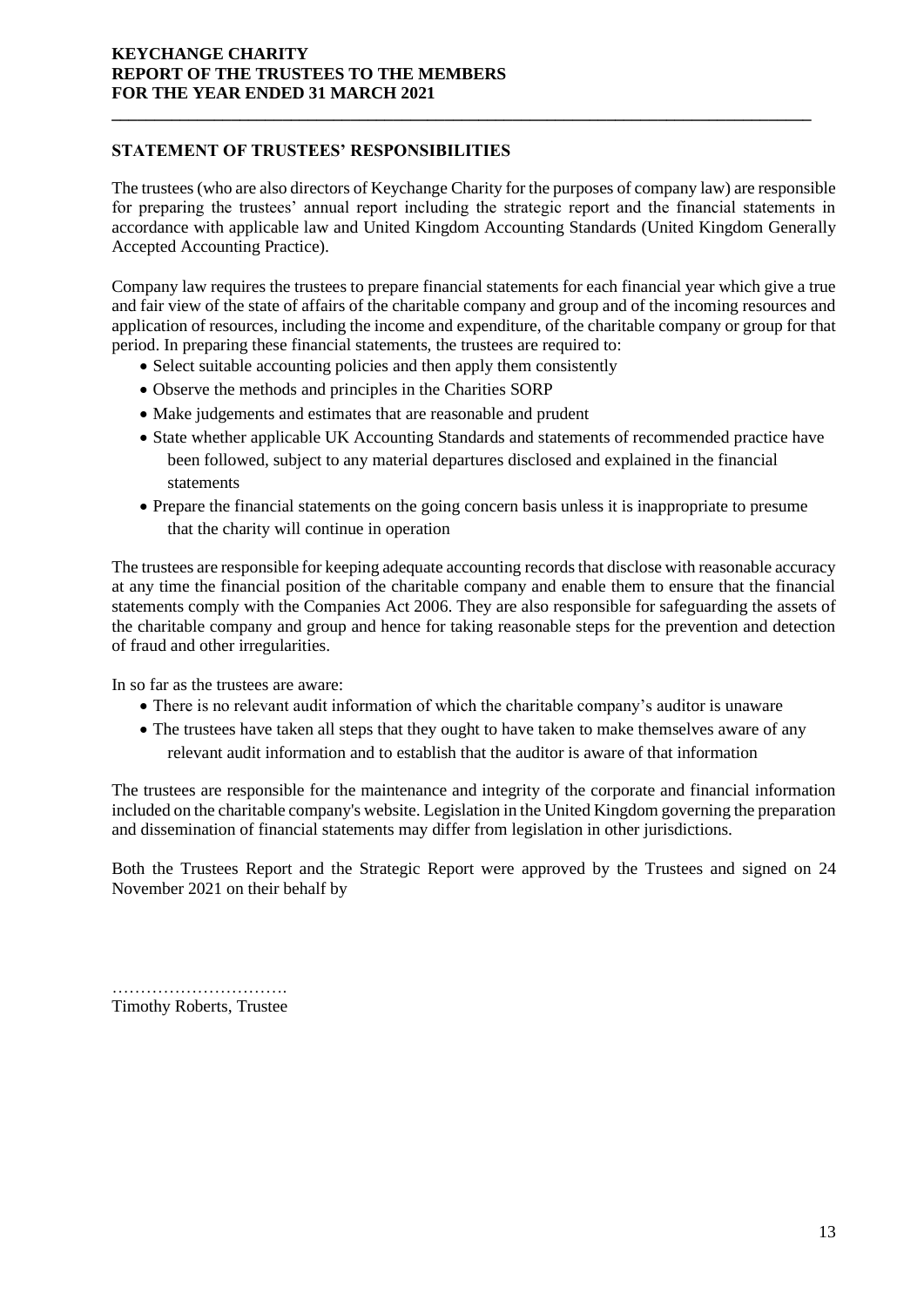**\_\_\_\_\_\_\_\_\_\_\_\_\_\_\_\_\_\_\_\_\_\_\_\_\_\_\_\_\_\_\_\_\_\_\_\_\_\_\_\_\_\_\_\_\_\_\_\_\_\_\_\_\_\_\_\_\_\_\_\_\_\_\_\_\_\_\_\_\_\_\_\_\_\_\_\_\_\_\_\_\_\_**

Independent auditor's report to the members of Keychange Charity

# **Opinion**

We have audited the financial statements of Keychange Charity (the 'parent charitable company') and its subsidiary (the 'group') for the year ended 31 March 2021 which comprise the consolidated statement of financial activities, the group and parent charitable company balance sheets, the consolidated statement of cash flows and the notes to the financial statements, including a summary of significant accounting policies. The financial reporting framework that has been applied in their preparation is applicable law and United Kingdom Accounting Standards, including FRS 102 *The Financial Reporting Standard applicable in the UK and Republic of Ireland* (United Kingdom Generally Accepted Accounting Practice).

In our opinion, the financial statements:

- Give a true and fair view of the state of the group's and of the parent charitable company's affairs as at 31 March 2021 and of the group's incoming resources and application of resources, including its income and expenditure, for the year then ended
- Have been properly prepared in accordance with United Kingdom Generally Accepted Accounting Practice
- Have been prepared in accordance with the requirements of the Companies Act 2006 and the Charities Act 2011

## **Basis for opinion**

We conducted our audit in accordance with International Standards on Auditing (UK) (ISAs (UK)) and applicable law. Our responsibilities under those standards are further described in the Auditor's responsibilities for the audit of the group financial statements section of our report. We are independent of the group and parent charitable company in accordance with the ethical requirements that are relevant to our audit of the financial statements in the UK, including the FRC's Ethical Standard, and we have fulfilled our other ethical responsibilities in accordance with these requirements. We believe that the audit evidence we have obtained is sufficient and appropriate to provide a basis for our opinion.

## **Conclusions relating to going concern**

In auditing the financial statements, we have concluded that the trustees' use of the going concern basis of accounting in the preparation of the financial statements is appropriate.

Based on the work we have performed, we have not identified any material uncertainties relating to events or conditions that, individually or collectively, may cast significant doubt on Keychange Charity's ability to continue as a going concern for a period of at least twelve months from when the financial statements are authorised for issue.

Our responsibilities and the responsibilities of the trustees with respect to going concern are described in the relevant sections of this report.

# **Other Information**

The other information comprises the information included in the trustees' annual report, including the strategic report, other than the group financial statements and our auditor's report thereon. The trustees are responsible for the other information contained within the annual report. Our opinion on the group financial statements does not cover the other information, and, except to the extent otherwise explicitly stated in our report, we do not express any form of assurance conclusion thereon. Our responsibility is to read the other information and, in doing so, consider whether the other information is materially inconsistent with the group financial statements or our knowledge obtained in the course of the audit or otherwise appears to be materially misstated. If we identify such material inconsistencies or apparent material misstatements, we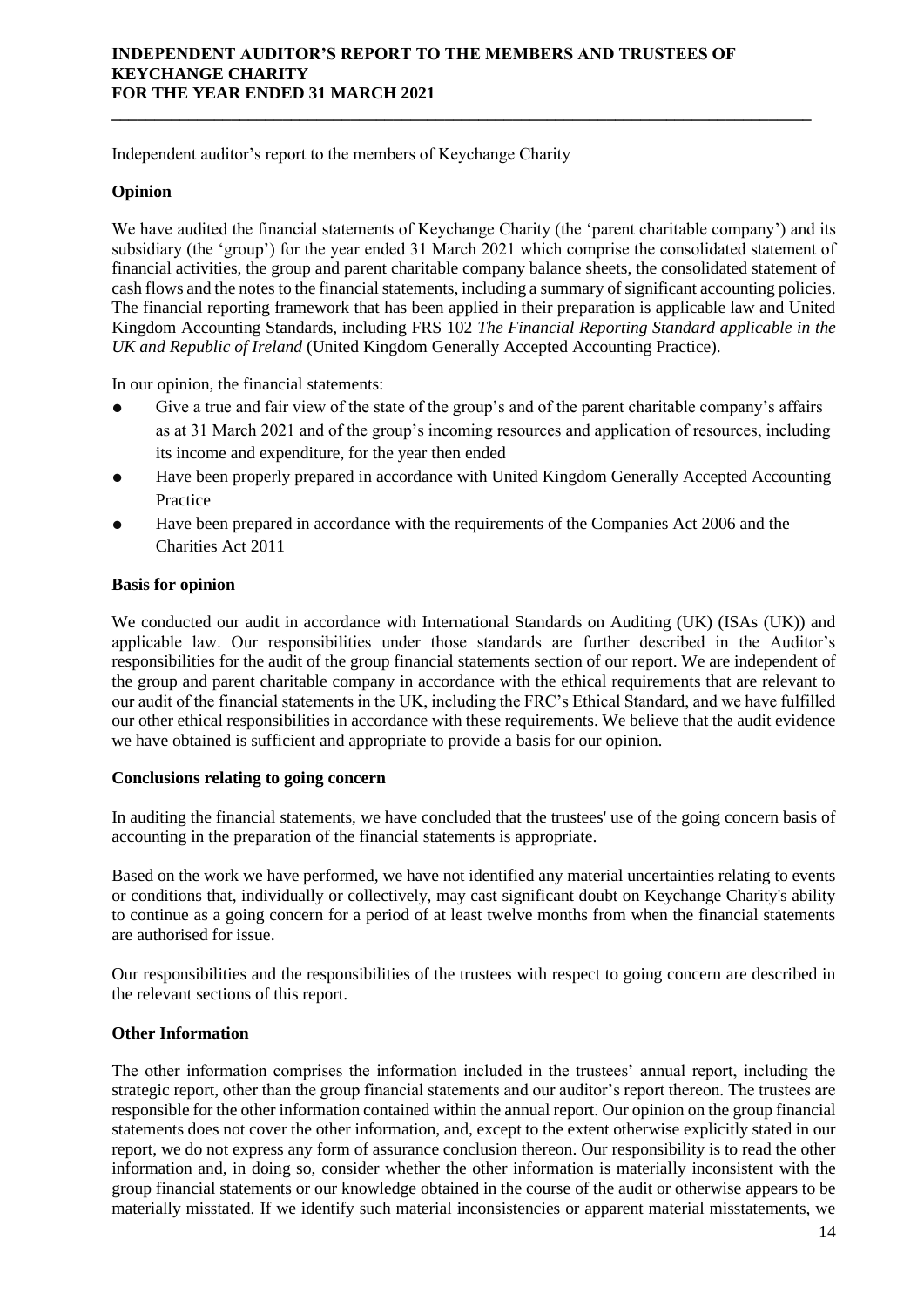are required to determine whether this gives rise to a material misstatement in the group financial statements themselves. If, based on the work we have performed, we conclude that there is a material misstatement of this other information, we are required to report that fact.

**\_\_\_\_\_\_\_\_\_\_\_\_\_\_\_\_\_\_\_\_\_\_\_\_\_\_\_\_\_\_\_\_\_\_\_\_\_\_\_\_\_\_\_\_\_\_\_\_\_\_\_\_\_\_\_\_\_\_\_\_\_\_\_\_\_\_\_\_\_\_\_\_\_\_\_\_\_\_\_\_\_\_**

We have nothing to report in this regard.

# **Opinions on other matters prescribed by the Companies Act 2006**

In our opinion, based on the work undertaken in the course of the audit:

- The information given in the trustees' annual report, including the strategic report, for the financial year for which the financial statements are prepared is consistent with the financial statements
- The trustees' annual report, including the strategic report, has been prepared in accordance with applicable legal requirements

## **Matters on which we are required to report by exception**

In the light of the knowledge and understanding of the group and the parent charitable company and their environment obtained in the course of the audit, we have not identified material misstatements in the trustees' annual report, including the strategic report.

We have nothing to report in respect of the following matters in relation to which the Companies Act 2006 and Charities Act 2011 requires us to report to you if, in our opinion:

- Adequate accounting records have not been kept by the parent charitable company, or returns adequate for our audit have not been received from branches not visited by us; or
- The parent charitable company financial statements are not in agreement with the accounting records and returns; or
- Certain disclosures of trustees' remuneration specified by law are not made; or
- We have not received all the information and explanations we require for our audit

# **Responsibilities of trustees**

As explained more fully in the statement of trustees' responsibilities set out in the trustees' annual report, the trustees (who are also the directors of the parent charitable company for the purposes of company law) are responsible for the preparation of the financial statements and for being satisfied that they give a true and fair view, and for such internal control as the trustees determine is necessary to enable the preparation of financial statements that are free from material misstatement, whether due to fraud or error.

In preparing the financial statements, the trustees are responsible for assessing the group's and the parent charitable company's ability to continue as a going concern, disclosing, as applicable, matters related to going concern and using the going concern basis of accounting unless the trustees either intend to liquidate the group or the parent charitable company or to cease operations, or have no realistic alternative but to do so.

## **Auditor's responsibilities for the audit of the financial statements**

We have been appointed auditor under the Companies Act 2006 and section 151 of the Charites Act 2011 and report in accordance with those Acts.

Our objectives are to obtain reasonable assurance about whether the financial statements as a whole are free from material misstatement, whether due to fraud or error, and to issue an auditor's report that includes our opinion. Reasonable assurance is a high level of assurance, but is not a guarantee that an audit conducted in accordance with ISAs (UK) will always detect a material misstatement when it exists. Misstatements can arise from fraud or error and are considered material if, individually or in the aggregate, they could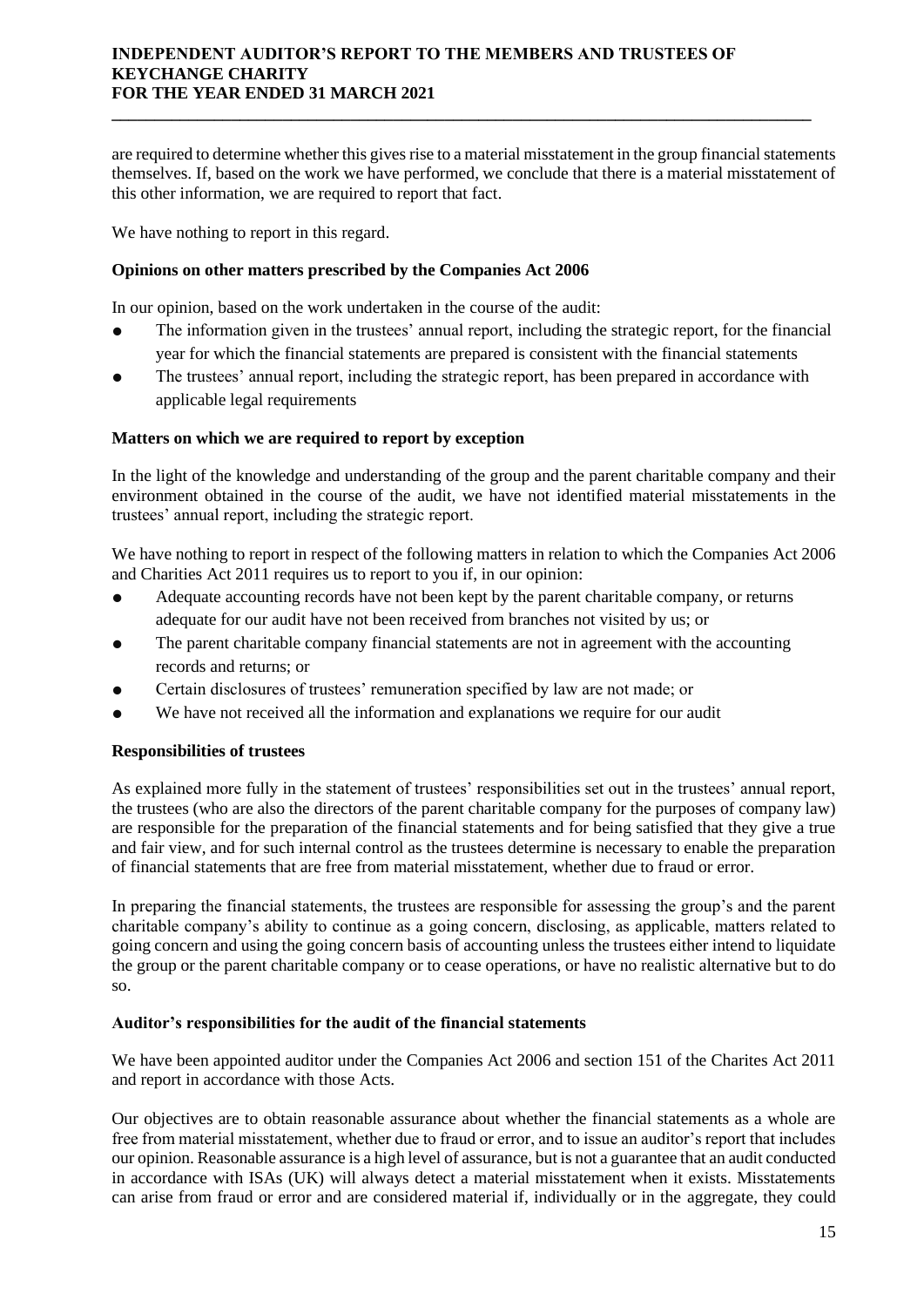reasonably be expected to influence the economic decisions of users taken on the basis of these financial statements.

**\_\_\_\_\_\_\_\_\_\_\_\_\_\_\_\_\_\_\_\_\_\_\_\_\_\_\_\_\_\_\_\_\_\_\_\_\_\_\_\_\_\_\_\_\_\_\_\_\_\_\_\_\_\_\_\_\_\_\_\_\_\_\_\_\_\_\_\_\_\_\_\_\_\_\_\_\_\_\_\_\_\_**

Irregularities, including fraud, are instances of non-compliance with laws and regulations. We design procedures in line with our responsibilities, outlined above, to detect material misstatements in respect of irregularities, including fraud. The extent to which our procedures are capable of detecting irregularities, including fraud are set out below.

# **Capability of the audit in detecting irregularities**

In identifying and assessing risks of material misstatement in respect of irregularities, including fraud and non-compliance with laws and regulations, our procedures included the following:

- We enquired of management and the finance committee, which included obtaining and reviewing supporting documentation, concerning the group's policies and procedures relating to:
	- Identifying, evaluating, and complying with laws and regulations and whether they were aware of any instances of non-compliance;
	- Detecting and responding to the risks of fraud and whether they have knowledge of any actual, suspected, or alleged fraud;
	- The internal controls established to mitigate risks related to fraud or non-compliance with laws and regulations.
- We inspected the minutes of meetings of those charged with governance.
- We obtained an understanding of the legal and regulatory framework that the group operates in, focusing on those laws and regulations that had a material effect on the financial statements or that had a fundamental effect on the operations of the group from our professional and sector experience.
- We communicated applicable laws and regulations throughout the audit team and remained alert to any indications of non-compliance throughout the audit.
- We reviewed any reports made to regulators.
- We reviewed the financial statement disclosures and tested these to supporting documentation to assess compliance with applicable laws and regulations.
- We performed analytical procedures to identify any unusual or unexpected relationships that may indicate risks of material misstatement due to fraud.
- In addressing the risk of fraud through management override of controls, we tested the appropriateness of journal entries and other adjustments, assessed whether the judgements made in making accounting estimates are indicative of a potential bias and tested significant transactions that are unusual or those outside the normal course of business.

Because of the inherent limitations of an audit, there is a risk that we will not detect all irregularities, including those leading to a material misstatement in the financial statements or non-compliance with regulation. This risk increases the more that compliance with a law or regulation is removed from the events and transactions reflected in the financial statements, as we will be less likely to become aware of instances of non-compliance. The risk is also greater regarding irregularities occurring due to fraud rather than error, as fraud involves intentional concealment, forgery, collusion, omission or misrepresentation.

A further description of our responsibilities is available on the Financial Reporting Council's website at: [www.frc.org.uk/auditorsresponsibilities](http://www.frc.org.uk/auditorsresponsibilities)*.* This description forms part of our auditor's report.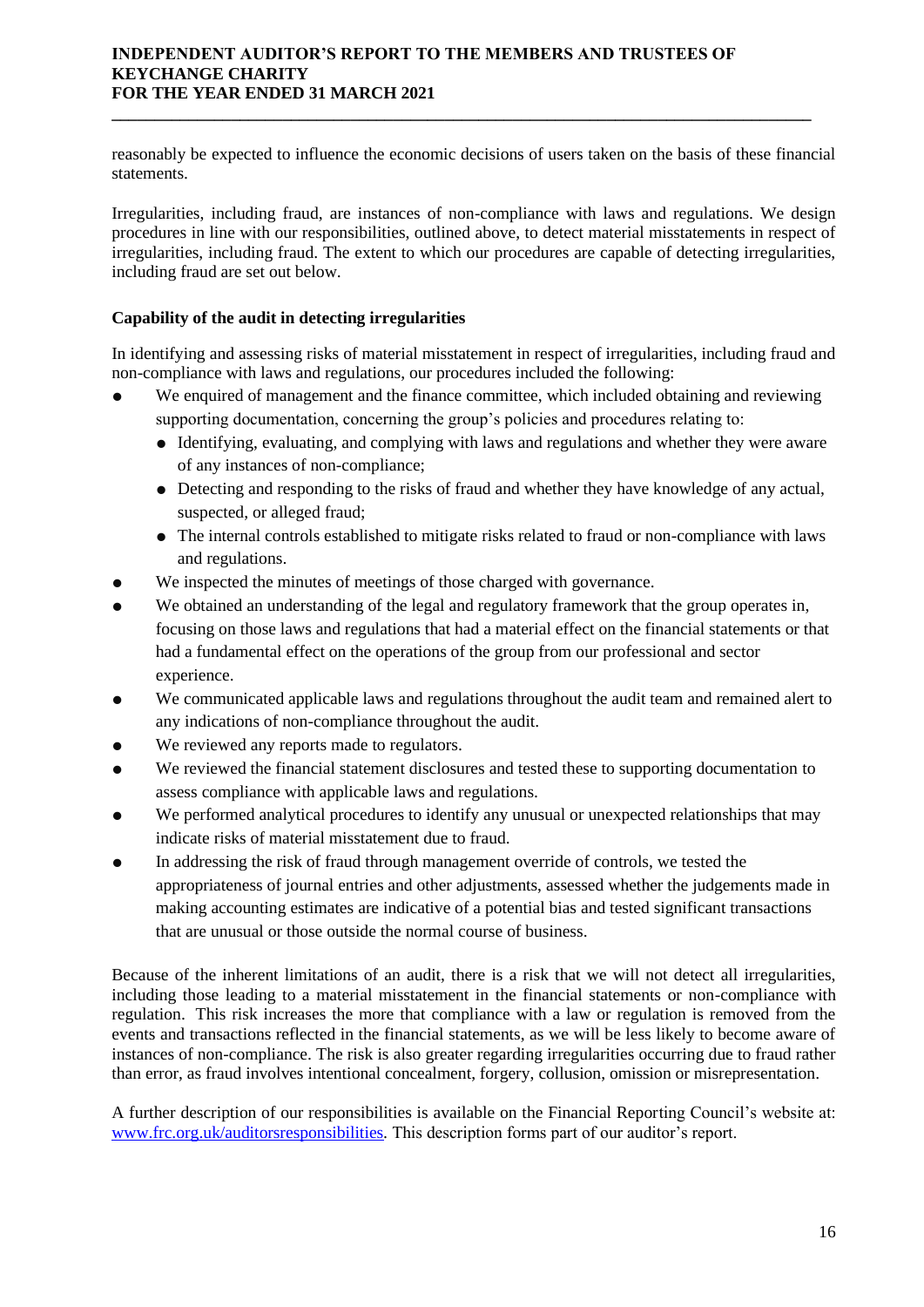## **Use of our report**

This report is made solely to the charitable company's members as a body, in accordance with Chapter 3 of Part 16 of the Companies Act 2006 and section 144 of the Charities Act 2011 and regulations made under section 154 of that Act. Our audit work has been undertaken so that we might state to the charitable company's members those matters we are required to state to them in an auditor's report and for no other purpose. To the fullest extent permitted by law, we do not accept or assume responsibility to anyone other than the charitable company and the charitable company's members as a body, for our audit work, for this report, or for the opinions we have formed.

**\_\_\_\_\_\_\_\_\_\_\_\_\_\_\_\_\_\_\_\_\_\_\_\_\_\_\_\_\_\_\_\_\_\_\_\_\_\_\_\_\_\_\_\_\_\_\_\_\_\_\_\_\_\_\_\_\_\_\_\_\_\_\_\_\_\_\_\_\_\_\_\_\_\_\_\_\_\_\_\_\_\_**

Judith Miller (Senior statutory auditor) 13 December 2021 for and on behalf of Sayer Vincent LLP, Statutory Auditor Invicta House, 108-114 Golden Lane, LONDON, EC1Y 0TL

Sayer Vincent LLP is eligible to act as auditor in terms of section 1212 of the Companies Act 2006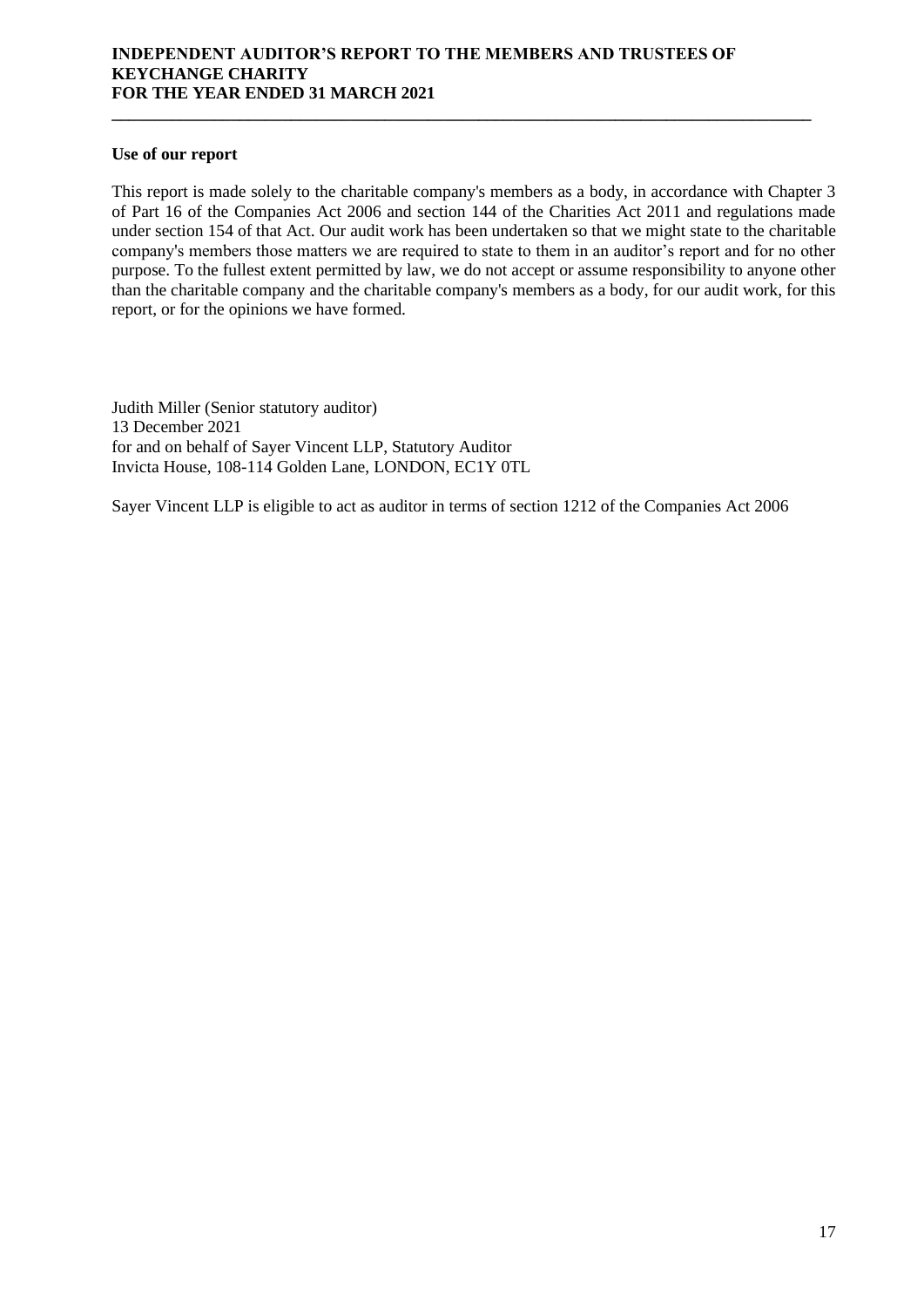**Consolidated statement of financial activities** (incorporating an income and expenditure account)

## **For the year ended 31 March 2021**

|                                                                          |                | Unrestricted | Restricted | Endowment | 2021<br><b>Total</b> | Unrestricted | Restricted | Endowment      | 2020<br>Total |
|--------------------------------------------------------------------------|----------------|--------------|------------|-----------|----------------------|--------------|------------|----------------|---------------|
|                                                                          | Note           | £            | £          | £         | £                    | £            | £          | £              | £             |
| <b>Income from:</b>                                                      |                |              |            |           |                      |              |            |                |               |
| Donations and government support                                         | $\mathbf{2}$   | 137,738      | 27,581     | ٠         | 165,319              | 49,511       | 659        | ÷.             | 50,170        |
| Charitable activities                                                    |                |              |            |           |                      |              |            |                |               |
| Care for the Elderly                                                     | 3              | 5,778,374    | 2,209,562  |           | 7,987,936            | 5,226,627    | 2,061,857  |                | 7,288,484     |
| Support for the Homeless                                                 | 3              | 618,892      |            |           | 618,892              | 580,524      |            |                | 580,524       |
| Investments                                                              | $\overline{4}$ | 38,370       |            |           | 38,370               | 33,598       |            |                | 33,598        |
| Other income - gain on sale of property                                  |                | 1,128,740    |            |           | 1,128,740            |              |            |                |               |
| Other - Transfer of funds from merger and                                |                |              |            |           |                      |              |            |                |               |
| acquisition                                                              | 22             | 945,299      | 177,141    |           | 1,122,440            |              |            |                |               |
| <b>Total income</b>                                                      |                | 8,647,413    | 2,414,284  |           | 11,061,697           | 5,890,260    | 2,062,516  | ä,             | 7,952,776     |
| <b>Expenditure on:</b>                                                   |                |              |            |           |                      |              |            |                |               |
| Raising funds                                                            | 5              | 13,548       | 2,967      |           | 16,515               | 13,735       | 3,500      |                | 17,235        |
| Charitable activities                                                    |                |              |            |           |                      |              |            |                |               |
| Care for the Elderly                                                     | 5              | 6,035,744    | 2,319,692  |           | 8,355,436            | 5,247,975    | 2,381,050  |                | 7,629,025     |
| Support for the Homeless                                                 | 5              | 791,587      |            |           | 791,587              | 543,500      |            |                | 543,500       |
| <b>Total expenditure</b>                                                 |                | 6,840,879    | 2,322,659  | ÷.        | 9,163,538            | 5,805,210    | 2,384,550  | ٠              | 8,189,760     |
| Net income / (expenditure) before net gains /<br>(losses) on investments |                | 1,806,534    | 91,625     |           | 1,898,159            | 85,050       | (322, 034) |                | (236,984)     |
| Net gains / (losses) on investments                                      |                |              |            |           |                      | (2,014)      |            | $\blacksquare$ | (2,014)       |
| Net income / (expenditure) for the year                                  | 6              | 1,806,534    | 91,625     |           | 1,898,159            | 83,037       | (322, 034) | ٠              | (238,998)     |
| Transfers between funds                                                  |                | (9,014)      | 9,014      |           |                      | 554,353      | (554, 353) |                |               |
| Net income / (expenditure) before other<br>recognised gains and losses   |                | 1,797,520    | 100,639    |           | 1,898,159            | 637,390      | (876, 387) |                | (238,998)     |
| Losses on impairment of fixed assets                                     | 11             | (464, 623)   |            |           | (464, 623)           |              |            |                |               |
| Net movement in funds                                                    |                | 1,332,897    | 100,639    |           | 1,433,536            | 637,389      | (876, 387) |                | (238,998)     |
| <b>Reconciliation of funds:</b><br>Total funds brought forward           |                | 9,136,440    | (620, 492) | 360,778   | 8,876,726            | 8,499,051    | 255,895    | 360,778        | 9,115,724     |
| <b>Total funds carried forward</b>                                       |                | 10,469,337   | (519, 853) | 360,778   | 10,310,262           | 9,136,440    | (620, 492) | 360,778        | 8,876,726     |

All of the above results are derived from continuing activities. There were no other recognised gains or losses other than those stated above. Movements in funds are disclosed in Note 17 to the financial statements.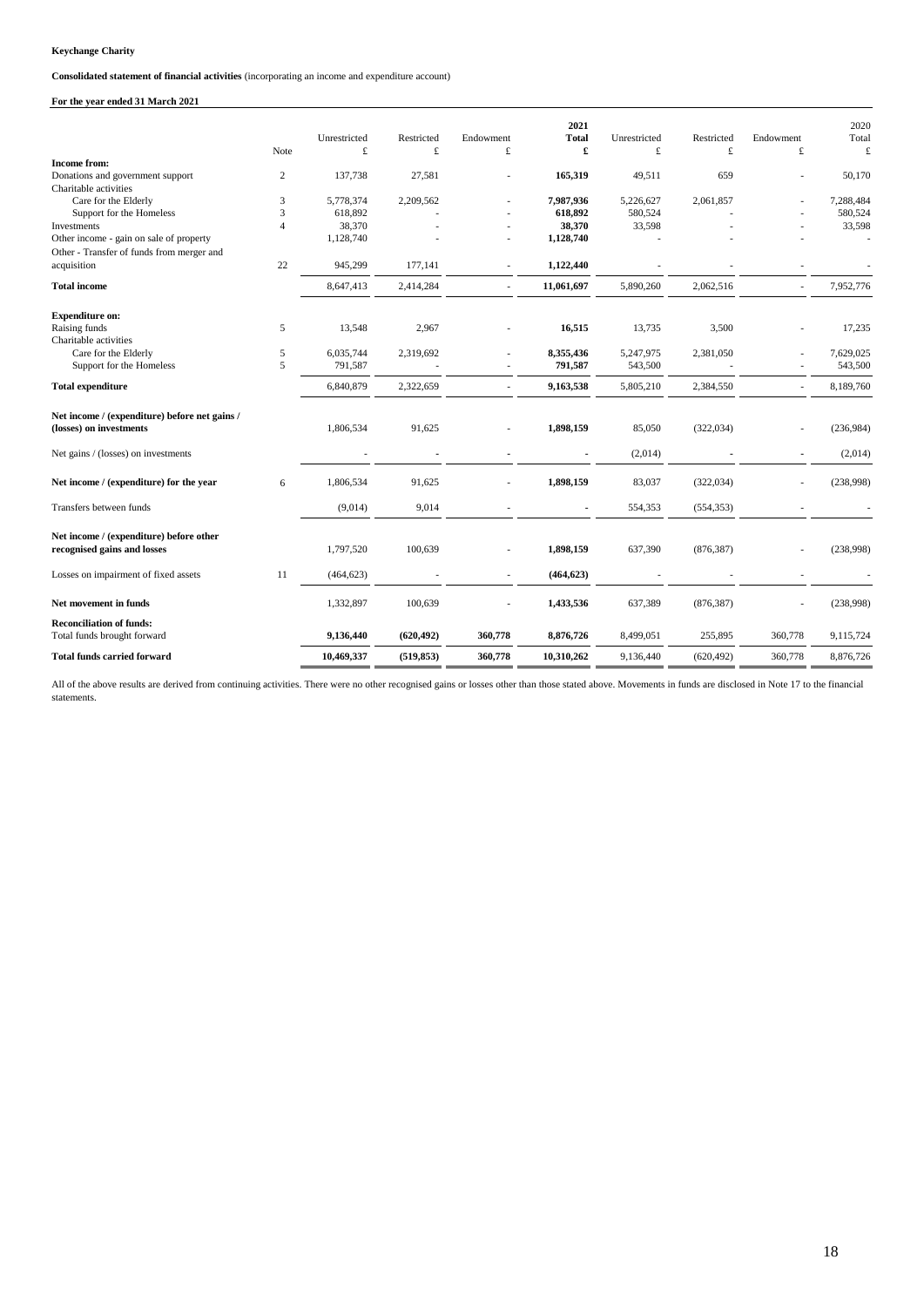## **Balance sheets**

# **As at 31 March 2021**

|                                                |      | The group   |               | The charity |             |
|------------------------------------------------|------|-------------|---------------|-------------|-------------|
|                                                |      | 2021        | 2020          | 2021        | 2020        |
|                                                | Note | £           | £             | £           | £           |
| <b>Fixed assets:</b>                           |      |             |               |             |             |
| Tangible assets                                | 11   | 9,546,465   | 8,592,175     | 9,333,492   | 8,592,175   |
|                                                |      | 9,546,465   | 8,592,175     | 9,333,492   | 8,592,175   |
| <b>Current assets:</b>                         |      |             |               |             |             |
| Asset Held for Sale                            | 11   | 650,000     | 1,535,883     | 650,000     | 1,535,883   |
| Debtors                                        | 13   | 467,733     | 385,327       | 393,726     | 385,327     |
| <b>Stock</b>                                   |      |             | 5,500         |             | 5,500       |
| Current assets investments                     | 12   | 11,461      | 11,461        | 11,461      | 11,461      |
| Cash at bank and in hand                       |      | 1,719,168   | 376,779       | 1,688,063   | 376,779     |
|                                                |      | 2,848,362   | 2,314,950     | 2,743,250   | 2,314,950   |
| <b>Liabilities:</b>                            |      |             |               |             |             |
| Creditors: amounts falling due within one year | 14   | (1,398,523) | (1, 158, 185) | (1,307,011) | (1,158,185) |
| <b>Net current assets</b>                      |      | 1,449,839   | 1,156,765     | 1,436,239   | 1,156,765   |
| <b>Total assets less current liabilities</b>   |      | 10,996,304  | 9,748,940     | 10,769,731  | 9,748,940   |
| Creditors: amounts falling due after one year  | 15   | (686, 042)  | (872, 214)    | (644, 602)  | (872, 214)  |
| <b>Total net assets</b>                        |      | 10,310,262  | 8,876,726     | 10,125,129  | 8,876,726   |
| The funds of the charity:                      | 16a  |             |               |             |             |
| <b>Endowment</b> funds                         |      | 360,778     | 360,778       | 360,778     | 360,778     |
| <b>Restricted funds</b>                        |      | (519, 853)  | (620, 492)    | (704, 986)  | (620, 492)  |
| Unrestricted income funds:                     |      |             |               |             |             |
| Designated funds                               |      | 450,000     | 150,000       | 450,000     | 150,000     |
| General funds                                  |      | 10,019,337  | 8,986,440     | 10,019,337  | 8,986,440   |
| Total unrestricted funds                       |      | 10,469,337  | 9,136,440     | 10,469,337  | 9,136,440   |
| <b>Total charity funds</b>                     |      | 10,310,262  | 8,876,726     | 10,125,129  | 8,876,726   |

Approved by the trustees on 24 November 2021 and signed on their behalf by

Maddy Thomson Chair

Treasurer Timothy Roberts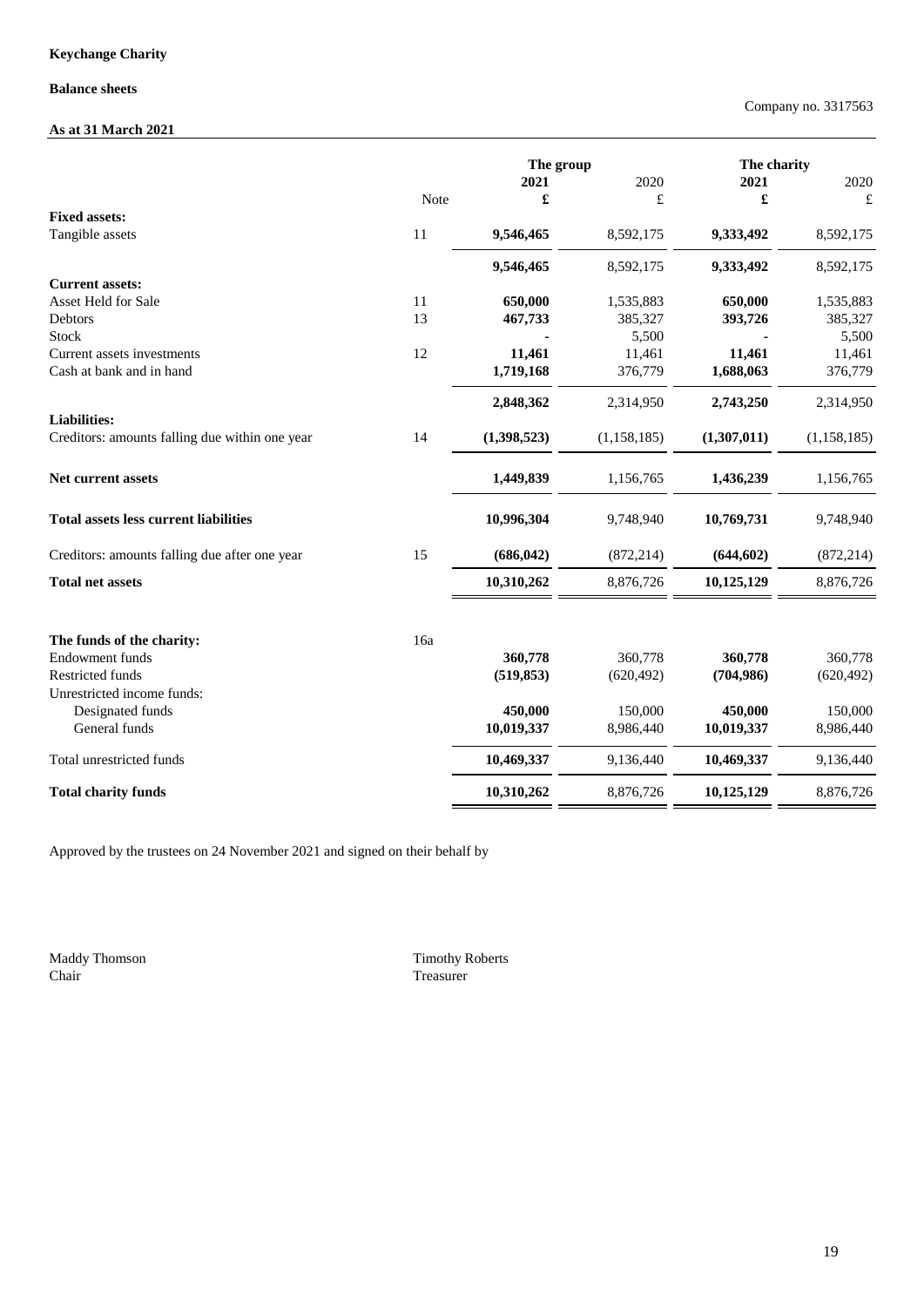## **Consolidated statement of cash flows**

## **For the year ended 31 March 2021**

|                                                                    | Note | 2021                    |            |                       | 2020       |
|--------------------------------------------------------------------|------|-------------------------|------------|-----------------------|------------|
|                                                                    |      | £                       | £          | £                     | £          |
| <b>Cash flows from operating activities</b>                        |      |                         |            |                       |            |
| Net (expenditure) for the reporting period                         |      | 1,433,536               |            | (238,998)             |            |
| (as per the statement of financial activities)                     |      |                         |            |                       |            |
| (Gains)/losses on investments                                      |      |                         |            | 2,014                 |            |
| Depreciation charges                                               |      | 353,862                 |            | 332,369               |            |
| (Profit) / Loss on the disposal of fixed assets                    |      | (1,102,736)             |            |                       |            |
| Impairment of fixed assets                                         |      | 464,623                 |            |                       |            |
| Transfer of fixed assets from mergers and new subsidiary           |      | (1, 178, 780)           |            |                       |            |
| Interest from investments                                          |      | (38,370)                |            | (33,598)              |            |
| Interest paid                                                      |      | 19,253                  |            | 28,621                |            |
| (Increase)/decrease in stock                                       |      | 5,500                   |            |                       |            |
| (Increase)/decrease in debtors                                     |      | (82, 406)               |            | 64,210                |            |
| Increase/(decrease) in creditors                                   |      | 182,689                 |            | (107, 133)            |            |
| Net cash provided by / (used in) operating activities              |      |                         | 57,171     |                       | 47,485     |
| Cash flows from investing activities:                              |      |                         |            |                       |            |
| Interest from investments                                          |      | 38,370                  |            | 33,598                |            |
| Interest paid                                                      |      | (19,253)                |            | (28, 621)             |            |
| Proceeds from the sale of fixed assets<br>Purchase of fixed assets |      | 1,550,000<br>(155, 376) |            | 189,732<br>(287, 758) |            |
|                                                                    |      |                         |            |                       |            |
| Net cash (used in) investing activities                            |      |                         | 1,413,741  |                       | (93,049)   |
| Cash flows from financing activities:                              |      |                         |            |                       |            |
| Repayments of borrowing                                            |      | (128, 523)              |            | (203, 033)            |            |
| Net cash (used in) financing activities                            |      |                         | (128, 523) |                       | (203, 033) |
| Change in cash and cash equivalents in the year                    |      |                         | 1,342,389  |                       | (248, 597) |
| Cash and cash equivalents at the beginning of the year             |      |                         | 376,779    |                       | 625,376    |
| Cash and cash equivalents at the end of the year                   | a    |                         | 1,719,168  |                       | 376,779    |
| Analysis of cash and cash equivalents and of net debt              |      |                         |            |                       |            |

| £<br>£                                        |
|-----------------------------------------------|
| 1,719,168<br>1,342,389                        |
| 1,719,168<br>1,342,389                        |
| (110, 247)<br>92,089<br>(686, 042)<br>186,172 |
| 922,879<br>1,620,650                          |
|                                               |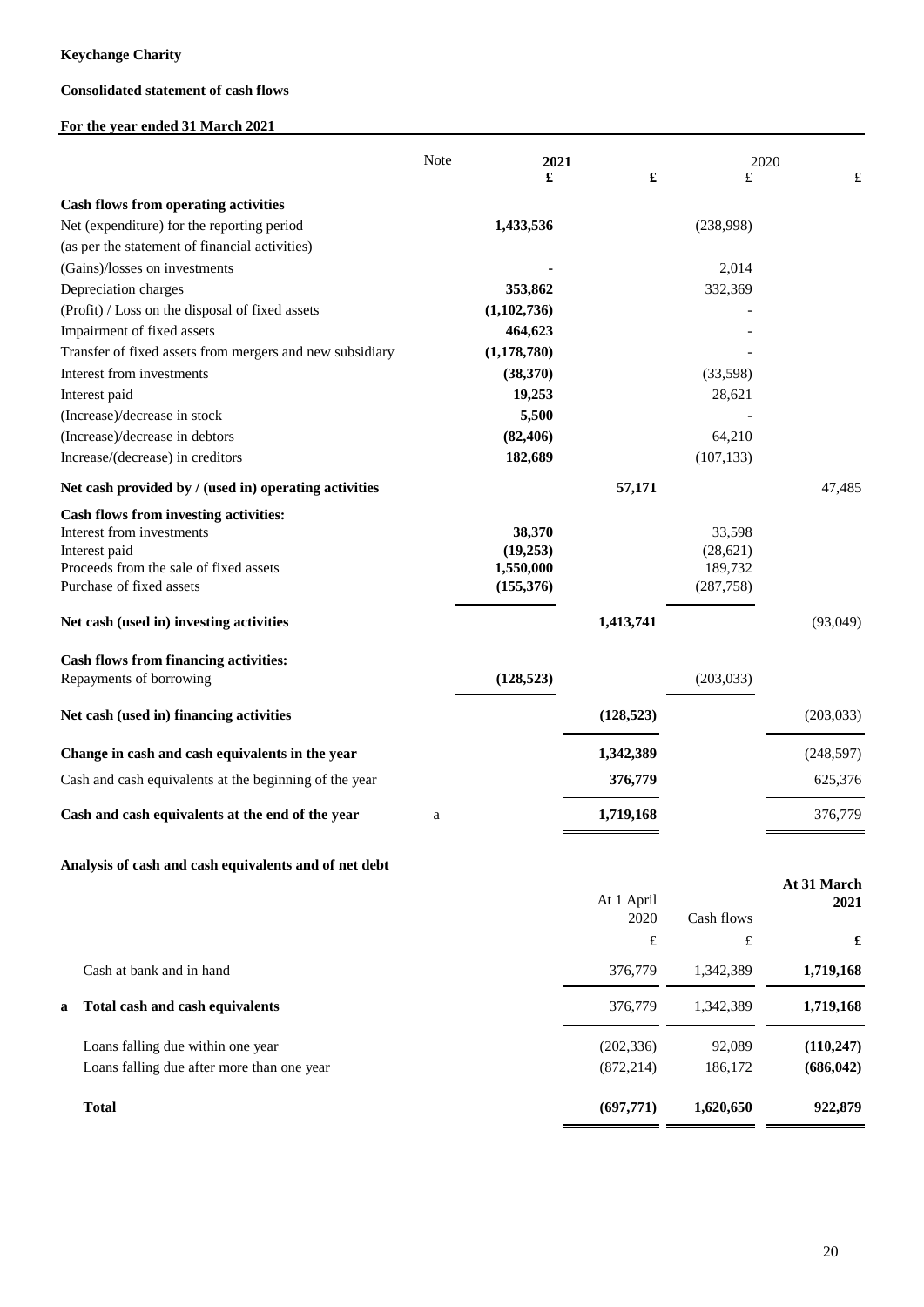#### **For the year ended 31 March 2021**

#### **1 Accounting policies**

#### **a) Statutory information**

Keychange Charity is a charitable company limited by guarantee and is incorporated in the United Kingdom.

The registered office address (and principal place of business) is 5 St George's Mews, 43 Westminster Bridge Road, London, SE1 7JB.

### **b) Basis of preparation**

The financial statements have been prepared in accordance with Accounting and Reporting by Charities: Statement of Recommended Practice applicable to charities preparing their accounts in accordance with the Financial Reporting Standard applicable in the UK and Republic of Ireland (FRS 102) (effective 1 January 2015) - (Charities SORP FRS 102), The Financial Reporting Standard applicable in the UK and Republic of Ireland (FRS 102) (March 2018) and the Companies Act 2006.

These financial statements consolidate the results of the charity and its wholly-owned subsidiary Stumpwell Housing Limited on a line by line basis from the date of acquisition, 1 February 2021. Transactions and balances between the charity and its subsidiary have been eliminated from the consolidated financial statements. The charity is also the sole trustees and owner of Christian Alliance Trust Limited which is a dormant company. Balances between the entities are disclosed in the notes of the charity's balance sheet. A separate statement of financial activities, or income and expenditure account, for the charity itself is not presented because the charity has taken advantage of the exemptions afforded by section 408 of the Companies Act 2006 as a summary of the result for the year is disclosed in the notes to the accounts.

On 30 September 2020 the assets and liabilities of Overdale were transferred into Keychange Charity. This has been treated in the financial statements as an acquisition in the year for accounting purposes and the income and expenditure has been incorporated into Keychange Charity's activities from the date of the merger.

Assets and liabilities are initially recognised at historical cost or transaction value unless otherwise stated in the relevant accounting policy or note.

In applying the financial reporting framework, the trustees have made a number of subjective judgements, for example in respect of significant accounting estimates. Estimates and judgements are continually evaluated and are based on historical experience and other factors, including expectations of future events that are believed to be reasonable under the circumstances. The nature of the estimation means the actual outcomes could differ from those estimates. Any significant estimates and judgements affecting these financial statements are detailed within the relevant accounting policy below.

These financial statements of the company are the accounts of Keychange Charity amalgamating a number of charities where uniting directions have been obtained from the Charity Commission - see note 19.

The trustees do not consider that there are any sources of estimation uncertainty at the reporting date that have a significant risk of causing a material adjustment to the carrying amounts of assets and liabilities within the next reporting period.

#### **c) Public benefit entity**

The charity meets the definition of a public benefit entity under FRS 102.

#### **d) Going concern**

The trustees consider that there are no material uncertainties about the charity's ability to continue as a going concern. The Trustees are satisfied that Keychange group is a going concern due to the nature of the operations. There are no areas of concern to doubt that Keychange will continue to operate in the foreseeable future. See note 19 of the financial statement for further details of the position of the linked charities.

#### **e) Income**

Income is recognised when the charity has entitlement to the funds, any performance conditions attached to the income have been met, it is probable that the income will be received and that the amount can be measured reliably.

Income from government and other grants, whether 'capital' grants or 'revenue' grants, is recognised when the charity has entitlement to the funds, any performance conditions attached to the grants have been met, it is probable that the income will be received and the amount can be measured reliably and is not deferred.

Income received in advance of the provision of a specified service is deferred until the criteria for income recognition are met.

Coronavirus job retention scheme income and other coronavirus support income is recognised when the Charity has entitlement to the funds, any performance conditions attached to the income have been met, it is probable that the income will be received and that the amount can be measured reliably.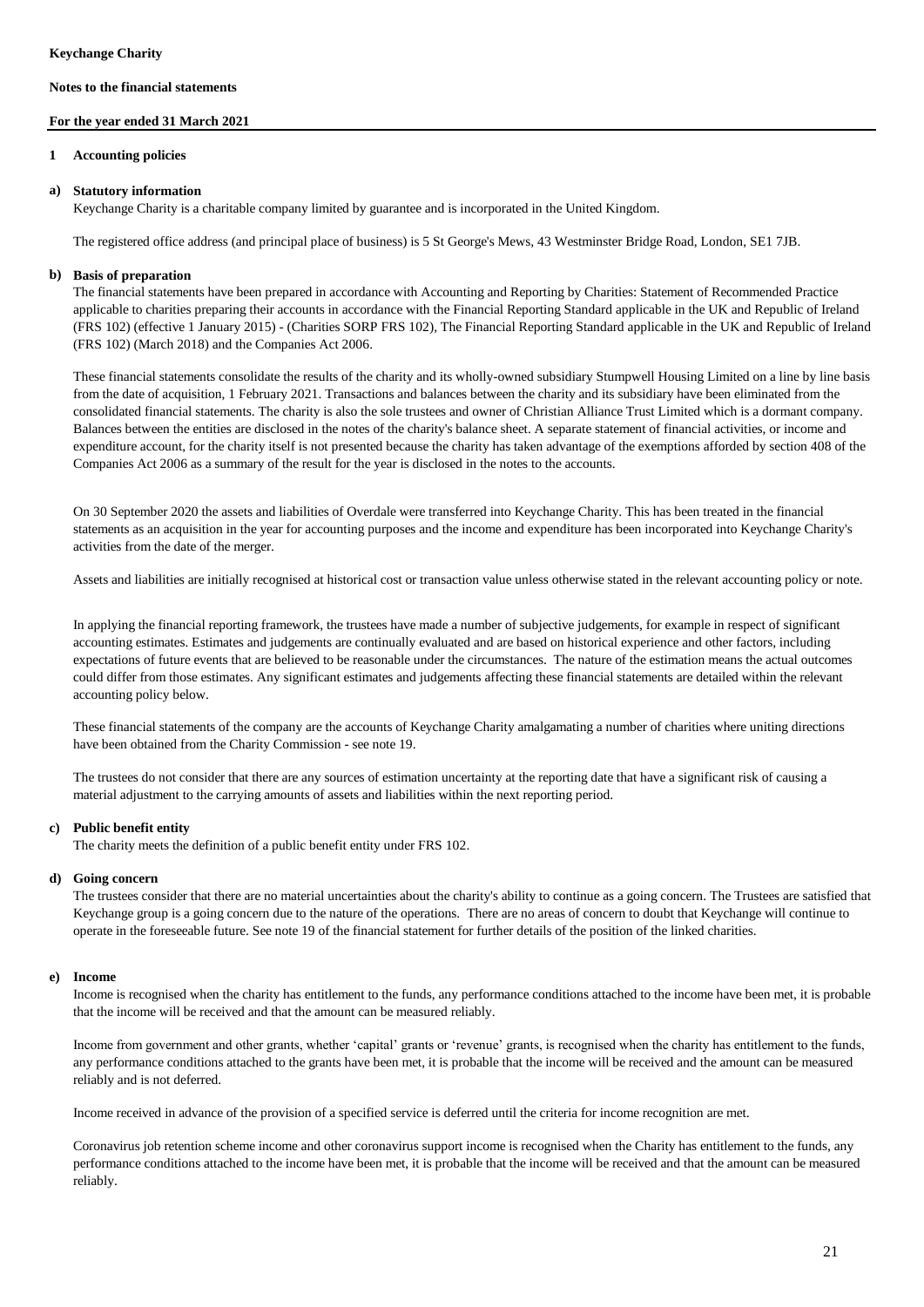#### **For the year ended 31 March 2021**

#### **1 Accounting policies (continued)**

#### **f) Interest receivable**

Interest on funds held on deposit is included when receivable and the amount can be measured reliably by the charity; this is normally upon notification of the interest paid or payable by the bank.

#### **g) Fund accounting**

Endowment funds are funds to be used for specific purposes as laid down by the donor and where there is no power to convert the capital donated into income.

Restricted funds are to be used for specific purposes as laid down by the donor. Expenditure which meets these criteria is charged to the fund. Included within restricted funds are details of the income and expenditure of each of the linked charities - see note 1b) and note 17.

Unrestricted funds are donations and other incoming resources received or generated for the charitable purposes.

Designated funds are unrestricted funds earmarked by the trustees for particular purposes.

#### **h) Expenditure and irrecoverable VAT**

Expenditure is recognised once there is a legal or constructive obligation to make a payment to a third party, it is probable that settlement will be required and the amount of the obligation can be measured reliably. Expenditure is classified under the following activity headings:

- ˜ Costs of raising funds relate to the costs incurred by the charity in inducing third parties to make voluntary contributions to it, as well as the cost of any activities with a fundraising purpose
- ˜ Expenditure on charitable activities includes the costs of delivering services undertaken to further the purposes of the charity and their associated support costs

Irrecoverable VAT is charged as a cost against the activity for which the expenditure was incurred.

#### **i) Allocation of support costs**

Resources expended are allocated to the particular activity where the cost relates directly to that activity. However, the cost of overall direction and administration of each activity, comprising the salary and overhead costs of the central function, is apportioned on the following basis which are an estimate, based on staff time, of the amount attributable to each activity.

Where information about the aims, objectives and projects of the charity is provided to potential beneficiaries, the costs associated with this publicity are allocated to charitable expenditure.

Governance costs are the costs associated with the governance arrangements of the charity. These costs are associated with constitutional and statutory requirements and include any costs associated with the strategic management of the charity's activities.

#### **j) Operating leases**

Rental charges are charged on a straight line basis over the term of the lease.

#### **k) Tangible fixed assets**

Items of equipment are capitalised where the purchase price exceeds £500. Depreciation costs are allocated to activities on the basis of the use of the related assets in those activities. Assets are reviewed for impairment if circumstances indicate their carrying value may exceed their net realisable value and value in use. Major components are treated as a separate asset where they have significantly different patterns of consumption of economic benefits and are depreciated separately over its useful life.

Depreciation is provided at rates calculated to write down the cost of each asset to its estimated residual value over its expected useful life. The depreciation rates in use are as follows:

| Freehold property                 |                 |
|-----------------------------------|-----------------|
| - Land                            | not depreciated |
| - Buildings                       | 50 years        |
| - Building installations          | 10 years        |
| Furniture, fittings and equipment |                 |
| - Fixtures and fittings           | 8 years         |
| - Computers                       | 4 years         |
|                                   |                 |

#### **l) Debtors**

Trade and other debtors are recognised at the settlement amount due after any trade discount offered. Prepayments are valued at the amount prepaid net of any trade discounts due.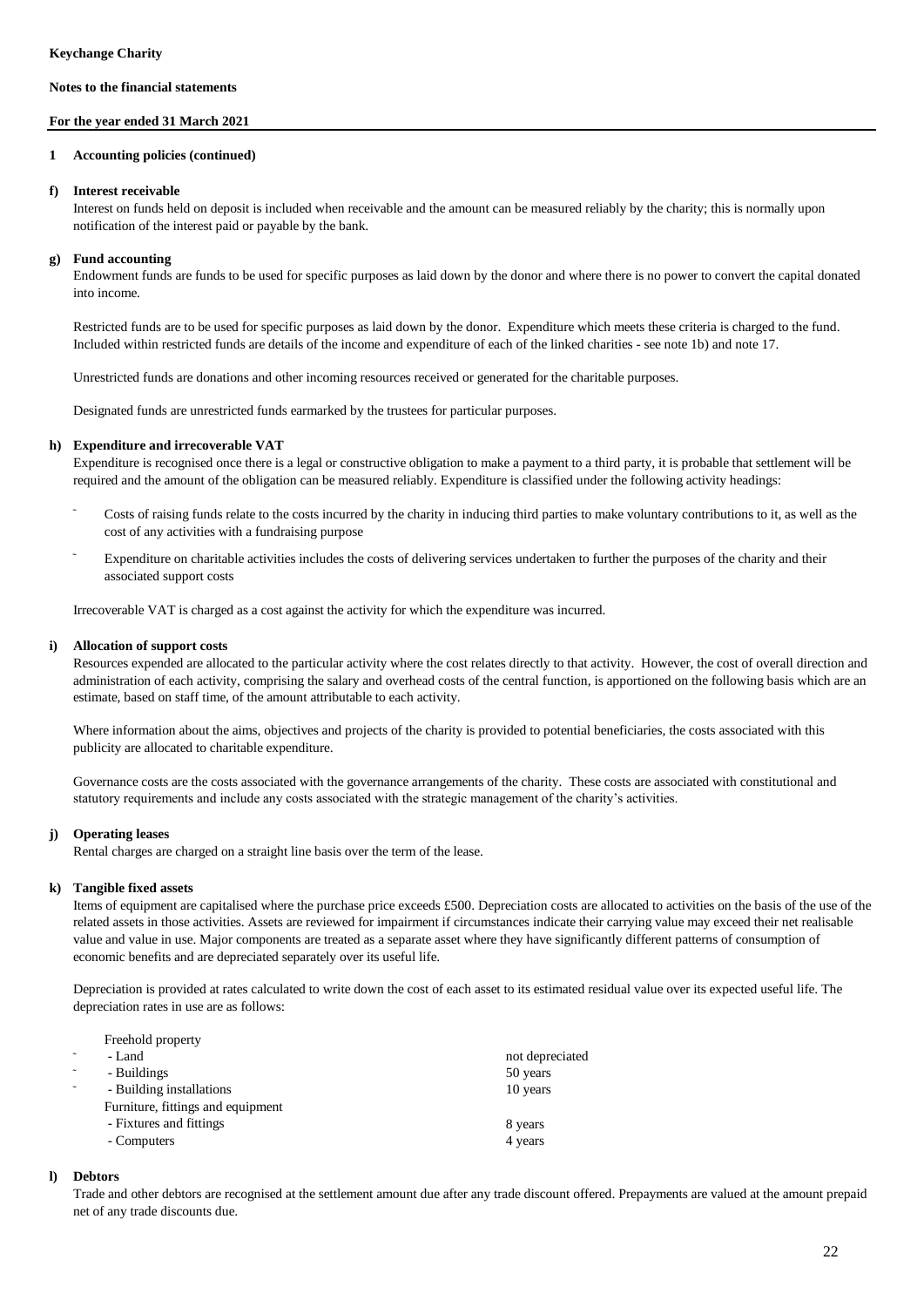#### **For the year ended 31 March 2021**

#### **1 Accounting policies (continued)**

#### **m) Current asset investments**

Includes balances that are invested in a mixture of accounts and investment holdings.

### **n) Cash at bank and in hand**

Cash at bank and cash in hand includes cash and short term highly liquid investments with a short maturity of three months or less from the date of acquisition or opening of the deposit or similar account. Cash balances exclude any funds held on behalf of service users.

### **o) Creditors and provisions**

Creditors and provisions are recognised where the charity has a present obligation resulting from a past event that will probably result in the transfer of funds to a third party and the amount due to settle the obligation can be measured or estimated reliably. Creditors and provisions are normally recognised at their settlement amount after allowing for any trade discounts due.

#### **p) Financial instruments**

The charity only has both basic and non-basic financial assets and financial liabilities. Basic financial instruments are initially recognised at transaction value and subsequently measured at their settlement value with the exception of bank loans which are subsequently measured at amortised cost using the effective interest method. Non-basic financial instruments (which comprise derivatives) are measured at fair value with any gain or loss going to the statement of financial activities.

#### **q) Pensions**

The company operated pension schemes for the benefit of its employees. The funds of the schemes are administered by Trustees and are separate from the company. The schemes are defined contribution schemes and the contributions are charged to the Statement of Financial Activities. when incurred.

#### **2 Income from donations and government support**

|                                  |              |                          | 2021         |                          |                | 2020                     |
|----------------------------------|--------------|--------------------------|--------------|--------------------------|----------------|--------------------------|
|                                  | Unrestricted | Restricted               | <b>Total</b> | Unrestricted             | Restricted     | Total                    |
|                                  | £<br>ı       |                          | £            |                          | t              | £                        |
| Donations                        | 31,543       | 11,998                   | 43,541       | 49,511                   | 659            | 50,170                   |
| Legacies                         | 8,888        | $\overline{\phantom{0}}$ | 8,888        | $\overline{\phantom{a}}$ | $\overline{a}$ | $\overline{\phantom{a}}$ |
| Coronavirus job retention scheme | 97.307       | 15.583                   | 112,890      | $\overline{\phantom{a}}$ | $\overline{a}$ | $\overline{\phantom{0}}$ |
|                                  | 137,738      | 27,581                   | 165,319      | 49,511                   | 659            | 50,170                   |

#### **3 Income from charitable activities**

|                                         |              |            | 2021         |              |            | 2020      |
|-----------------------------------------|--------------|------------|--------------|--------------|------------|-----------|
|                                         | Unrestricted | Restricted | <b>Total</b> | Unrestricted | Restricted | Total     |
|                                         | £            | £          | £            | £            | £          | £         |
| Local authority                         | 1,535,688    | 438,755    | 1,974,443    | 909.401      | 193,600    | 1,103,001 |
| Private care fees                       | 4,224,521    | 1,756,690  | 5,981,211    | 4,296,021    | 1,849,667  | 6,145,688 |
| Other income                            | 18,165       | 14,117     | 32,282       | 21,205       | 18,590     | 39,795    |
| Sub-total for care for the elderly      | 5,778,374    | 2,209,562  | 7,987,936    | 5,226,627    | 2,061,857  | 7,288,484 |
| Local authority                         | 595,149      |            | 595,149      | 467,977      |            | 467,977   |
| Private care fees                       | 23,409       |            | 23,409       | 23,362       |            | 23,362    |
| Other income                            | 334          |            | 334          | 89,185       |            | 89,185    |
| Sub-total for support for homelessness  | 618,892      |            | 618,892      | 580,524      |            | 580,524   |
| Total income from charitable activities | 6,397,266    | 2,209,562  | 8,606,828    | 5,807,151    | 2,061,857  | 7,869,008 |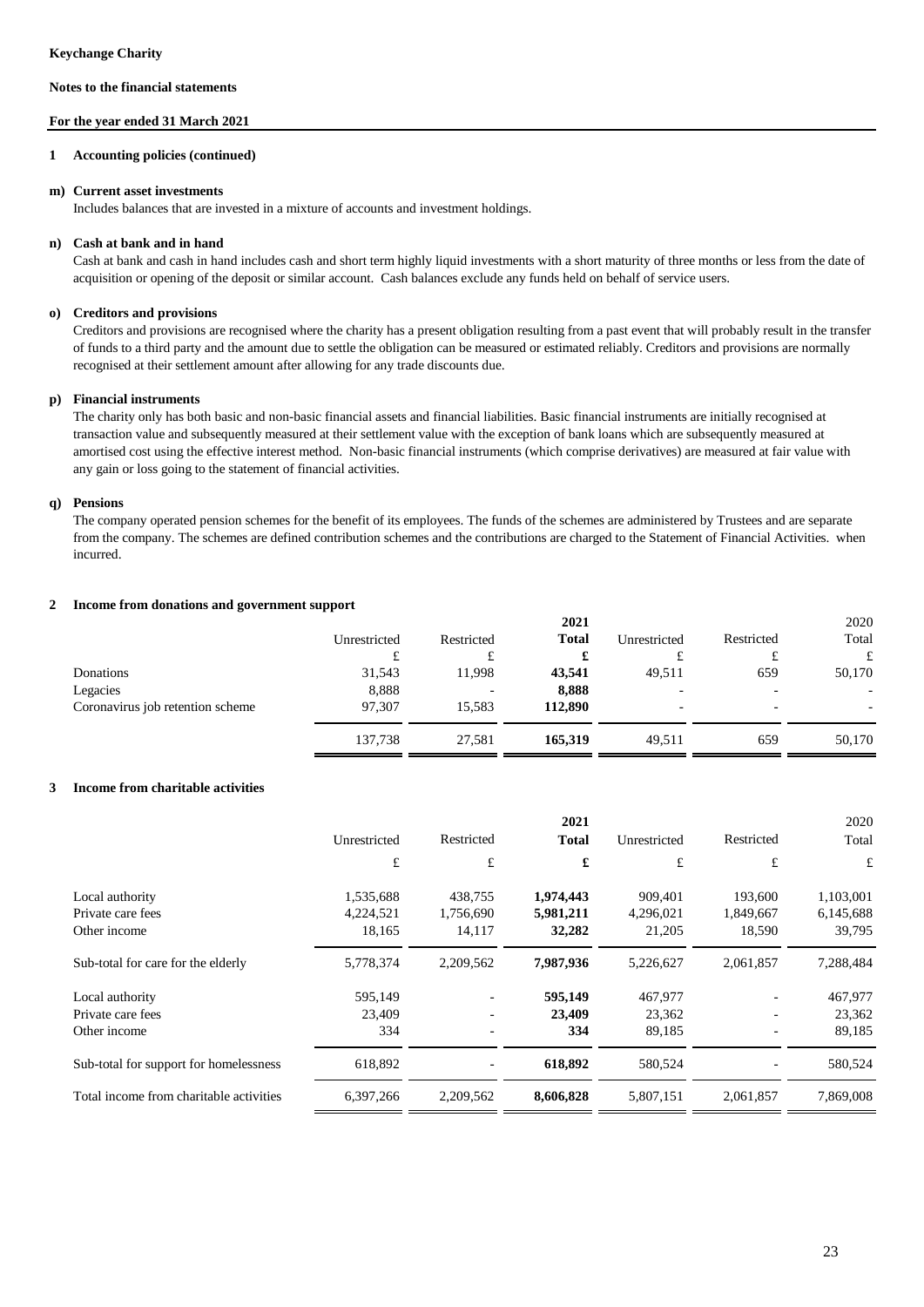## **Notes to the financial statements**

# **For the year ended 31 March 2021**

#### **4 Income from investments**

|                                                                      | Unrestricted<br>£ | Restricted<br>£                                      | 2021<br><b>Total</b><br>£ | Unrestricted<br>£ | Restricted<br>£               | 2020<br>Total<br>£ |
|----------------------------------------------------------------------|-------------------|------------------------------------------------------|---------------------------|-------------------|-------------------------------|--------------------|
| Dividends on listed Stock Exchange<br>investments<br>Rent receivable | 345<br>38,025     | $\overline{\phantom{a}}$                             | 345<br>38,025             | 585<br>33,013     | $\overline{\phantom{a}}$      | 585<br>33,013      |
|                                                                      | 38,370            | $\overline{\phantom{0}}$<br>$\overline{\phantom{a}}$ | 38,370                    | 33,598            | -<br>$\overline{\phantom{a}}$ | 33,598             |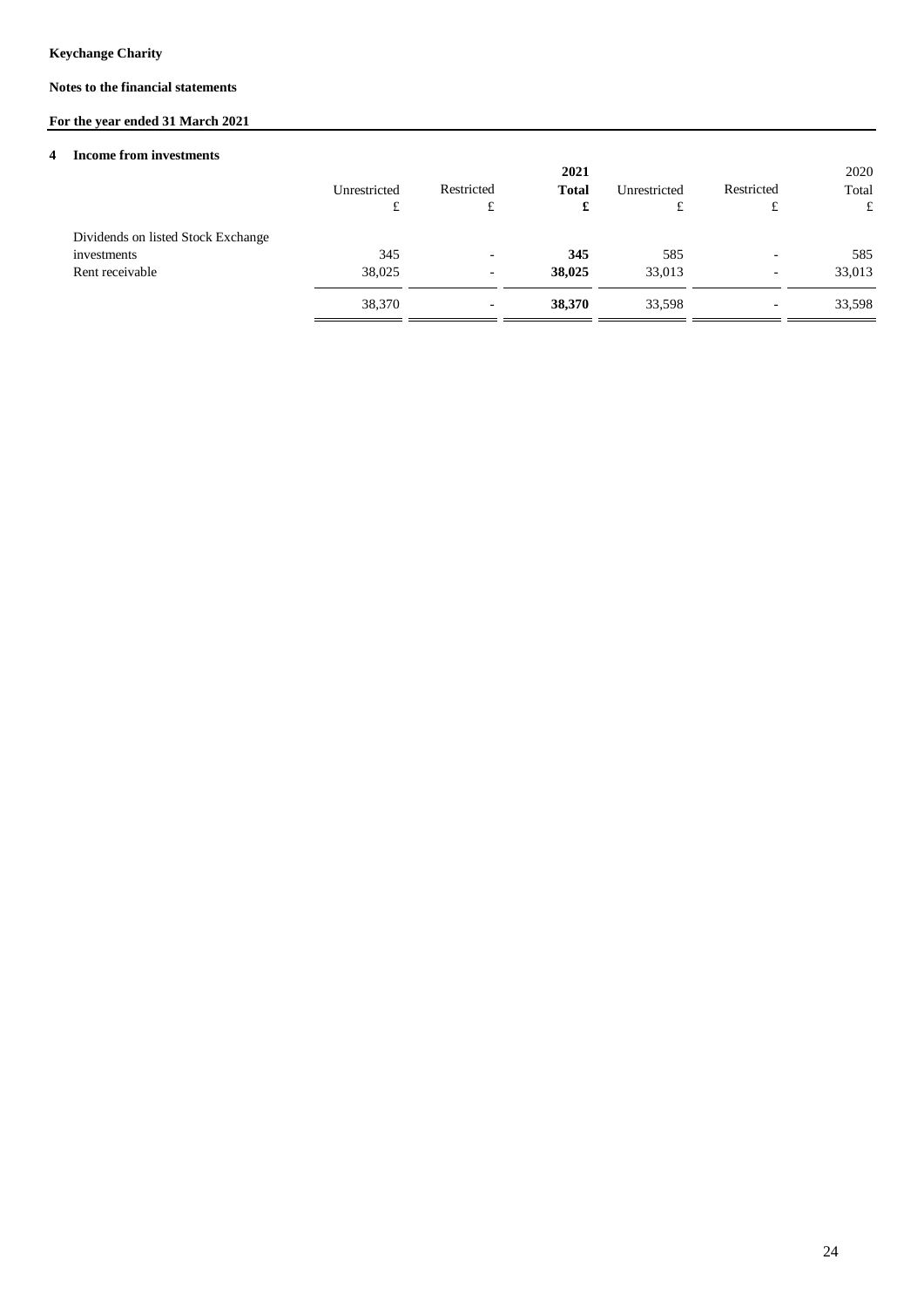## **Notes to the financial statements**

## **For the year ended 31 March 2021**

### **5a Analysis of expenditure (current year)**

|                                    |               | Charitable activities   |                             |                     |               |            |             |
|------------------------------------|---------------|-------------------------|-----------------------------|---------------------|---------------|------------|-------------|
|                                    | Raising funds | Care for the<br>Elderly | Support for the<br>Homeless | Governance<br>costs | Support costs | 2021 Total | 2020 Total  |
|                                    | £             | £                       | $\pounds$                   | £                   | £             | £          | $\mathbf f$ |
| Staff costs (Note 7)               | 11,443        | 5,196,827               | 436,118                     | 25,122              | 679,820       | 6,349,330  | 5,237,785   |
| Other staff costs                  | 208           | 94,539                  | 7,934                       | 457                 | 12,367        | 115,505    | 121,519     |
| Agency and Consultancy             | 618           | 280,652                 | 23,552                      | 1,357               | 36,713        | 342,892    | 592,040     |
| Repairs and Maintenance            | 752           | 341,733                 | 28,678                      | 1,652               | 44,704        | 417,519    | 405,826     |
| Utilities                          | 805           | 365,622                 | 30,683                      | 1,767               | 47,829        | 446,706    | 337,483     |
| Depreciation                       | 638           | 289,630                 | 24,306                      | 1,400               | 37,888        | 353,862    | 332,369     |
| Office costs                       | 129           | 58,662                  | 4,923                       | 284                 | 7,674         | 71,672     | 85,816      |
| Audit and Accountancy              | 65            | 29,460                  | 2,472                       | 142                 | 3,854         | 35,993     | 16,847      |
| Legal and Professional             | 261           | 117,985                 | 9,901                       | 570                 | 15,434        | 144,151    | 96,611      |
| Food Costs                         | 451           | 204,933                 | 17,198                      | 991                 | 26,808        | 250,381    | 252,585     |
| <b>Transfer of Jubilee Cottage</b> |               |                         |                             |                     |               |            | 252,641     |
| <b>Care Home Direct Costs</b>      | 744           | 337,906                 | 28,358                      | 1,634               | 44,202        | 412,844    | 232,197     |
| Other costs                        | 401           | 182,263                 | 15,295                      | 881                 | 23,843        | 222,683    | 226,040     |
|                                    | 16,515        | 7,500,212               | 629,418                     | 36,257              | 981,136       | 9,163,538  | 8,189,760   |
| Support costs                      |               | 821,774                 | 159,362                     |                     | (981, 136)    |            |             |
| Governance costs                   |               | 33,450                  | 2,807                       | (36, 257)           |               |            |             |
| <b>Total expenditure 2021</b>      | 16,515        | 8,355,436               | 791,587                     |                     |               | 9,163,538  |             |
| Total expenditure 2020             | 17,235        | 7,629,025               | 543,500                     |                     |               |            | 8,189,760   |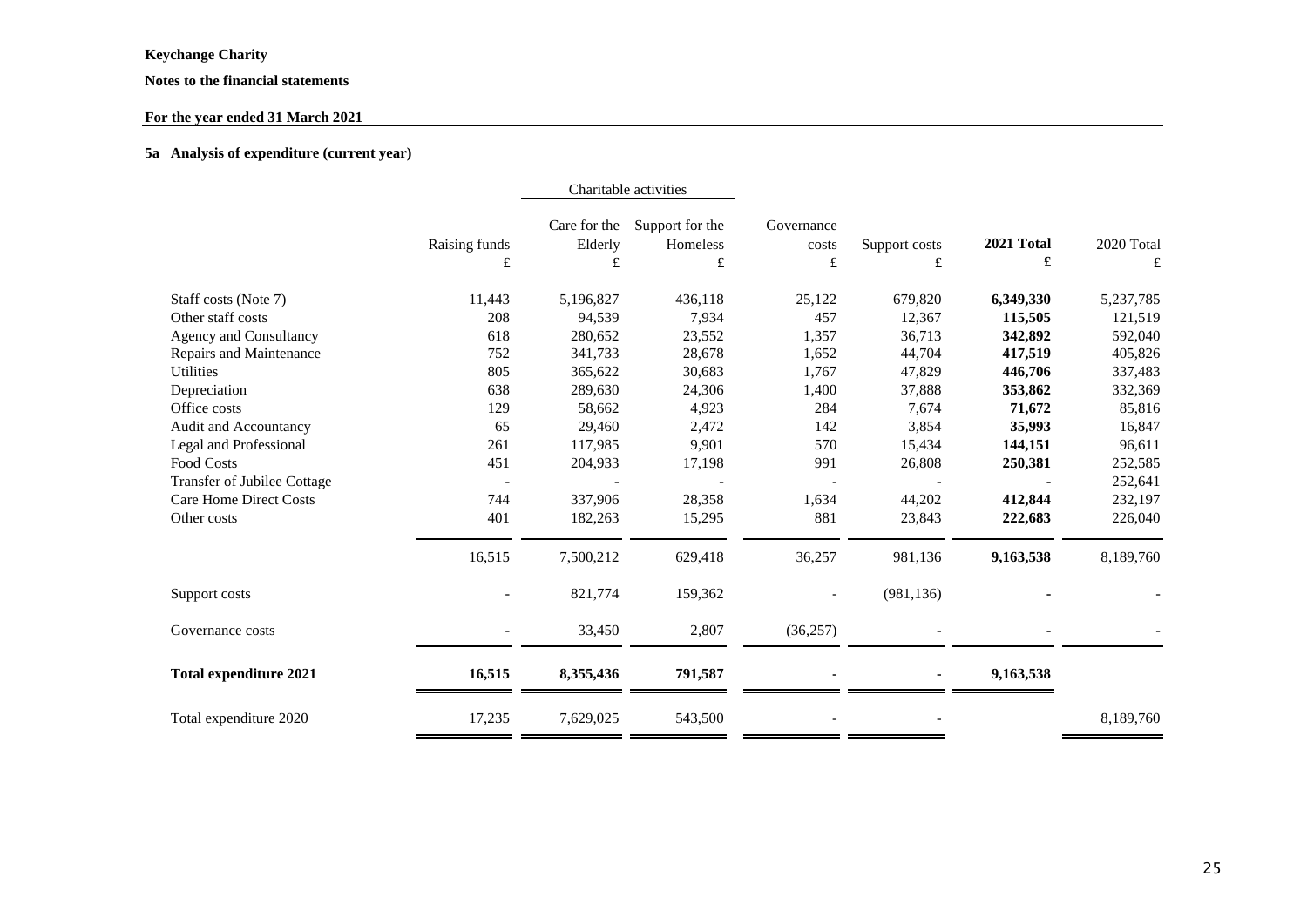## **Notes to the financial statements**

## **For the year ended 31 March 2021**

## **5b Analysis of expenditure (prior year)**

|                               |               | Care for the | Support for the | Governance  |               |            |
|-------------------------------|---------------|--------------|-----------------|-------------|---------------|------------|
|                               | Raising funds | Elderly      | Homeless        | costs       | Support costs | 2020 Total |
|                               | £             | £            | £               | $\mathbf f$ | £             | £          |
| Staff costs (Note 7)          | 9,962         | 4,409,947    | 314,170         | 32,988      | 470,719       | 5,237,785  |
| Other staff costs             | 231           | 102,313      | 7,289           | 765         | 10,921        | 121,519    |
| <b>Agency and Consultancy</b> | 1,126         | 498,468      | 35,511          | 3,729       | 53,207        | 592,040    |
| Repairs and Maintenance       | 772           | 341,685      | 24,342          | 2,556       | 36,471        | 405,826    |
| <b>Utilities</b>              | 642           | 284,143      | 20,243          | 2,125       | 30,330        | 337,483    |
| Depreciation                  | 632           | 279,838      | 19,936          | 2,093       | 29,870        | 332,369    |
| Office costs                  | 163           | 72,253       | 5,147           | 540         | 7,712         | 85,816     |
| Audit and Accountancy         | 32            | 14,184       | 1,010           | 106         | 1,514         | 16,847     |
| Legal and Professional        | 184           | 81,342       | 5,795           | 608         | 8,682         | 96,611     |
| <b>Food Costs</b>             | 480           | 212,664      | 15,150          | 1,591       | 22,700        | 252,585    |
| Transfer of Jubilee Cottage   | 481           | 212,710      | 15,154          | 1,591       | 22,705        | 252,641    |
| <b>Care Home Direct Costs</b> | 442           | 195,498      | 13,928          | 1,462       | 20,868        | 232,197    |
| Other costs                   | 430           | 190,313      | 13,558          | 1,424       | 20,314        | 226,040    |
|                               | 15,577        | 6,895,359    | 491,233         | 51,579      | 736,012       | 8,189,760  |
| Support costs                 | 1,549         | 685,619      | 48,844          |             | (736, 012)    |            |
| Governance costs              | 109           | 48,047       | 3,423           | (51, 579)   |               |            |
| <b>Total expenditure 2020</b> | 17,235        | 7,629,025    | 543,500         |             |               | 8,189,760  |

Charitable activities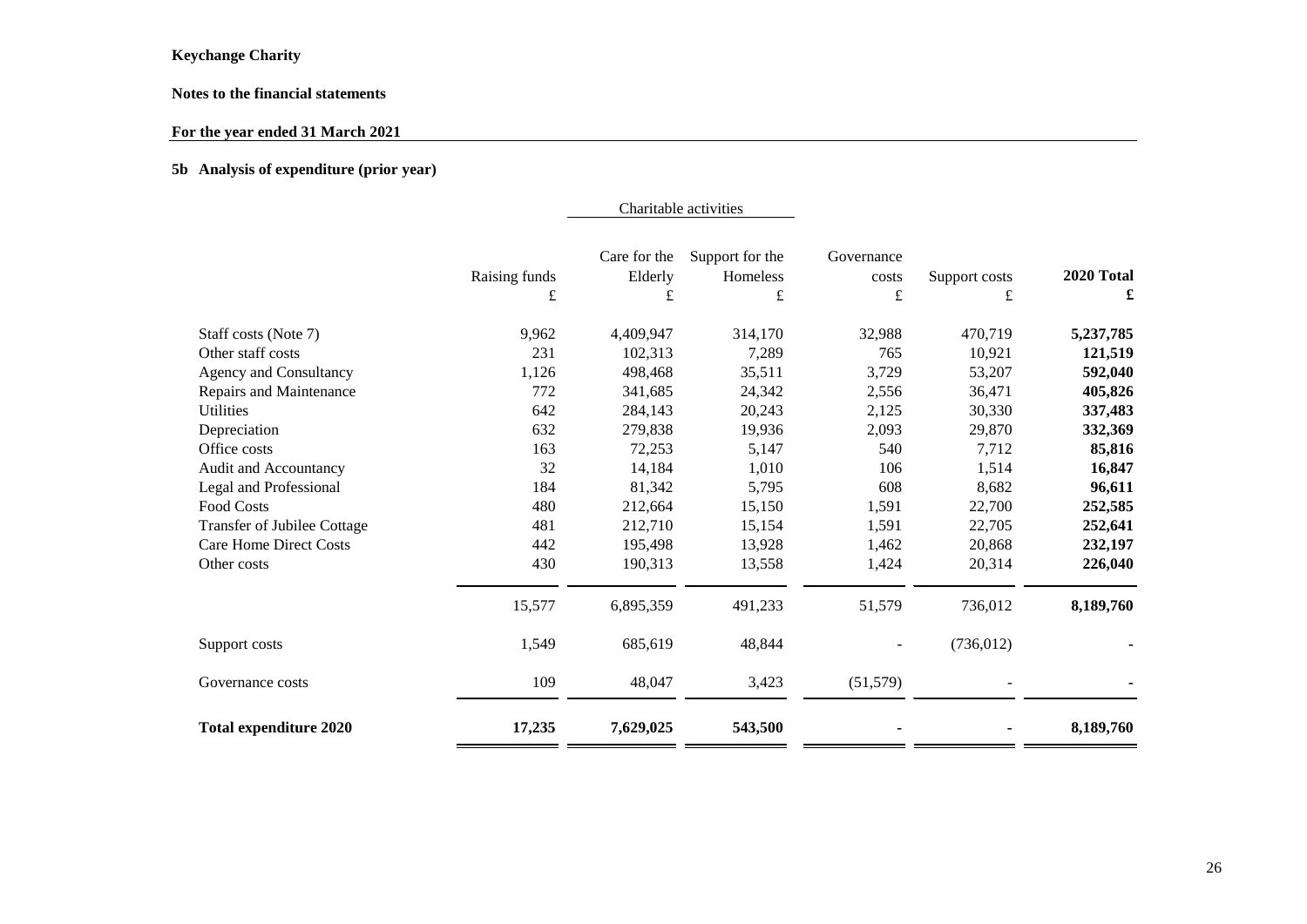## **For the year ended 31 March 2021**

#### **6 Net income / (expenditure) for the year**

This is stated after charging / (crediting):

|                                         | 2021      | 2020                     |
|-----------------------------------------|-----------|--------------------------|
|                                         | £         | £                        |
| Depreciation                            | 353,862   | 332,369                  |
| Profit on disposal of fixed assets      | 1,102,736 | $\overline{\phantom{0}}$ |
| Interest payable                        | 19,253    | 28,621                   |
| Operating lease rentals payable:        |           |                          |
| Other                                   | 11,033    | 18,693                   |
| Auditor's remuneration (excluding VAT): |           |                          |
| Audit                                   | 19,500    | 14.000                   |

#### **7 Analysis of staff costs, trustee remuneration and expenses, and the cost of key management personnel**

|                                                                 | 2021      | 2020        |
|-----------------------------------------------------------------|-----------|-------------|
|                                                                 | £         | £           |
| Salaries and wages                                              | 5,789,793 | 4,697,210   |
| Redundancy and termination costs                                |           | 125,652     |
| Social security costs                                           | 365,643   | 263,589     |
| Employer's contribution to defined contribution pension schemes | 193,894   | 151,334     |
|                                                                 | 6,349,330 | 5, 237, 785 |
| Agency costs                                                    | 342,892   | 592,040     |
| Other staff expenses                                            | 115,505   | 121,519     |
|                                                                 | 6,807,727 | 5,951,344   |

The following number of employees received employee benefits (excluding employer pension costs and employer's national insurance) during the year between:

|                     | 2021 | 2020                     |
|---------------------|------|--------------------------|
|                     | No.  | No.                      |
| $£60,000 - £69,999$ |      | $\overline{\phantom{a}}$ |
| £70,000 - £79,999   |      |                          |
|                     |      |                          |

The total employee benefits (including pension contributions and employer's national insurance) of the key management personnel were £335,623 (2020: £326,676).

The charity trustees were neither paid nor received any other benefits from employment with the charity in the year (2020: £nil). No charity trustee received payment for professional or other services supplied to the charity (2020: £nil).

Trustees' expenses represents the payment or reimbursement of travel and subsistence costs totalling £264 (2020: £7,233) incurred by 1 (2020: 7) members relating to attendance at meetings of the trustees. The charity also purchased directors indemnity insurance for a premium of £998 (2020: £700).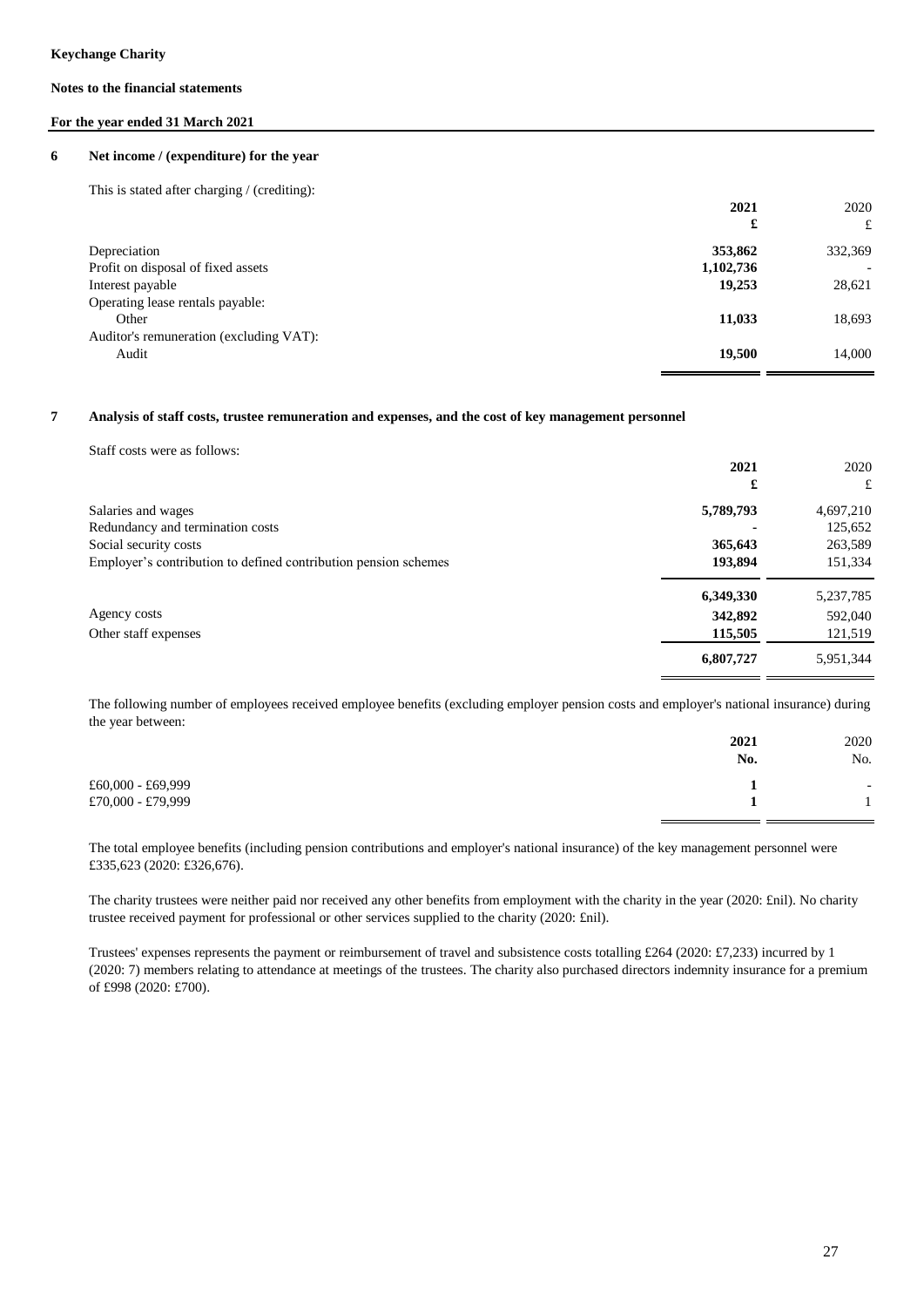## **Notes to the financial statements**

## **For the year ended 31 March 2021**

### **8 Staff numbers**

The average number of employees (head count based on number of staff employed) during the year was 319 (2020: 312).

Staff are split across the activities of the charity as follows (head count basis):

|                                         | 2021<br>No.   | 2020<br>No.   |
|-----------------------------------------|---------------|---------------|
| Charitable activities<br>Administration | 307.0<br>12.0 | 300.0<br>12.0 |
|                                         | 319.0         | 312.0         |

## **9 Related party transactions**

There are no donations from related parties which are outside the normal course of business and no restricted donations from related parties.

### **The Christian Alliance Trust Corporation Limited**

Christian Alliance Trust Corporation Limited (CATC), which is a company limited by guarantee, is the custodian Trustee for all properties owned by Keychange. It also secures through the directors of Keychange that the work of Keychange shall be carried on in strict compliance with the objects and aims of the constitution.

#### **10 Taxation**

The charity is exempt from corporation tax as all its income is charitable and is applied for charitable purposes.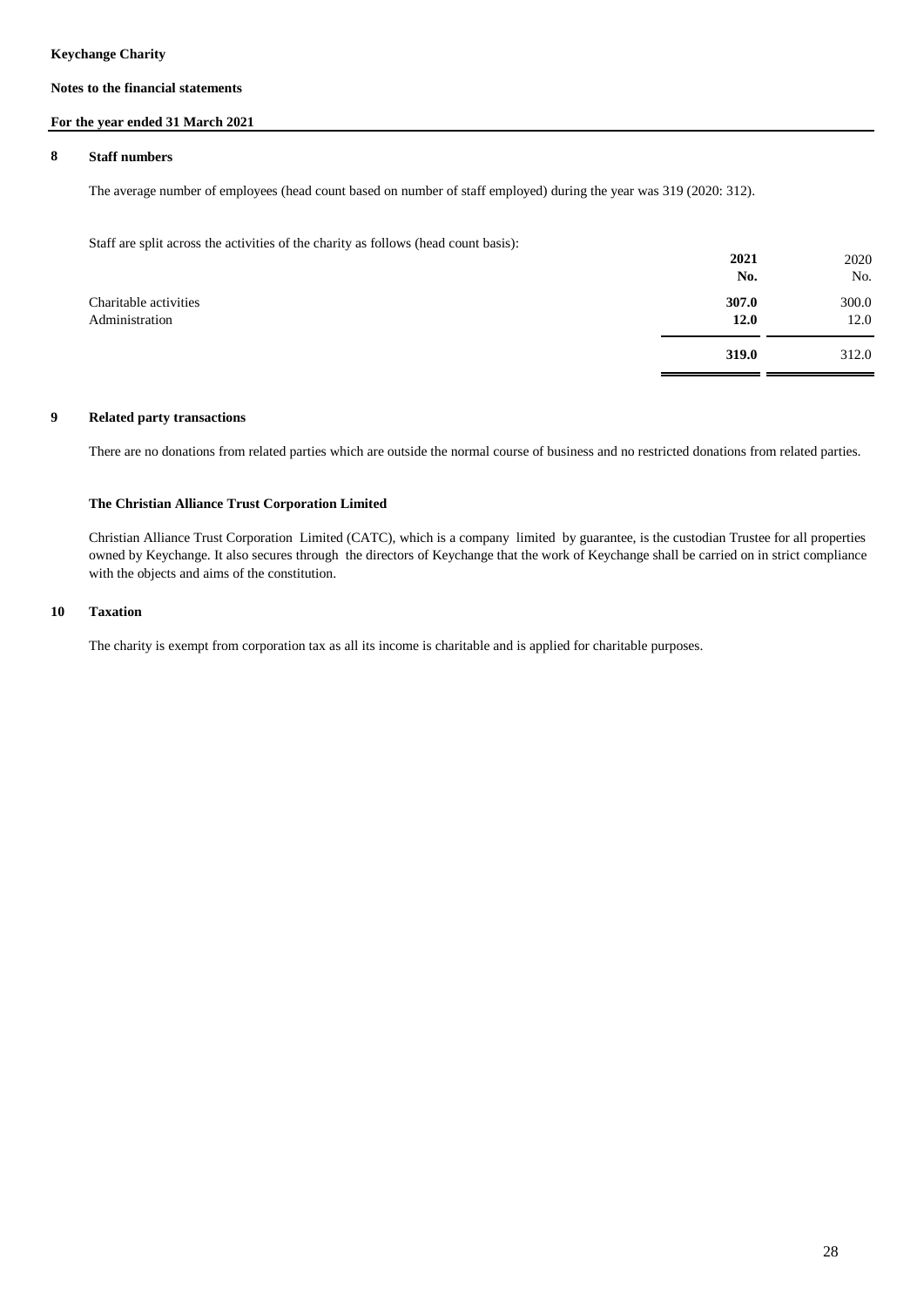### **For the year ended 31 March 2021**

#### **11 Tangible fixed assets for the group**

|                                                     |            | Furniture,   |              |
|-----------------------------------------------------|------------|--------------|--------------|
|                                                     | Freehold   | fittings and |              |
|                                                     | property   | equipment    | <b>Total</b> |
| <b>Cost or valuation</b>                            | £          | £            | £            |
| At the start of the year                            | 10,781,153 | 966,864      | 11,748,017   |
| Additions in year                                   | 80,961     | 74,415       | 155,376      |
| Disposals in year                                   |            | (48,060)     | (48,060)     |
| Transfers of assets from mergers and new subsidiary | 1,129,584  | 49,196       | 1,178,780    |
| At the end of the year                              | 11,991,698 | 1,042,415    | 13,034,113   |
| <b>Depreciation</b>                                 |            |              |              |
| At the start of the year                            | 2,628,950  | 526,892      | 3,155,842    |
| Charge for the year                                 | 223,384    | 130,478      | 353,862      |
| Eliminated on disposal                              |            | (22,056)     | (22,056)     |
| At the end of the year                              | 2,852,334  | 635,314      | 3,487,648    |
| Net book value                                      |            |              |              |
| At the end of the year                              | 9,139,364  | 407,101      | 9,546,465    |
|                                                     |            |              |              |
| At the start of the year                            | 8,152,203  | 439,972      | 8,592,175    |

Land with a value of £1,380,524 (2020: £1,380,524) is included within freehold property and not depreciated. Professional valuations for freehold and leasehold property and improvements were undertaken at 31 March 1997. The valuations undertaken in 1997 represent the deemed cost of the asset.

The Mount was sold for £650,000 on 15th September 2021. The Mount was transferred to assets held for sale in the prior year and has been impaired in 2021 to bring its net book value of £1,114,623 down to its sale price as at 31 March 2021.

Overdale in Sheffield is a 24 bedroom care home community, 23 rooms are end-suite. The site also includes 5 one bedroom self-contained bungalows for independent living. Keychange staff have frequently visited and inspected the property and facilities. A surveyor has completed a Planned Preventative Maintenance schedule and we are satisfied that the building is well maintained and in good order. The previous trustees had added en-suite facilities over recent years and in doing so have continued to improve the décor and environment. The property is located in the Nether Edge area of Sheffield which is recognised as a well maintained, high property value and affluent suburb of Sheffield. The trustees consider the next book value of the property of £996,957 is deemed and appropriate basis for the value of the property as at the merger on the basis that this is in line with the amounts the trustees would have otherwise paid for the property. The Keychange Board are committed to undertake a valuation process in 2022.

All of the above assets are used for charitable purposes.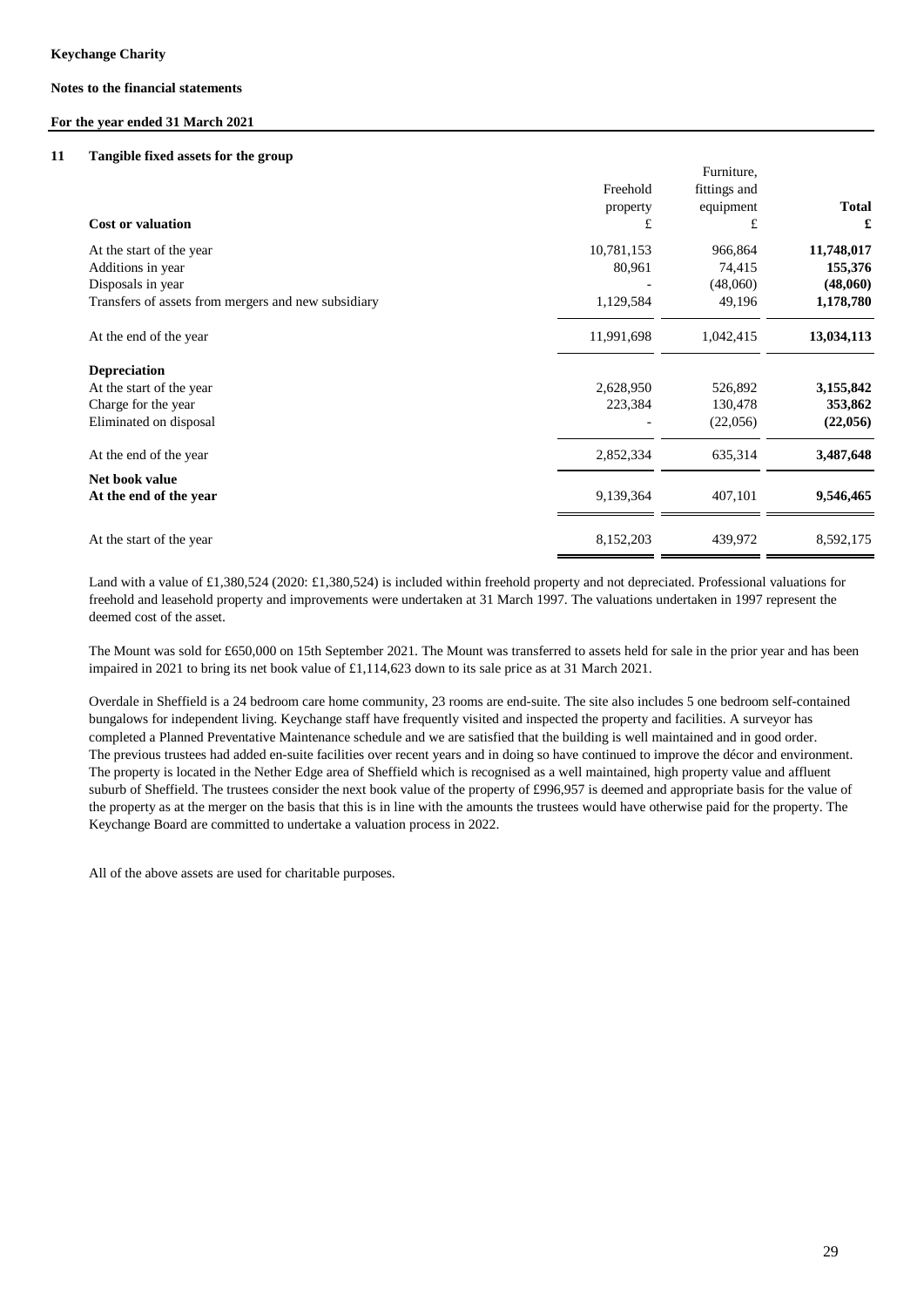## **For the year ended 31 March 2021**

#### **11 Tangible fixed assets (continued)**

| The charity<br>Cost                                                                                    | Freehold<br>property<br>£       | Fixtures and<br>fittings<br>£           | <b>Total</b><br>£                            |
|--------------------------------------------------------------------------------------------------------|---------------------------------|-----------------------------------------|----------------------------------------------|
| At the start of the year<br>Additions in year<br>Disposals in year<br>Transfers of assets from mergers | 10,781,153<br>80,961<br>927,278 | 966,864<br>74,415<br>(48,060)<br>38,529 | 11,748,017<br>155,376<br>(48,060)<br>965,807 |
| At the end of the year                                                                                 | 11,789,392                      | 1,031,748                               | 12,821,140                                   |
| <b>Depreciation</b><br>At the start of the year<br>Charge for the year<br>Eliminated on disposal       | 2,628,950<br>223,384            | 526,892<br>130,478<br>(22,056)          | 3,155,842<br>353,862<br>(22,056)             |
| At the end of the year                                                                                 | 2,852,334                       | 635,314                                 | 3,487,648                                    |
| Net book value<br>At the end of the year                                                               | 8,937,058                       | 396,434                                 | 9,333,492                                    |
| At the start of the year                                                                               | 8,152,203                       | 439,972                                 | 8,592,175                                    |

All of the above assets are used for charitable purposes.

#### **12 Current asset investments**

|                                                                                  | The group    |                   | The charity      |                   |
|----------------------------------------------------------------------------------|--------------|-------------------|------------------|-------------------|
|                                                                                  | 2021<br>£    | 2020<br>£         | 2021             | 2020<br>£         |
| Fair value at the start of the year<br>Net gain / (loss) on change in fair value | 11,461<br>ж. | 13.475<br>(2,014) | 11.461<br>$\sim$ | 13,475<br>(2,014) |
| Fair value at the end of the year                                                | 11,461       | 11.461            | 11.461           | 11,461            |
|                                                                                  |              |                   |                  |                   |

## **13 Debtors**

|                                | The group |         | The charity |         |
|--------------------------------|-----------|---------|-------------|---------|
|                                | 2021      | 2020    | 2021        | 2020    |
|                                | £         | £       | £           | £       |
| Trade debtors                  | 305,230   | 252,072 | 247,050     | 252,072 |
| Other debtors                  | 17,621    | 7,902   | 4,851       | 7,902   |
| Prepayments and accrued income | 144,882   | 125,353 | 141,825     | 125,353 |
|                                | 467,733   | 385,327 | 393,726     | 385,327 |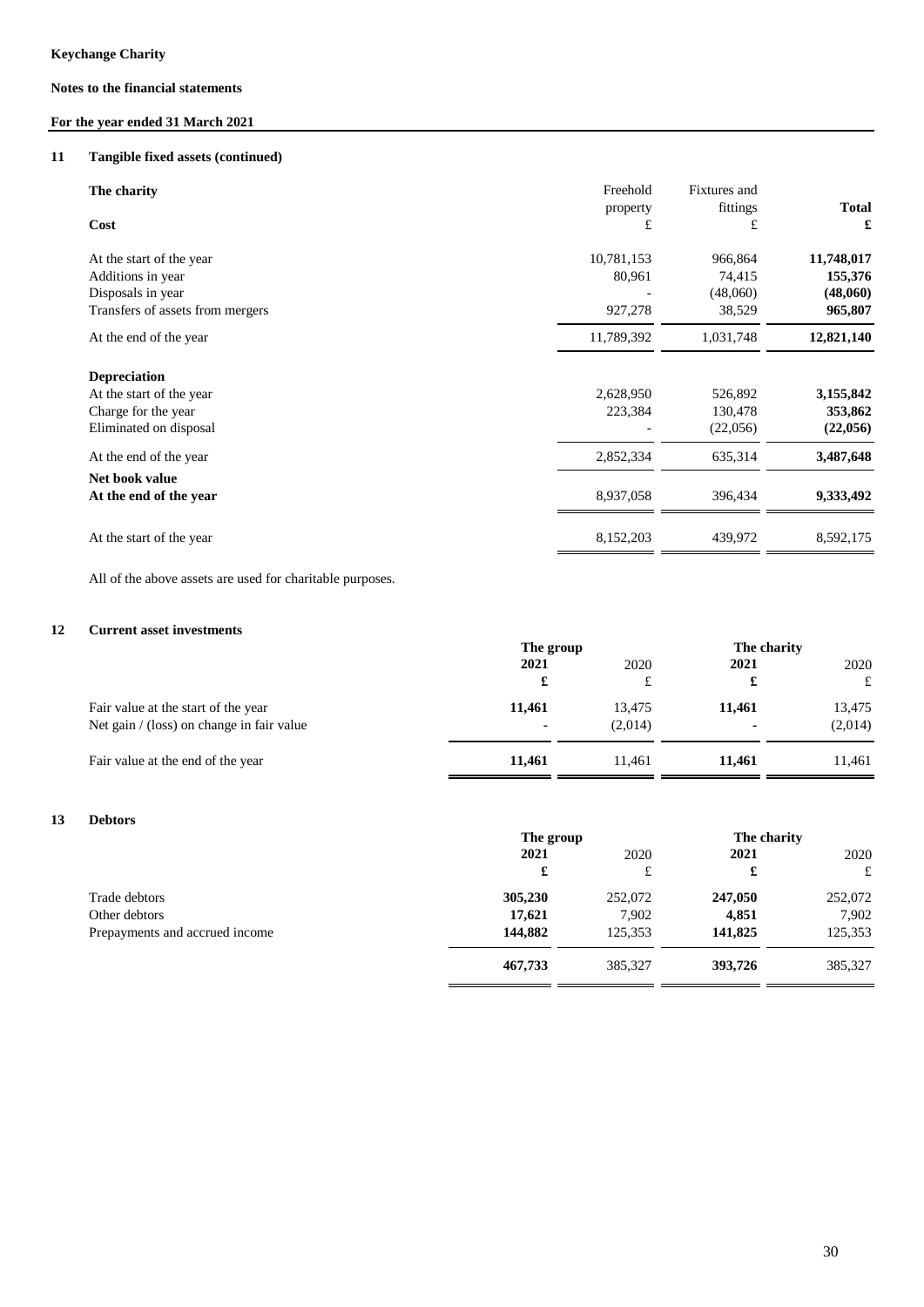## **For the year ended 31 March 2021**

## **14 Creditors: amounts falling due within one year**

|                                                | The group |                          | The charity |           |
|------------------------------------------------|-----------|--------------------------|-------------|-----------|
|                                                | 2021      | 2020                     | 2021        | 2020      |
|                                                | £         | £                        | £           | £         |
| Bank overdrafts                                | 370       | $\overline{\phantom{a}}$ | 370         |           |
| Bank loans                                     | 110,247   | 202,336                  | 103,247     | 202,336   |
| Trade creditors                                | 246,530   | 147,561                  | 177,167     | 147,561   |
| Taxation and social security                   | 137,873   | 67.880                   | 133,103     | 67,880    |
| Pension fund loan payable                      | 17.468    | 13.306                   | 17.468      | 13,306    |
| Other creditors                                | 577,611   | 526,410                  | 577,611     | 526,410   |
| Deferred income - fees for services in advance | 139,977   | 190.462                  | 139,977     | 190.462   |
| Accruals                                       | 168,447   | 10.230                   | 158,068     | 10,230    |
|                                                | 1,398,523 | 1,158,185                | 1,307,011   | 1,158,185 |

All deferred income in 2020 was released to income during the 2021 financial year.

#### **15 Creditors: amounts falling due after one year**

|                         | The group |         | The charity |         |
|-------------------------|-----------|---------|-------------|---------|
|                         | 2021      | 2020    | 2021        | 2020    |
|                         | £         | £       | £           | £       |
| Repayable in 1-2 years  | 109,247   | 266,677 | 102,247     | 266,677 |
| Repayable in 3-5 years  | 327,740   | 387,485 | 306,740     | 387,485 |
| Repayable after 5 years | 249,055   | 218,052 | 235,615     | 218,052 |
|                         | 686,042   | 872.214 | 644.602     | 872,214 |

Total group bank loans of £796,289 (2020: £1,074,550) include the following bank loans. All charity loans are also secured by debentures on the assets of the Christian Alliance Trust Corporation and Keychange Charity, with interest being charged at the bank's lending rate:

- £746,849 secured on the freehold property at Wimbledon, repayable in 2031/32

- £1,000 Stumpwell Housing Association Loan payable to K Dickinson - Lytham

- £48,440 subsidiary Stumpwell Housing Association Loan with NatWest

#### **16a Analysis of group net assets between funds (current year)**

|                             |              |             | Endowment                |                    |
|-----------------------------|--------------|-------------|--------------------------|--------------------|
|                             | Unrestricted | Restricted  | Fund                     | <b>Total funds</b> |
|                             | £            | £           | £                        | £                  |
| Tangible fixed assets       | 6,091,451    | 3.094.236   | 360,778                  | 9,546,465          |
| Net current assets          | 4,377,885    | (2,928,046) | -                        | 1,449,839          |
| Long term liabilities       |              | (686, 042)  | $\overline{\phantom{a}}$ | (686, 042)         |
| Net assets at 31 March 2021 | 10,469,336   | (519, 852)  | 360,778                  | 10,310,262         |

#### **16b Analysis of group net assets between funds (prior year)**

|                             |              |             | Endowment                |                    |
|-----------------------------|--------------|-------------|--------------------------|--------------------|
|                             | Unrestricted | Restricted  | Fund                     | <b>Total funds</b> |
|                             | £            | £           | £                        | £                  |
| Tangible fixed assets       | 5,264,405    | 2,966,992   | 360,778                  | 8,592,175          |
| Net current assets          | 3,952,165    | (2,795,400) | $\overline{\phantom{a}}$ | 1,156,765          |
| Long term liabilities       | (80, 130)    | (792,084)   | $\overline{\phantom{0}}$ | (872, 214)         |
| Net assets at 31 March 2020 | 9,136,440    | (620, 492)  | 360,778                  | 8,876,726          |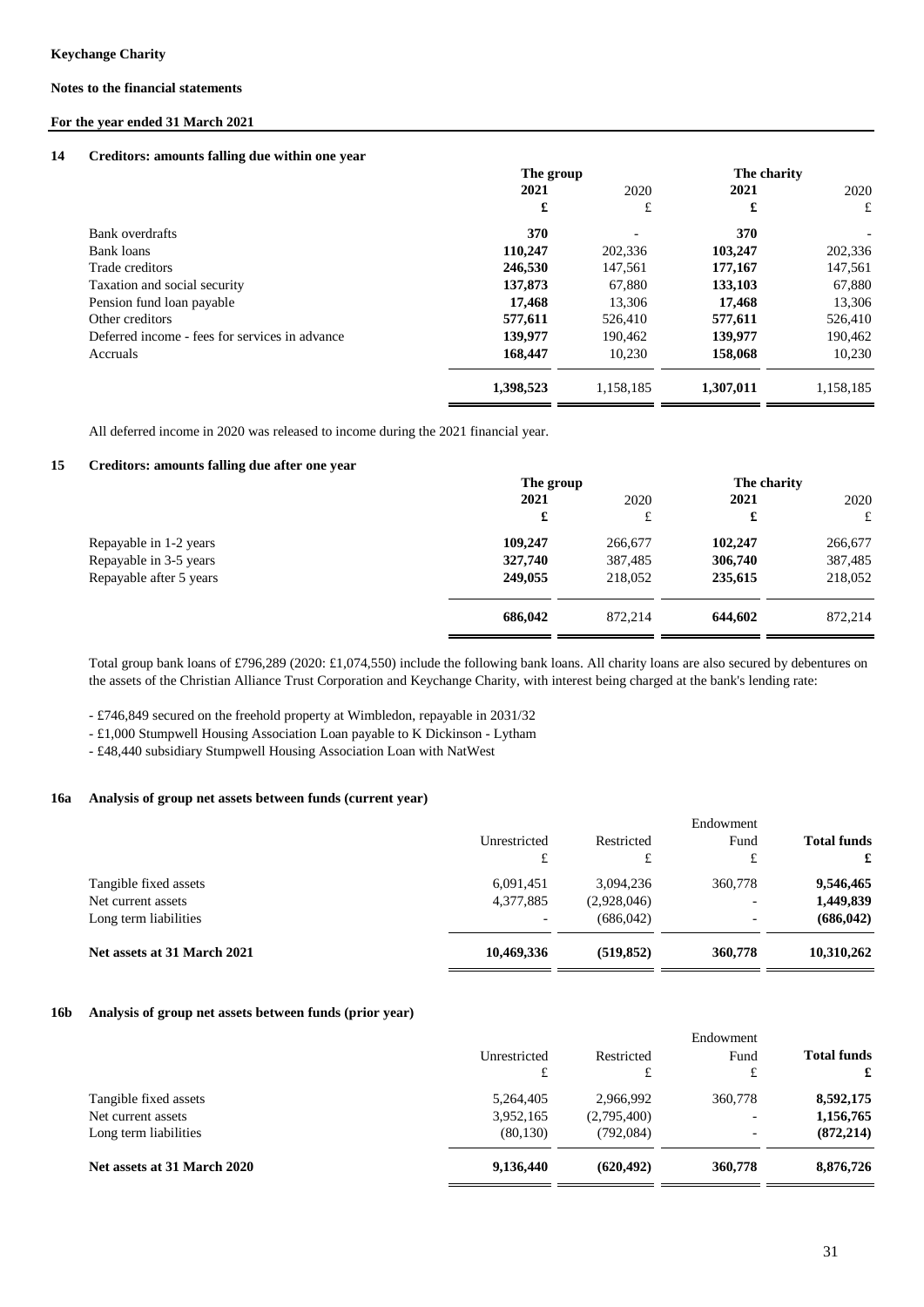# **For the year ended 31 March 2021**

#### **17a Movements in funds (current year)**

| 2021<br>2020<br>Income & gains<br>losses<br><b>Transfers</b><br>$\pounds$<br>$\pounds$<br>£<br>£<br>£<br><b>Permanent endowment funds:</b><br><b>Keychange funds:</b><br>150,230<br>150,230<br>Reigate<br><b>Linked charities' funds:</b><br><b>Alexander House</b><br>20,413<br>20,413<br>Erith House<br>190,135<br>190,135<br>360,778<br>360,778<br><b>Total endowment funds</b><br><b>Restricted funds:</b><br>Keychange capital funds:<br>Reigate<br>83,154<br>80,187<br>(2,967)<br><b>Stumpwell Housing</b><br>212,973<br>212,973<br>Linked charities' capital funds<br>Alexander House<br>1,380,891<br>1,431,525<br>(50, 634)<br>Cressingham House<br>(16, 886)<br>197,995<br>214,881<br>Erith House<br>126,000<br>(15, 242)<br>110,758<br>Plymouth<br>1,111,432<br>1,111,432<br>Keychange income funds:<br>Exeter<br>24,653<br>24,653<br>89,207<br><b>Stumpwell Housing</b><br>(117,047)<br>(27, 840)<br>Other<br>11,998<br>(11,998)<br>Linked charities' income funds<br>Jubilee Cottage Trust<br>3,366<br>9,014<br>(12,380)<br>Alexander House<br>(1,384,869)<br>814,576<br>(822, 252)<br>(1,392,545)<br>Cressingham House<br>(653,966)<br>457,788<br>(714, 040)<br>(517, 862)<br>Erith House<br>824,376<br>(461, 870)<br>(755, 391)<br>(392, 885)<br>Plymouth<br>(1, 111, 432)<br>(1, 111, 432)<br><b>Total restricted funds</b><br>(620, 492)<br>2,414,284<br>(2,322,659)<br>9,014<br>(519, 853)<br><b>Unrestricted funds:</b><br>8,986,440<br>Unrestricted - general<br>8,647,413<br>(7,305,502)<br>(309, 014)<br>10,019,337<br><b>Designated funds:</b><br>Estates renewal fund<br>75,000<br>150,000<br>225,000<br>75,000<br>150,000<br>225,000<br>Capital maintenance fund<br>150,000<br>300,000<br>450,000<br>Total designated funds<br><b>Total unrestricted funds</b><br>9,136,440<br>(7,305,502)<br>(9,014)<br>10,469,337<br>8,647,413<br><b>Total funds</b><br>8,876,726<br>11,061,697<br>(9,628,161)<br>10,310,262 | At 1 April | Expenditure & |  | At 31 March |  |
|----------------------------------------------------------------------------------------------------------------------------------------------------------------------------------------------------------------------------------------------------------------------------------------------------------------------------------------------------------------------------------------------------------------------------------------------------------------------------------------------------------------------------------------------------------------------------------------------------------------------------------------------------------------------------------------------------------------------------------------------------------------------------------------------------------------------------------------------------------------------------------------------------------------------------------------------------------------------------------------------------------------------------------------------------------------------------------------------------------------------------------------------------------------------------------------------------------------------------------------------------------------------------------------------------------------------------------------------------------------------------------------------------------------------------------------------------------------------------------------------------------------------------------------------------------------------------------------------------------------------------------------------------------------------------------------------------------------------------------------------------------------------------------------------------------------------------------------------------------------------------------------------------------------------------------------|------------|---------------|--|-------------|--|
|                                                                                                                                                                                                                                                                                                                                                                                                                                                                                                                                                                                                                                                                                                                                                                                                                                                                                                                                                                                                                                                                                                                                                                                                                                                                                                                                                                                                                                                                                                                                                                                                                                                                                                                                                                                                                                                                                                                                        |            |               |  |             |  |
|                                                                                                                                                                                                                                                                                                                                                                                                                                                                                                                                                                                                                                                                                                                                                                                                                                                                                                                                                                                                                                                                                                                                                                                                                                                                                                                                                                                                                                                                                                                                                                                                                                                                                                                                                                                                                                                                                                                                        |            |               |  |             |  |
|                                                                                                                                                                                                                                                                                                                                                                                                                                                                                                                                                                                                                                                                                                                                                                                                                                                                                                                                                                                                                                                                                                                                                                                                                                                                                                                                                                                                                                                                                                                                                                                                                                                                                                                                                                                                                                                                                                                                        |            |               |  |             |  |
|                                                                                                                                                                                                                                                                                                                                                                                                                                                                                                                                                                                                                                                                                                                                                                                                                                                                                                                                                                                                                                                                                                                                                                                                                                                                                                                                                                                                                                                                                                                                                                                                                                                                                                                                                                                                                                                                                                                                        |            |               |  |             |  |
|                                                                                                                                                                                                                                                                                                                                                                                                                                                                                                                                                                                                                                                                                                                                                                                                                                                                                                                                                                                                                                                                                                                                                                                                                                                                                                                                                                                                                                                                                                                                                                                                                                                                                                                                                                                                                                                                                                                                        |            |               |  |             |  |
|                                                                                                                                                                                                                                                                                                                                                                                                                                                                                                                                                                                                                                                                                                                                                                                                                                                                                                                                                                                                                                                                                                                                                                                                                                                                                                                                                                                                                                                                                                                                                                                                                                                                                                                                                                                                                                                                                                                                        |            |               |  |             |  |
|                                                                                                                                                                                                                                                                                                                                                                                                                                                                                                                                                                                                                                                                                                                                                                                                                                                                                                                                                                                                                                                                                                                                                                                                                                                                                                                                                                                                                                                                                                                                                                                                                                                                                                                                                                                                                                                                                                                                        |            |               |  |             |  |
|                                                                                                                                                                                                                                                                                                                                                                                                                                                                                                                                                                                                                                                                                                                                                                                                                                                                                                                                                                                                                                                                                                                                                                                                                                                                                                                                                                                                                                                                                                                                                                                                                                                                                                                                                                                                                                                                                                                                        |            |               |  |             |  |
|                                                                                                                                                                                                                                                                                                                                                                                                                                                                                                                                                                                                                                                                                                                                                                                                                                                                                                                                                                                                                                                                                                                                                                                                                                                                                                                                                                                                                                                                                                                                                                                                                                                                                                                                                                                                                                                                                                                                        |            |               |  |             |  |
|                                                                                                                                                                                                                                                                                                                                                                                                                                                                                                                                                                                                                                                                                                                                                                                                                                                                                                                                                                                                                                                                                                                                                                                                                                                                                                                                                                                                                                                                                                                                                                                                                                                                                                                                                                                                                                                                                                                                        |            |               |  |             |  |
|                                                                                                                                                                                                                                                                                                                                                                                                                                                                                                                                                                                                                                                                                                                                                                                                                                                                                                                                                                                                                                                                                                                                                                                                                                                                                                                                                                                                                                                                                                                                                                                                                                                                                                                                                                                                                                                                                                                                        |            |               |  |             |  |
|                                                                                                                                                                                                                                                                                                                                                                                                                                                                                                                                                                                                                                                                                                                                                                                                                                                                                                                                                                                                                                                                                                                                                                                                                                                                                                                                                                                                                                                                                                                                                                                                                                                                                                                                                                                                                                                                                                                                        |            |               |  |             |  |
|                                                                                                                                                                                                                                                                                                                                                                                                                                                                                                                                                                                                                                                                                                                                                                                                                                                                                                                                                                                                                                                                                                                                                                                                                                                                                                                                                                                                                                                                                                                                                                                                                                                                                                                                                                                                                                                                                                                                        |            |               |  |             |  |
|                                                                                                                                                                                                                                                                                                                                                                                                                                                                                                                                                                                                                                                                                                                                                                                                                                                                                                                                                                                                                                                                                                                                                                                                                                                                                                                                                                                                                                                                                                                                                                                                                                                                                                                                                                                                                                                                                                                                        |            |               |  |             |  |
|                                                                                                                                                                                                                                                                                                                                                                                                                                                                                                                                                                                                                                                                                                                                                                                                                                                                                                                                                                                                                                                                                                                                                                                                                                                                                                                                                                                                                                                                                                                                                                                                                                                                                                                                                                                                                                                                                                                                        |            |               |  |             |  |
|                                                                                                                                                                                                                                                                                                                                                                                                                                                                                                                                                                                                                                                                                                                                                                                                                                                                                                                                                                                                                                                                                                                                                                                                                                                                                                                                                                                                                                                                                                                                                                                                                                                                                                                                                                                                                                                                                                                                        |            |               |  |             |  |
|                                                                                                                                                                                                                                                                                                                                                                                                                                                                                                                                                                                                                                                                                                                                                                                                                                                                                                                                                                                                                                                                                                                                                                                                                                                                                                                                                                                                                                                                                                                                                                                                                                                                                                                                                                                                                                                                                                                                        |            |               |  |             |  |
|                                                                                                                                                                                                                                                                                                                                                                                                                                                                                                                                                                                                                                                                                                                                                                                                                                                                                                                                                                                                                                                                                                                                                                                                                                                                                                                                                                                                                                                                                                                                                                                                                                                                                                                                                                                                                                                                                                                                        |            |               |  |             |  |
|                                                                                                                                                                                                                                                                                                                                                                                                                                                                                                                                                                                                                                                                                                                                                                                                                                                                                                                                                                                                                                                                                                                                                                                                                                                                                                                                                                                                                                                                                                                                                                                                                                                                                                                                                                                                                                                                                                                                        |            |               |  |             |  |
|                                                                                                                                                                                                                                                                                                                                                                                                                                                                                                                                                                                                                                                                                                                                                                                                                                                                                                                                                                                                                                                                                                                                                                                                                                                                                                                                                                                                                                                                                                                                                                                                                                                                                                                                                                                                                                                                                                                                        |            |               |  |             |  |
|                                                                                                                                                                                                                                                                                                                                                                                                                                                                                                                                                                                                                                                                                                                                                                                                                                                                                                                                                                                                                                                                                                                                                                                                                                                                                                                                                                                                                                                                                                                                                                                                                                                                                                                                                                                                                                                                                                                                        |            |               |  |             |  |
|                                                                                                                                                                                                                                                                                                                                                                                                                                                                                                                                                                                                                                                                                                                                                                                                                                                                                                                                                                                                                                                                                                                                                                                                                                                                                                                                                                                                                                                                                                                                                                                                                                                                                                                                                                                                                                                                                                                                        |            |               |  |             |  |
|                                                                                                                                                                                                                                                                                                                                                                                                                                                                                                                                                                                                                                                                                                                                                                                                                                                                                                                                                                                                                                                                                                                                                                                                                                                                                                                                                                                                                                                                                                                                                                                                                                                                                                                                                                                                                                                                                                                                        |            |               |  |             |  |
|                                                                                                                                                                                                                                                                                                                                                                                                                                                                                                                                                                                                                                                                                                                                                                                                                                                                                                                                                                                                                                                                                                                                                                                                                                                                                                                                                                                                                                                                                                                                                                                                                                                                                                                                                                                                                                                                                                                                        |            |               |  |             |  |
|                                                                                                                                                                                                                                                                                                                                                                                                                                                                                                                                                                                                                                                                                                                                                                                                                                                                                                                                                                                                                                                                                                                                                                                                                                                                                                                                                                                                                                                                                                                                                                                                                                                                                                                                                                                                                                                                                                                                        |            |               |  |             |  |
|                                                                                                                                                                                                                                                                                                                                                                                                                                                                                                                                                                                                                                                                                                                                                                                                                                                                                                                                                                                                                                                                                                                                                                                                                                                                                                                                                                                                                                                                                                                                                                                                                                                                                                                                                                                                                                                                                                                                        |            |               |  |             |  |
|                                                                                                                                                                                                                                                                                                                                                                                                                                                                                                                                                                                                                                                                                                                                                                                                                                                                                                                                                                                                                                                                                                                                                                                                                                                                                                                                                                                                                                                                                                                                                                                                                                                                                                                                                                                                                                                                                                                                        |            |               |  |             |  |
|                                                                                                                                                                                                                                                                                                                                                                                                                                                                                                                                                                                                                                                                                                                                                                                                                                                                                                                                                                                                                                                                                                                                                                                                                                                                                                                                                                                                                                                                                                                                                                                                                                                                                                                                                                                                                                                                                                                                        |            |               |  |             |  |
|                                                                                                                                                                                                                                                                                                                                                                                                                                                                                                                                                                                                                                                                                                                                                                                                                                                                                                                                                                                                                                                                                                                                                                                                                                                                                                                                                                                                                                                                                                                                                                                                                                                                                                                                                                                                                                                                                                                                        |            |               |  |             |  |
|                                                                                                                                                                                                                                                                                                                                                                                                                                                                                                                                                                                                                                                                                                                                                                                                                                                                                                                                                                                                                                                                                                                                                                                                                                                                                                                                                                                                                                                                                                                                                                                                                                                                                                                                                                                                                                                                                                                                        |            |               |  |             |  |
|                                                                                                                                                                                                                                                                                                                                                                                                                                                                                                                                                                                                                                                                                                                                                                                                                                                                                                                                                                                                                                                                                                                                                                                                                                                                                                                                                                                                                                                                                                                                                                                                                                                                                                                                                                                                                                                                                                                                        |            |               |  |             |  |
|                                                                                                                                                                                                                                                                                                                                                                                                                                                                                                                                                                                                                                                                                                                                                                                                                                                                                                                                                                                                                                                                                                                                                                                                                                                                                                                                                                                                                                                                                                                                                                                                                                                                                                                                                                                                                                                                                                                                        |            |               |  |             |  |
|                                                                                                                                                                                                                                                                                                                                                                                                                                                                                                                                                                                                                                                                                                                                                                                                                                                                                                                                                                                                                                                                                                                                                                                                                                                                                                                                                                                                                                                                                                                                                                                                                                                                                                                                                                                                                                                                                                                                        |            |               |  |             |  |
|                                                                                                                                                                                                                                                                                                                                                                                                                                                                                                                                                                                                                                                                                                                                                                                                                                                                                                                                                                                                                                                                                                                                                                                                                                                                                                                                                                                                                                                                                                                                                                                                                                                                                                                                                                                                                                                                                                                                        |            |               |  |             |  |
|                                                                                                                                                                                                                                                                                                                                                                                                                                                                                                                                                                                                                                                                                                                                                                                                                                                                                                                                                                                                                                                                                                                                                                                                                                                                                                                                                                                                                                                                                                                                                                                                                                                                                                                                                                                                                                                                                                                                        |            |               |  |             |  |
|                                                                                                                                                                                                                                                                                                                                                                                                                                                                                                                                                                                                                                                                                                                                                                                                                                                                                                                                                                                                                                                                                                                                                                                                                                                                                                                                                                                                                                                                                                                                                                                                                                                                                                                                                                                                                                                                                                                                        |            |               |  |             |  |
|                                                                                                                                                                                                                                                                                                                                                                                                                                                                                                                                                                                                                                                                                                                                                                                                                                                                                                                                                                                                                                                                                                                                                                                                                                                                                                                                                                                                                                                                                                                                                                                                                                                                                                                                                                                                                                                                                                                                        |            |               |  |             |  |

The narrative to explain the purpose of each fund is given at the foot of the note below.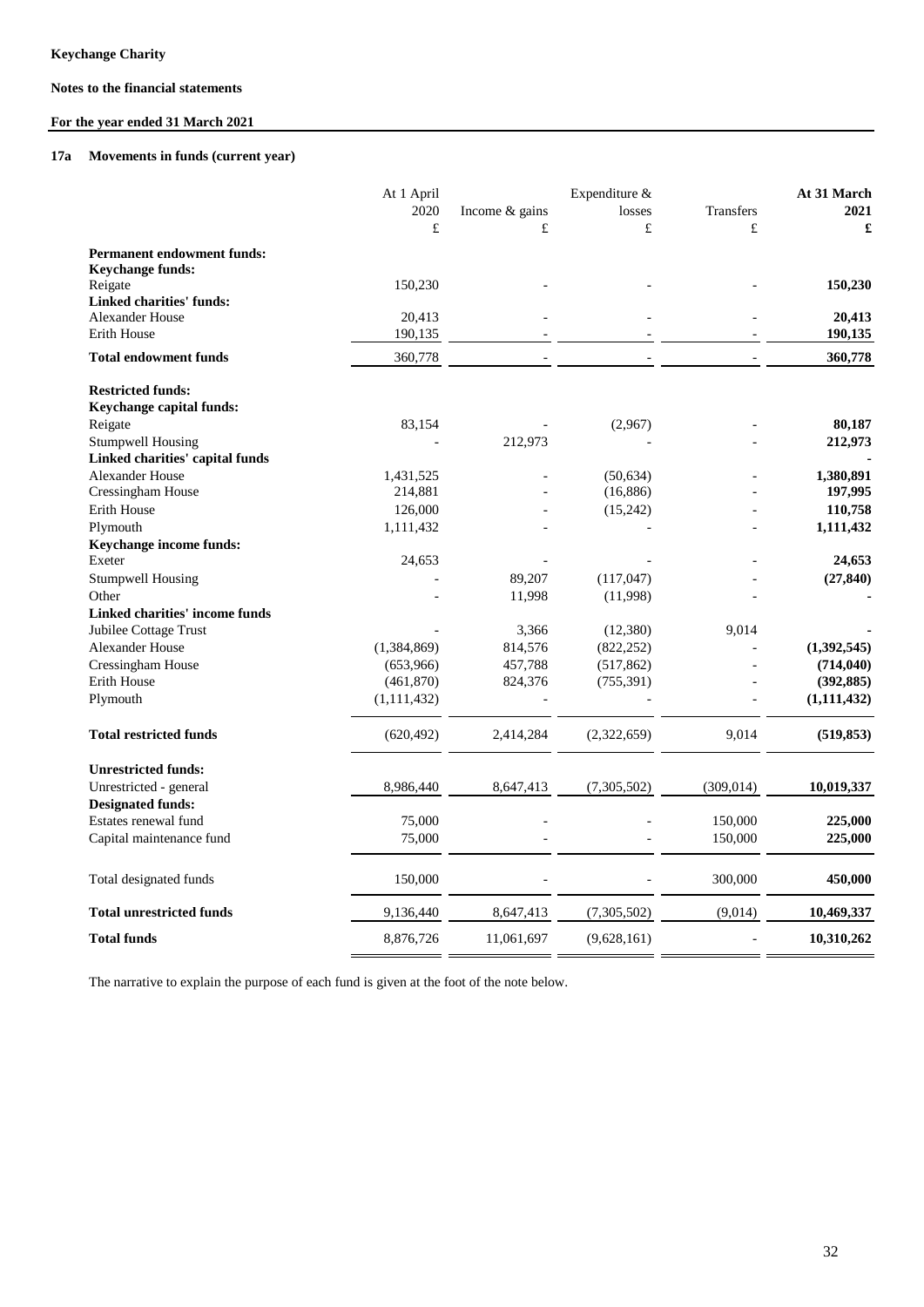## **For the year ended 31 March 2021**

## **17b Movements in funds (prior year)**

|                                   | At 1 April    | Expenditure &  |               |            | At 31 March   |
|-----------------------------------|---------------|----------------|---------------|------------|---------------|
|                                   | 2019          | Income & gains | losses        | Transfers  | 2020          |
|                                   | £             | £              | £             | £          | £             |
| <b>Permanent endowment funds:</b> |               |                |               |            |               |
| Keychange funds:                  |               |                |               |            |               |
| Reigate                           | 150,230       |                |               |            | 150,230       |
| <b>Linked charities' funds:</b>   |               |                |               |            |               |
| Alexander House                   | 20,413        |                |               |            | 20,413        |
| Erith House                       | 190,135       |                |               |            | 190,135       |
| <b>Total endowment funds</b>      | 360,778       |                |               |            | 360,778       |
| <b>Restricted funds:</b>          |               |                |               |            |               |
| Keychange capital funds:          |               |                |               |            |               |
| Reigate                           | 86,636        |                | (3,482)       |            | 83,154        |
| Linked charities' capital funds   |               |                |               |            |               |
| Jubilee Cottage Trust             | 193,632       |                |               | (193, 632) |               |
| Alexander House                   | 1,445,724     | 33,370         | (47, 569)     |            | 1,431,525     |
| Cressingham House                 | 230,283       |                | (15, 402)     |            | 214,881       |
| <b>Erith House</b>                | 139,208       | 535            | (13,743)      |            | 126,000       |
| Plymouth                          | 1,111,432     |                |               |            | 1,111,432     |
| Keychange income funds:           |               |                |               |            |               |
| Exeter                            | 26,014        |                | (1, 361)      |            | 24,653        |
| Linked charities' income funds    |               |                |               |            |               |
| Jubilee Cottage Trust             | 62,263        | 28,767         | (284, 662)    | 193,632    |               |
| Alexander House                   | (1,352,861)   | 762,422        | (794, 430)    |            | (1,384,869)   |
| Cressingham House                 | (591, 340)    | 437,705        | (500, 331)    |            | (653,966)     |
| Erith House                       | (538, 017)    | 799,717        | (723, 570)    |            | (461, 870)    |
| Plymouth                          | (1, 111, 432) |                |               |            | (1, 111, 432) |
| Inter-fund loan                   | 554,353       |                |               | (554, 353) |               |
| <b>Total restricted funds</b>     | 255,895       | 2,062,516      | (2,384,550)   | (554, 353) | (620, 492)    |
| <b>Unrestricted funds:</b>        |               |                |               |            |               |
| Unrestricted - general            | 8,349,051     | 5,890,260      | (5,807,224)   | 554,353    | 8,986,440     |
| <b>Designated funds:</b>          |               |                |               |            |               |
| Estates renewal fund              | 75,000        |                |               |            | 75,000        |
| Capital maintenance fund          | 75,000        |                |               |            | 75,000        |
| Total designated funds            | 150,000       |                |               |            | 150,000       |
| <b>Total unrestricted funds</b>   | 8,499,051     | 5,890,260      | (5,807,224)   | 554,353    | 9,136,440     |
| <b>Total funds</b>                | 9,115,724     | 7,952,776      | (8, 191, 774) |            | 8,876,726     |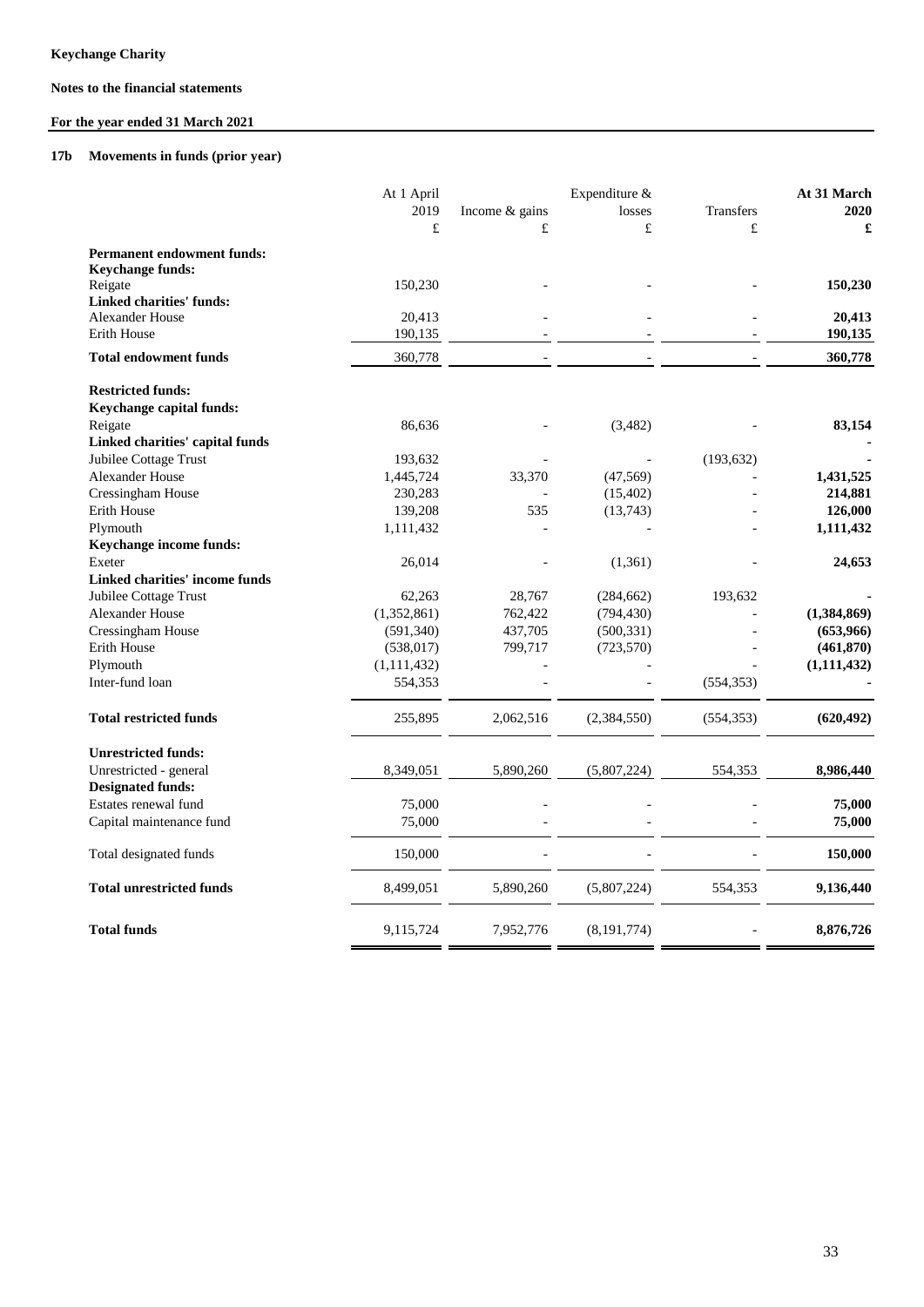### **For the year ended 31 March 2021**

#### **17 Movements in funds (continued)**

#### **Purposes of endowment funds**

#### Reigate Fund

This fund represents the residual value of the Reigate building donated to the charity.

#### Alexander House

This fund represents the residual value of the original endowment of Alexander House, Wimbledon.

## Erith House

This fund represents the residual value of the original endowment of Erith House, Torquay.

#### **Purposes of restricted funds**

#### Keychange restricted funds

#### **Reigate Fund**

This money was spent on an extension to the hostel at Reigate and will be expended in line with the depreciation of the extension.

#### **Exeter fund**

The fund mainly represents donations spent on the improvement of the Exeter hostel and will be expended in line with depreciation on the building. Also included within this fund are grants received for and expended on the staff and running costs of the hostel during the year.

#### Linked charities' restricted funds

Further details of linked charities' funds are disclosed in notes 18 and 19.

#### **Purposes of designated funds**

Trustees designated two new funds, the estates renewal fund and the capital maintenance fund. These funds are established to cover future planned capital and maintenance works on the charity's properties.

#### **18 Linked charities**

These financial statements of the company are the accounts of Keychange Charity amalgamating the following charities where uniting directions have been obtained from the Charity Commission.

## **1061344-1 ALEXANDER HOUSE**

AS AMENDED BY SPECIAL RESOLUTIONS DATED 29 JUNE 1999 AND 4 DECEMBER 2001.

## **1061344-2 CRESSINGHAM HOUSE WALLASEY**

A UNITING DIRECTION MADE UNDER S.96 OF THE CHARITIES ACT 1993 AND DATED 27 NOVEMBER 2006.

### **1061344-3 PLYMOUTH AND DISTRICT FREE CHURCH WOMEN'S COUNCIL - EVENTIDE HOME**

A UNITING DIRECTION MADE UNDER S.96 OF THE CHARITIES ACT 1993 AND DATED 21 JULY 2008.

#### **1061344-6 ERITH HOUSE**

INDENTURE DATED 22 OCTOBER 1862, AS AMENDED BY A FULLY REGULATING SCHEME DATED 16 DECEMBER 1996 AND AMENDED BY A SCHEME DATED 16 JULY 2009.

In line with the Charities Statement of Recommended Practice the results and balances of the linked charities are included in these financial statements as restricted funds.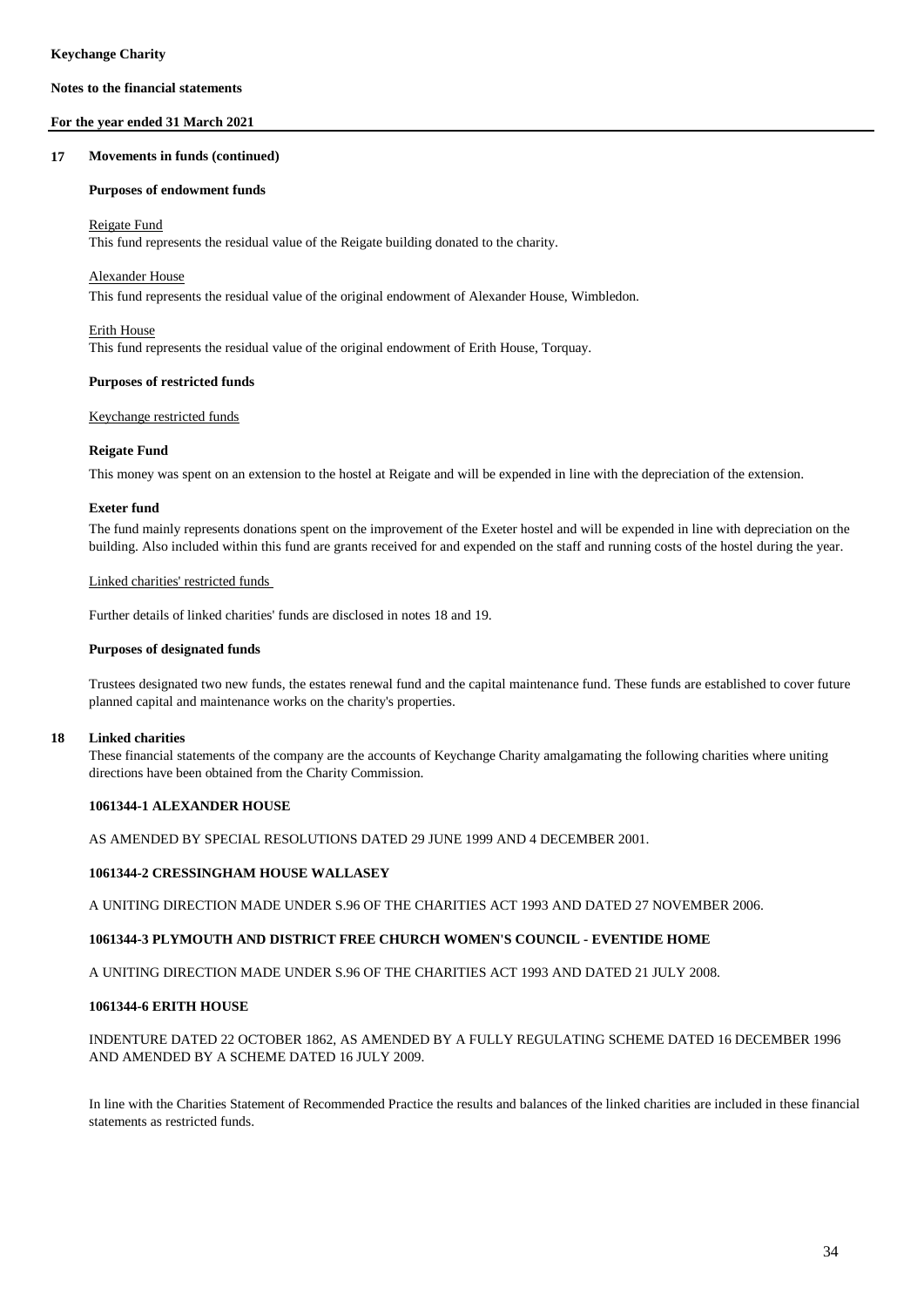#### **For the year ended 31 March 2021**

#### **19a Analysis of net assets between funds for linked charities (current year)**

| Unrestricted<br>£ | Restricted<br>£                       | Endowment<br>£         | <b>Total funds</b><br>£               |
|-------------------|---------------------------------------|------------------------|---------------------------------------|
|                   | 1,380,891<br>(706, 503)<br>(686, 042) | 20,413                 | 1,401,304<br>(706, 503)<br>(686, 042) |
|                   | (11, 654)                             | 20,413                 | 8,759                                 |
| Unrestricted      | Restricted                            | Endowment              | <b>Total funds</b>                    |
| £                 | $\pounds$                             | $\pounds$              | £                                     |
|                   | 197,995<br>(714,040)                  |                        | 197,995<br>(714, 040)                 |
|                   | (516, 045)                            |                        | (516, 045)                            |
|                   |                                       |                        |                                       |
| Unrestricted<br>£ | Restricted<br>£                       | Endowment<br>£         | <b>Total funds</b><br>£               |
|                   | 1,111,432<br>(1, 111, 432)            |                        | 1,111,432<br>(1, 111, 432)            |
|                   |                                       |                        |                                       |
|                   |                                       |                        |                                       |
| Unrestricted<br>£ | Restricted<br>£                       | Endowment<br>$\pounds$ | <b>Total funds</b><br>£               |
|                   | 110,758<br>(392, 885)                 | 190,135                | 300,893<br>(392, 885)                 |
|                   | (282, 127)                            | 190,135                | (91, 992)                             |
|                   |                                       |                        |                                       |

### **Going concern of linked charities with net liabilities**

#### **Alexander House**

This fund represents the net assets of the Free Church Federal Council's Alexander House. The capital and income of this fund is to be used for the upkeep and general management of Alexander House. The trustees are satisfied with the going concern status of this linked charity based on the fact that selling the fixed assets will cover any liabilities.

### **Cressingham House, Wallasey**

This fund represents the net liabilities of Cressingham House, Wallasey which was acquired by Keychange Charity on 27th November 2006. The assets were amalgamated with those of Keychange Charity from that date under a uniting directive. The capital and income of this fund is to be used for the upkeep and general management of Cressingham House. The trustees are satisfied with the going concern status of this linked charity based on their desire to improve occupancy to reverse the deficits. The Board have identified this a strategic issue with the intention to resolve the position.

#### **Plymouth**

This fund represents the net assets of the Plymouth & District Free Church Women's The Mount Eventide Home. The assets were amalgamated with those of Keychange Charity from July 2008 under a uniting directive. Per the Charity Commission Scheme dated 28th May 2002, the capital and income of this fund is to be used for the upkeep and general management of The Mount Eventide Home. There has been no activity during 2020/21 and the property has been sold post year end.

### **Erith House**

This fund represents the net liabilities of Erith House, Torquay which was acquired by Keychange Charity on 24th July 2009. The assets were amalgamated with those of Keychange Charity from that date under a uniting directive. The capital and income of this fund is to be used for the upkeep and general management of Erith House. Post year end we have seen improvement in the performance of Erith House.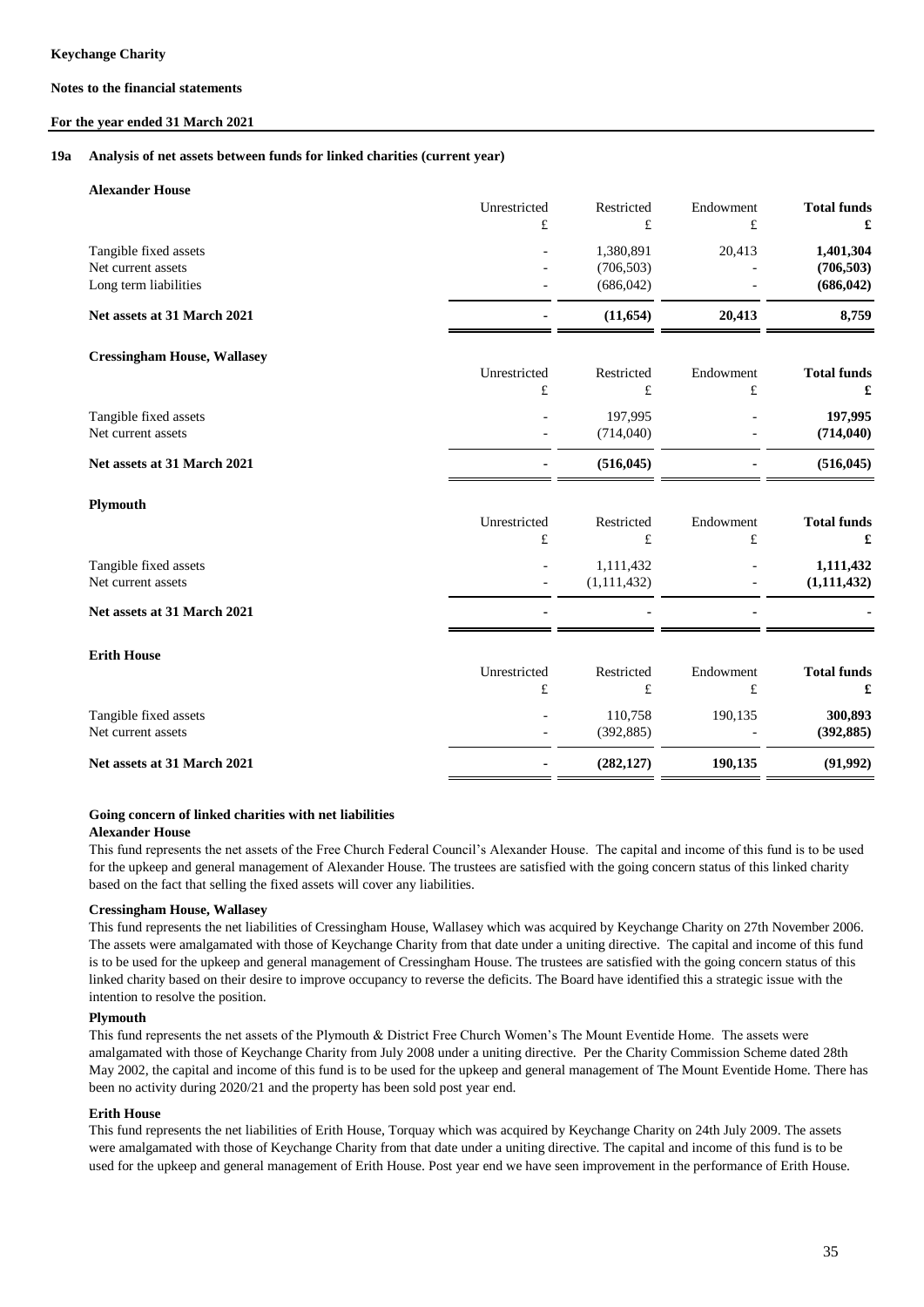## **For the year ended 31 March 2021**

#### **19b Analysis of net assets between funds for linked charities (prior year)**

| <b>Alexander House</b>             | Unrestricted | Restricted    | Endowment | <b>Total funds</b> |
|------------------------------------|--------------|---------------|-----------|--------------------|
|                                    | £            | £             | $\pounds$ | £                  |
| Tangible fixed assets              |              | 1,431,525     | 20,413    | 1,451,938          |
| Net current (liabilities)          |              | (592, 785)    |           | (592, 785)         |
| Long term liabilities              |              | (792, 084)    |           | (792, 084)         |
| Net assets at 31 March 2020        |              | 46,656        | 20,413    | 67,069             |
| <b>Cressingham House, Wallasey</b> |              |               |           |                    |
|                                    | Unrestricted | Restricted    | Endowment | <b>Total funds</b> |
|                                    | $\pounds$    | $\pounds$     | $\pounds$ | £                  |
| Tangible fixed assets              |              | 214,881       |           | 214,881            |
| Net current (liabilities)          |              | (653,966)     |           | (653,966)          |
| Net assets at 31 March 2020        |              | (439, 085)    |           | (439, 085)         |
| Plymouth                           |              |               |           |                    |
|                                    | Unrestricted | Restricted    | Endowment | <b>Total funds</b> |
|                                    | £            | $\pounds$     | $\pounds$ | £                  |
| Tangible fixed assets              |              | 1,111,432     |           | 1,111,432          |
| Net current (liabilities)          |              | (1, 111, 432) |           | (1, 111, 432)      |
| Net assets at 31 March 2020        |              |               |           |                    |
| <b>Erith House</b>                 |              |               |           |                    |
|                                    | Unrestricted | Restricted    | Endowment | <b>Total funds</b> |
|                                    | £            | £             | £         | £                  |
| Tangible fixed assets              |              | 126,000       | 190,135   | 316,135            |
| Net current (liabilities)          |              | (461, 870)    |           | (461, 870)         |
| Net assets at 31 March 2020        |              | (335, 870)    | 190,135   | (145, 735)         |
|                                    |              |               |           |                    |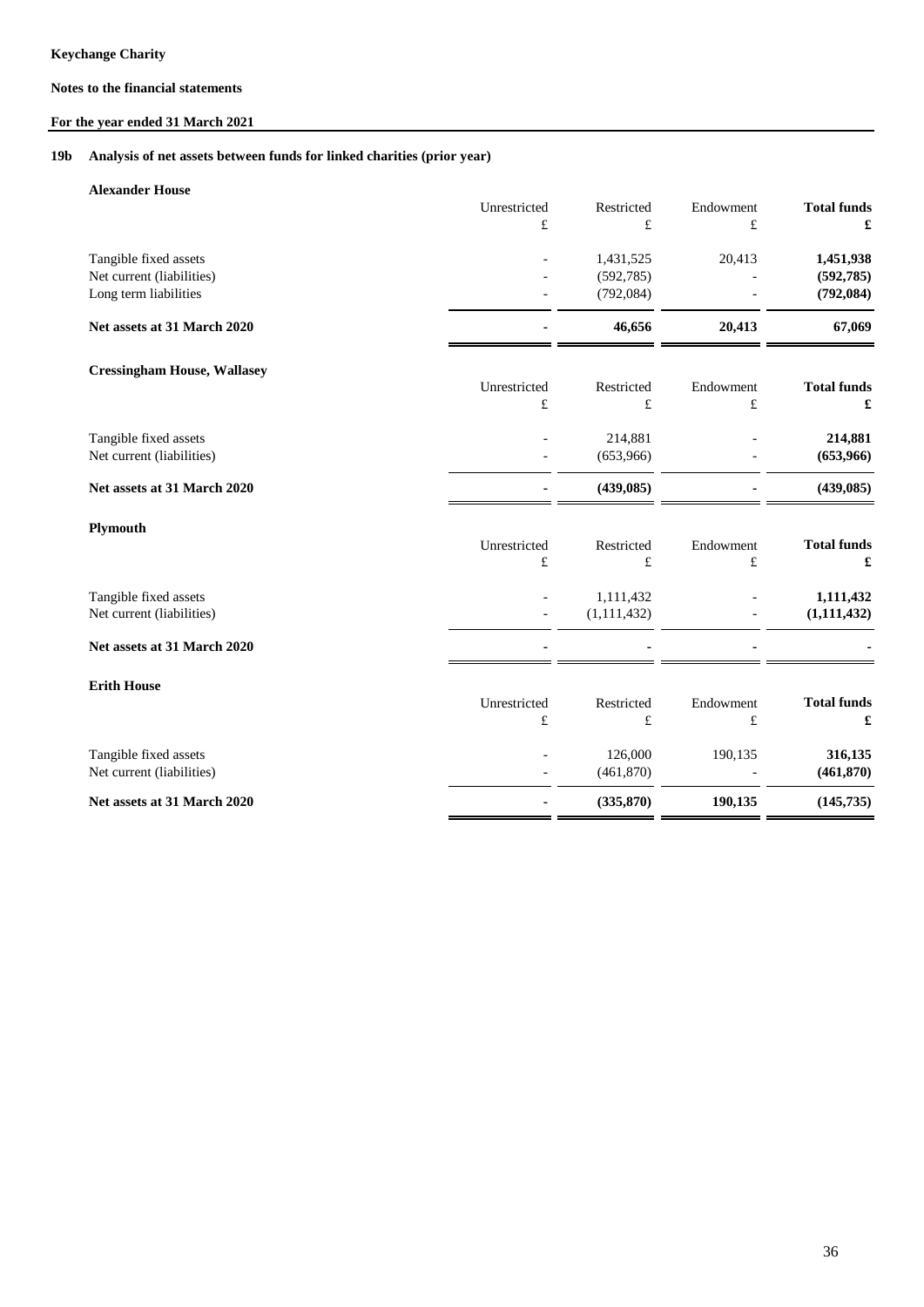### **For the year ended 31 March 2021**

#### **20 Subsidiary undertaking**

The charity owns the whole of the issued ordinary share capital of Stumpwell Housing Association Limited, a company registered in England. The company number is IP19539R. The registered office address is Alde House, Church Road, Penn, High Wycombe, Buckinghamshire, HP10 8NX. Stumpwell Housing Association owns Alde House, a care home in Buckinghamshire, which is managed by Keychange.

|                                                                   | For the 2 months     |
|-------------------------------------------------------------------|----------------------|
|                                                                   | to 31 March          |
|                                                                   | £                    |
| Turnover                                                          | 125,039              |
| Cost of sales                                                     | (55, 663)            |
| Gross profit/(loss)                                               | 69,376               |
| Administrative expenses                                           | (61, 296)            |
| Profit/(loss) on ordinary activities before interest and taxation | 8,080                |
| Interest payable                                                  | (88)                 |
| Profit / (loss) on ordinary activities before taxation            | 7,992                |
| Taxation on profit on ordinary activities                         |                      |
| Profit / (loss) for the financial year                            | 7,992                |
| <b>Retained earnings</b>                                          |                      |
| Total retained earnings brought forward                           | 177,141              |
| Profit / (loss) for the financial year                            | 7,992                |
| Total retained earnings carried forward                           | 185,133              |
| The aggregate of the assets, liabilities and reserves was:        |                      |
| Assets<br>Liabilities                                             | 318,085<br>(132,952) |
| <b>Reserves</b>                                                   | 185,133              |
|                                                                   |                      |

#### **21 Parent charity**

The parent charity's gross income and the results for the year are disclosed as follows:

|                     | 2021       | 2020         |
|---------------------|------------|--------------|
|                     |            | $\mathbf{f}$ |
| Gross income        | 10,759,519 | 7,952,776    |
| Result for the year | 1,713,028  | (238,998)    |